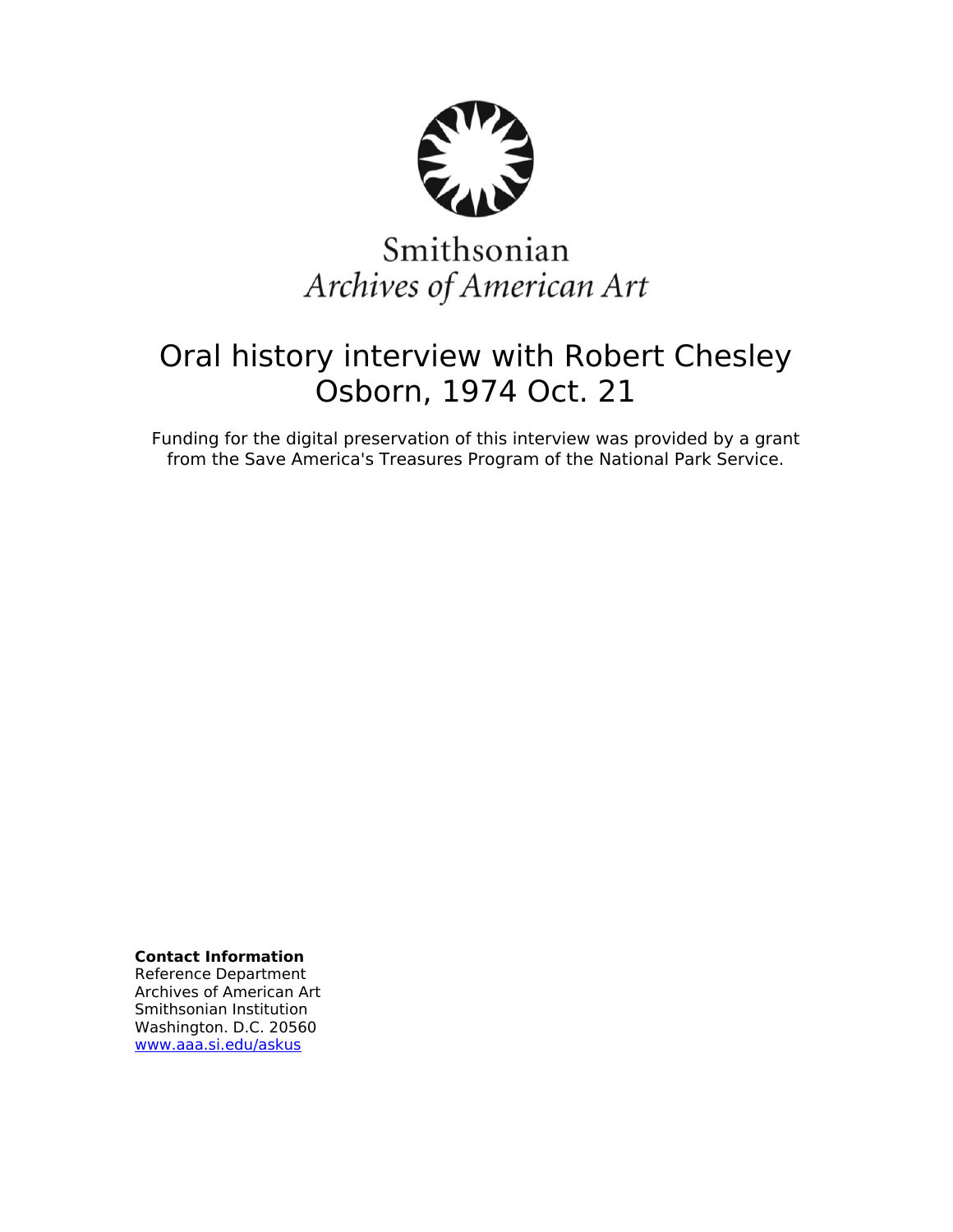## **Transcript**

## **Preface**

The following oral history transcript is the result of a recorded interview with Robert Chesley Osborn on October 21, 1974. The interview took place at Robert Chesley Osborn's house in Salisbury, Connecticut, and was conducted by Paul Cummings for the Archives of American Art, Smithsonian Institution.

The Archives of American Art has reviewed the transcript and has made corrections and emendations. This transcript has been lightly edited for readability by the Archives of American Art. The reader should bear in mind that they are reading a transcript of spoken, rather than written, prose.

#### **Interview**

PAUL CUMMINGS: It's October 21, 1974 and it's Paul Cummings talking to Robert Osborn at his house in Salisbury, Connecticut. You were born in Oshkosh, Wisconsin in 1904.

ROBERT OSBORN: That's correct, October 26th.

PAUL CUMMINGS: So you have a birthday pretty soon.

ROBERT OSBORN: Yes indeed and as you know, I said this morning, as we were lying in bed, you know, I'll bet that one of the things, Paul, that always is so moving to me, because I'm sure as a small boy, you know, I'm anxious as we're approaching the birthday time.

#### PAUL CUMMINGS: Right, right.

ROBERT OSBORN: Go ahead. Should I tell you that my father was a lumberman. Actually at one point he had made a lot of money, Senator La Follette loathed them, and I think at one time they even had a trust going out there. They'd cornered all the hemlock lumber in the Upper Peninsula, in northern Wisconsin. Luckily, he lost all that money or I probably would have ended up as captain on a team, just privileged and worthless. However, father lost his mother when he was six years old, he was brought up—his father remarried and his second wife really, I met her once, a terrible woman, didn't want Albert Osborn around the house, so he went to live with a marvelous uncle, uncle Samuel up in Waupaca, Wisconsin. He had fought in the Civil War.

#### PAUL CUMMINGS: Was he an Osborn?

ROBERT OSBORN: No, he was a Chandler, and my brother's name is Chandler. Well anyway, father was brought up by them, he taught school in a little tiny country school when he was 14 years old. Incidentally, is this too detailed?

## PAUL CUMMINGS: No, fine.

ROBERT OSBORN: Finally, let's see, I guess began reading law just in a law office, and his health failed. [00:02:03] He had a terrible time I'm sure, for lots of psychological reasons; stomach failures, and I think he had a nervous breakdown even, as a young man, sent down to Texas just to be outdoors and on a ranch, and then he came back and then began getting into the lumbering business in Wisconsin, and he and his brother would go out and just buy up tracts of land and pretty soon they were sawing it. I think father even told me that he and his brother would buy an acre of land, they would saw all the lumber on it, make it into a raft and take it down to St. Louis and sell this raft of lumber, come back, and they were making enough profit so that the next winter they could buy three acres of timberland and they would clear this. Pretty soon they were hiring men to do it, and I detail this because finally, building a sawmill of their own. I guess they had three sawmills at the end and ran into this frightful depression in 1926 and really just lost everything. He'd been too greedy about the price of one of the sawmills and instead of getting about a million and a quarter for it, he got something like \$100,000.

PAUL CUMMINGS: Wow.

ROBERT OSBORN: Anyway, mother was born in Detroit.

## PAUL CUMMINGS: What was her name?

ROBERT OSBORN: Alice Lydia Wyckoff. Her father had been, I think just a newspaper reporter for Scripps-Howard Newspapers in Detroit and mother, a charming woman. At the age of 19, and this is quite amazing in those times, because this must have been around 1900, she set off for—[00:04:00]—she'd gone to a music school in Detroit, for teaching in a public school, and she went to Hurley, Wisconsin, or maybe it was Ironwood, Wisconsin, Ironwood, Michigan here, right across the river, to teach music, a girl of 19. Luckily she stayed with a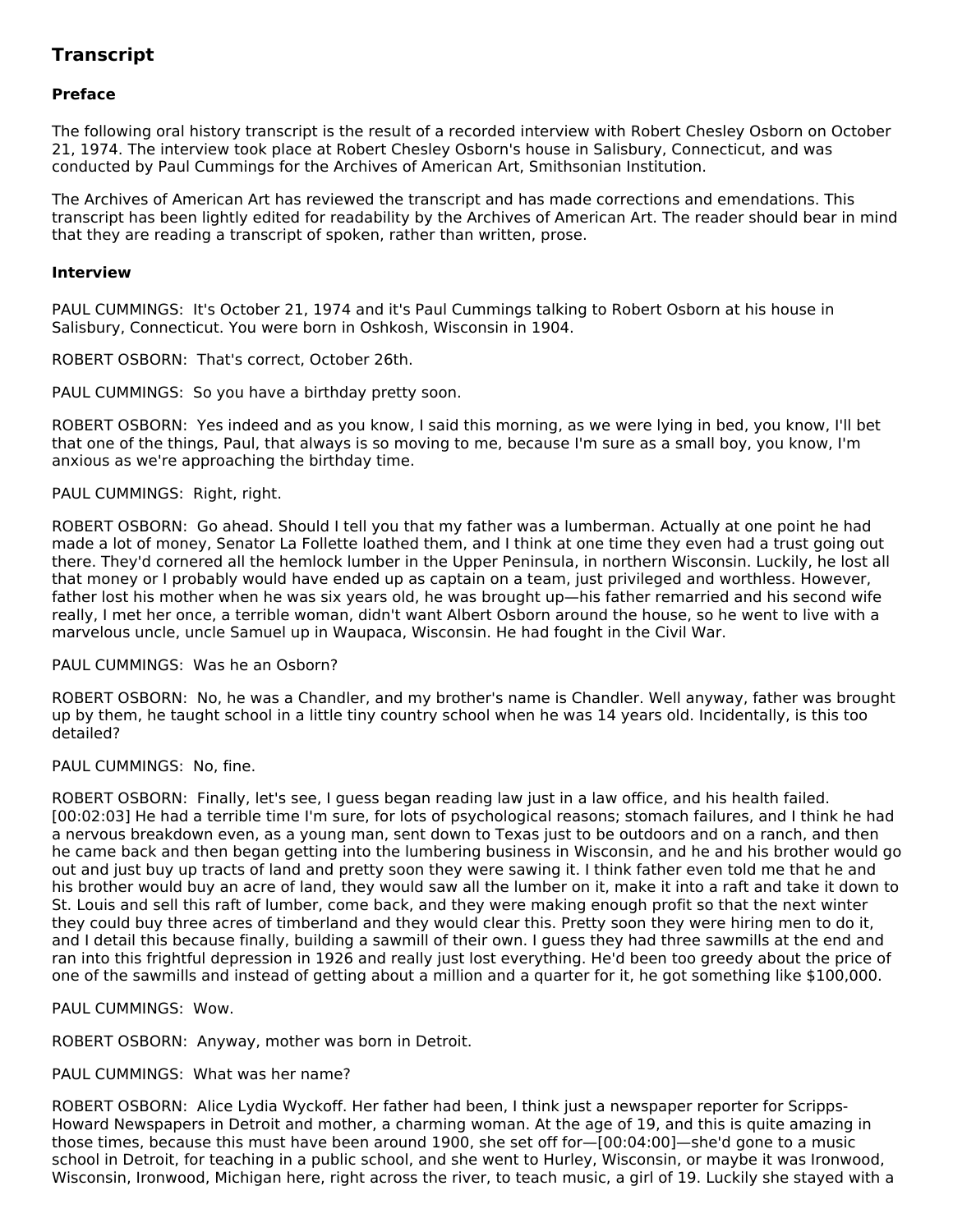marvelous family called the Luther Wrights, whom I met later on, very decent people, I guess he finally became head of the state prison of Michigan, and I didn't like him as much as Mrs. Wright. Well anyway, mother stayed there and of course father had a sawmill up there and so they met. I think father was a friend of the Wrights and apparently fell in love. She was at least 16 years younger than he. I could get you all the exact dates of their birth and so forth, I have them written on my drawing table up in the studio. Then let's see, they lived in Hurley, Wisconsin. My brother Chandler was born up there and they concluded though, and this is very interesting and generous on their part, if we two were to get a decent education, they'd better move out of Hurley, Wisconsin, it was a really tough town. The main street in Hurley was composed of three solid blocks of saloons, there was nothing, no clothing stores, nothing, and of course all these lumberjacks would come in there and just raise the dickens. Edna Ferber wrote about this whole area up there in Come and Get It. And so my parents decided to move down to Oshkosh and I gather by this time, father is making quite a lot of money because they bought a really big house, I think it had 36 rooms in it, and here were these lumber barons though, the man across the street had a house twice as large, Mr. Sawyer, who became a senator. [00:06:03] The nice thing was that Oshkosh, if I may speak of this, as a place for a boy to grow up in, was just absolutely ideal here. Within three minutes on our bicycles we could be out in the country and there was a lot of shooting, there was fine fishing, and in those days I didn't mind killing all those bees, and so Seymour Hollister and I would get on our bikes and travel around. I had to admit, that we were living on the cushy side of things. There were plenty of Poles, Polish people, who were imported, really practically imported to work in the sawmills, the big sawmills in Oshkosh too, and they lived on the backstreets in small houses and here we were, having this marvelous time. In those days, the sense of class—

PAUL CUMMINGS: It was very defined out there wasn't it?

ROBERT OSBORN: It was very distinct but no moral compunction on my part whatsoever and I don't think on the part of my parents, just that those people worked there and then these gigantic profits came in and you had a four cylinder Packard car which father took care of, and he went to Detroit, or I guess to Milwaukee, to learn how to run it. There was a German gardener, Fred Hartman, he couldn't speak, he couldn't write his name, he had to put a cross, just the salt of the earth, a marvelous man. He was the gardener, he took care of the horses, they had two horses and carriages, and sleighs in the wintertime. Incidentally, this is the sort of background I should be telling isn't it?

PAUL CUMMINGS: Right, right. You have only one brother then right? [00:08:00]

ROBERT OSBORN: Yes, Chandler. He tried to go into the lumber business and this is terrible, father shouldn't have crowded him into it. I'm sure he wanted somebody to carry on and Chandler was not happy. He was actually up in some of these small towns up in northern Wisconsin and he'd gone to the University of Wisconsin and he went to Harvard Business School to learn how to run the business, and totally unsympathetic to him. He should have taught economics at the University of Wisconsin, he'd have had a wonderful life and would have had been a marvelous teacher. Instead, he was forced into this, he married quite early and he went down to Milwaukee and got into banking, had a manager over him as a young man, a just perfectly awful man, and then Chandler got into the Northwestern Mutual Life Insurance Company but all he was doing is overseeing the investment of bonds, and his life just slowly came apart. Signal trouble or real problems were the alcohol and finally was retired early, before 65, and he and his wife, Katherine Markham, and about three little dogs which were always around, I don't think he liked them all that much, anyway they built a house up on the Brule River and that's where they are living now, feeding the birds during the winter, but it's all down at about that level, and what I do find really tragic is this man, the days of his life were spent this way you know, instead of thinking the way your life goes or my life goes, that we'd sit here in this absolute joy.

#### PAUL CUMMINGS: It's a fabulous day.

ROBERT OSBORN: That's right, and married to Elodie is marvelous, I hope you can see how rare a woman she is, but the thing of spending your life this way you know, doing all these things that have been such a pleasure to do, compared to Chandler, whose life was just misdirected and he was rather pigheaded about it and he would never admit. [00:10:18]

PAUL CUMMINGS: He kept right on.

ROBERT OSBORN: That's right. One time, when I was coming apart and I was reading a lot of Jung, Nancy Wilson Ross got me into it, and also Marian Willard of the Willard Gallery, but we'd probably better come to this later.

PAUL CUMMINGS: That comes later doesn't it, yes.

ROBERT OSBORN: However, I did tell Chandler, come now, why don't you start reading this Jung, it's so freeing up. Oh no, he didn't want to have anything to do with that and in fact there's that awful drive that he was going to run it his way even though the thing wasn't working.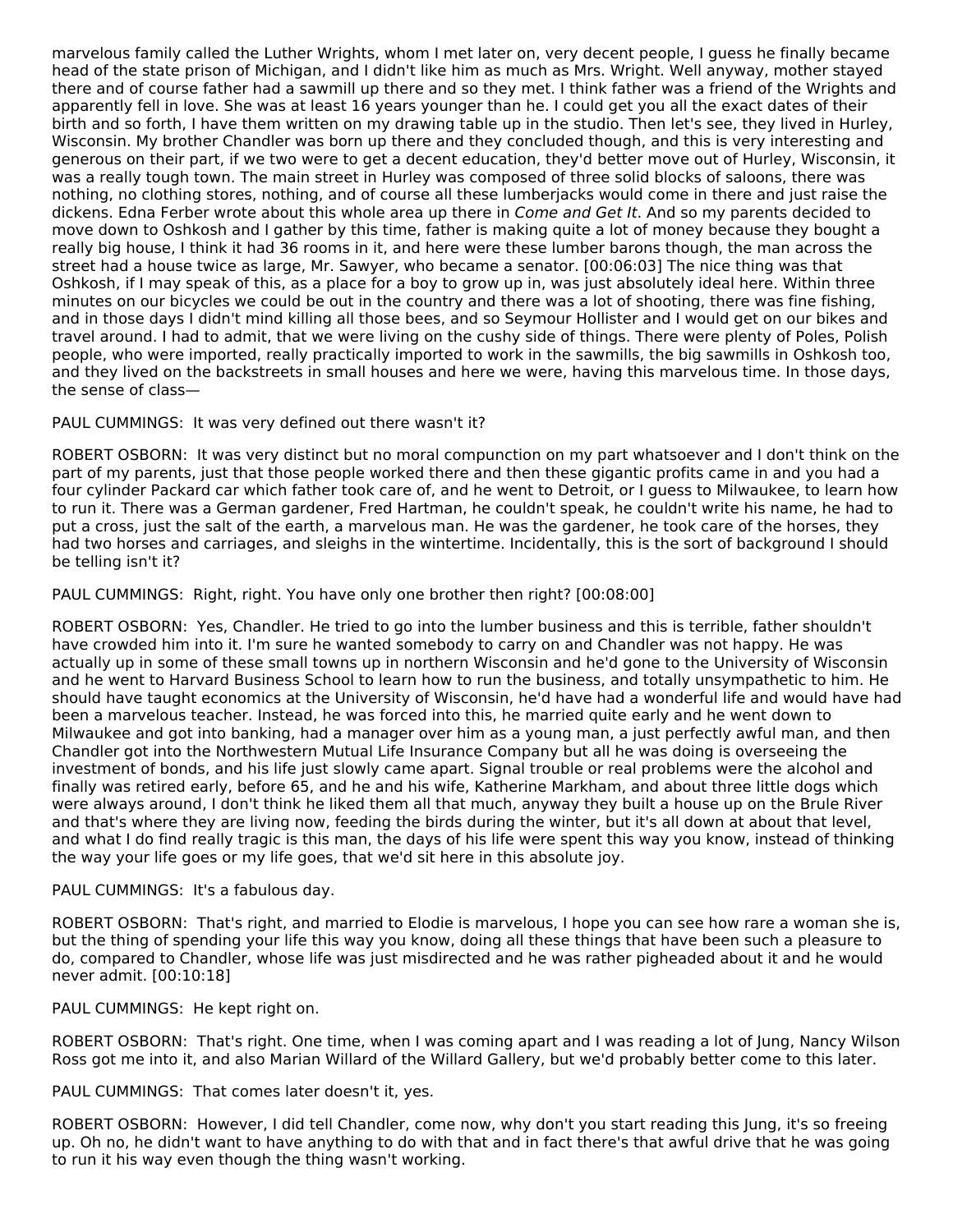#### PAUL CUMMINGS: So, you went to what schools in Oshkosh?

ROBERT OSBORN: All right, yes, marvelous. I went to a kindergarten there and again, here's that whole pleasant quality of Oshkosh life in which all of us tiny kids would walk down through the leaves and everything, the snow, and sleighs going beside us, or carriages, under these beautiful trees that filled out in the summer and the spring, marvelous color in the fall. I made a whole set of drawings on that, they come to mind now, of just walking, scuffing through the leaves and so forth. You went to this kindergarten, there were two—Ms. Henley was the main teacher there and you had such a good time, and then you got on up into the next grades, and there was a Ms. Boucher and a Ms. Marvin, no none of these people married, but they were just terrific. [00:12:00] I wrote to them right up to the end of their lives, just because they were so encouraging. One woman, Ms. Boucher, would say, "Robert, I don't see how you made that tiger's shoulder like that," you know.

## PAUL CUMMINGS: Had you started drawing?

ROBERT OSBORN: I was drawing yes, and I'd better put in a word about mother. She had the sense to be buying me Arthur Rackham, Beatrice Potter books. Well, there was a man called Paul Branson, who did The Wind in the Willows, but these were being fed to me by mother.

PAUL CUMMINGS: There were all those great illustrated books at the turn of the century.

ROBERT OSBORN: Yes, and they were beautiful books and they were all down there, they really are down in the library, I'll show you.

## PAUL CUMMINGS: They still are?

ROBERT OSBORN: Oh yes, the Rackham books. This is great you know, because it really was encouraging your imagination, I think this was quite important. Mother had a table made, about six feet long and only about four feet high, but so you could sit there and draw, and, I once told this to Teddy Roosevelt's wife, that because the lumber people out there, the three men, what they'd done was pronounce a trust, and so here was all—they had to disband. And so here was all this paper, you know the pink forms and yellow forms, blue forms and white paper, and it seems to me it all must have been moved down to Oshkosh, into the attic, because there was a room about half the size of this and my impression was, just piled up with paper and old Atlantic monthlies. But, the important part of this story is, it seems to me very important, there was absolutely no block whatsoever, about getting pencil, crayons, anything, and this endless supply of paper; there was nothing niggardly about it you see. [00:14:05]

PAUL CUMMINGS: All the old office forms.

ROBERT OSBORN: That's right, they were good enough for me, and the fact that mother, I'm sure was quite aware of this, so it was always there. I look at young kids you know in households, and either they give them some retched game or something, to color in, or it is so hard for them to just get the materials to work with.

PAUL CUMMINGS: Were your parents interested in music or books?

ROBERT OSBORN: Yes, mother played, she played the piano, and the living room actually was two stories high, it was a real music room, a barrel vault with a balcony at the end of the thing.

#### PAUL CUMMINGS: Marvelous.

ROBERT OSBORN: The piano she played, it was a concert grand, Steinway, so here was this wonderful music, she played very well. It was very conservative of course but she was playing, and I don't think it was all that fine and the Mozart wasn't breathtaking, but you were having this while you were growing up.

PAUL CUMMINGS: It was there, yeah.

ROBERT OSBORN: Right. Father, who never went to college, you would see him sitting down at the other end of that big room reading Shakespeare at night to himself.

PAUL CUMMINGS: With the music.

ROBERT OSBORN: Yes. At first you'd go through the Daily Northwestern newspaper, but for his own amusement, a lot of Dickens, reading Dickens. Here's a businessman with no education enjoying reading on that level, which was actually very—the whole ambiance.

PAUL CUMMINGS: Did you read books like that?

ROBERT OSBORN: It's very Middle Western, you can see. Talk to Harrison Salisbury about his family life out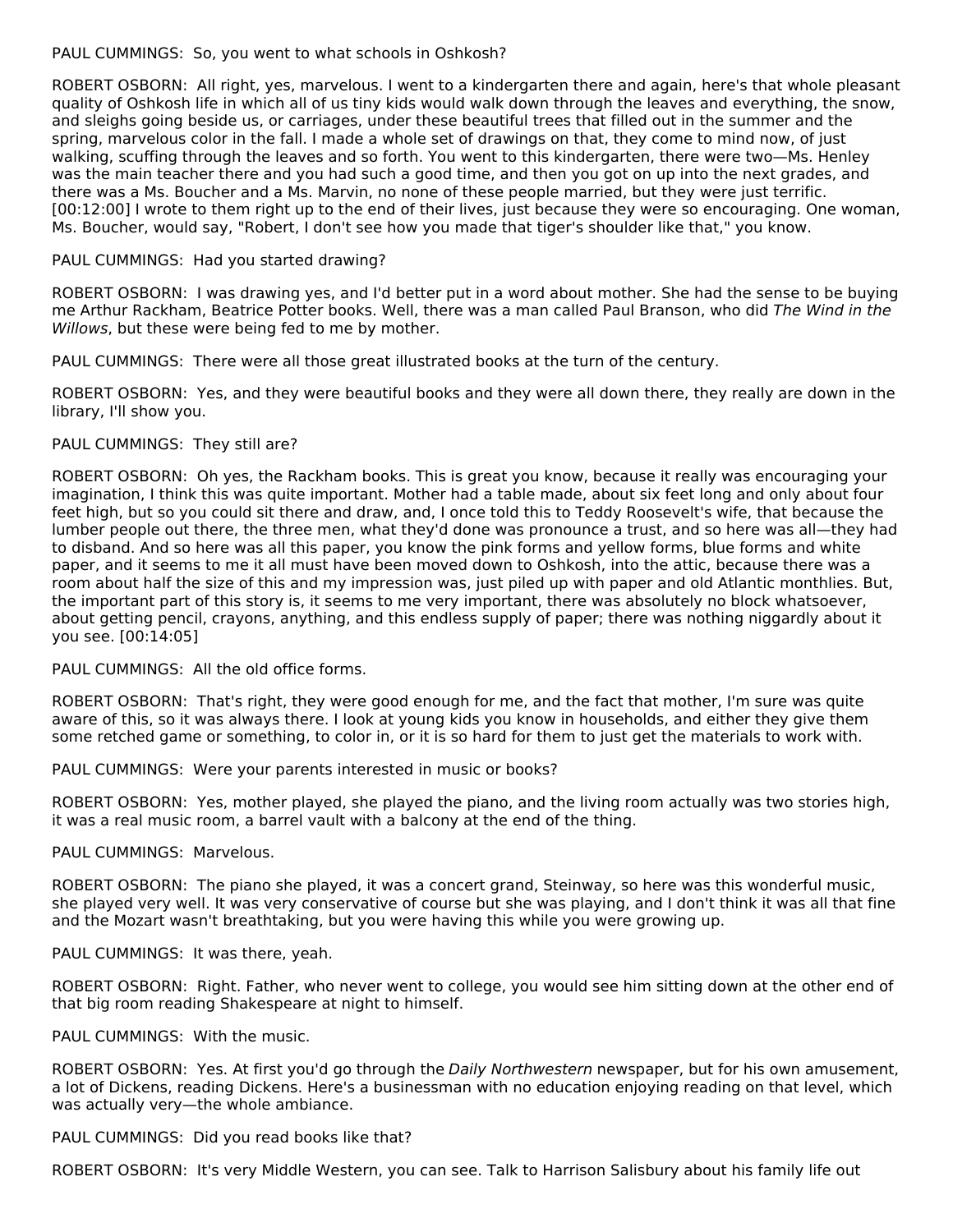there in Minneapolis I believe, the same sort of thing, but also terribly healthy, just I don't know. [00:16:07]

PAUL CUMMINGS: Good food, good air.

ROBERT OSBORN: Yes, and it was just a very pleasant time. A Danish cook, Amanda, and I'd say lots of creamed potatoes and ducks, wild ducks being served, and partridge, prairie chicken on the table, and this big garden out behind which Fred Hartman took care of. I'm just giving you these little points to show this terribly pleasant life. I think Robert Motherwell, if he was reporting his childhood, would give you something that's a bit more higher span because his mother was really, pretty something. She was teaching you about [inaudible] as a very young boy. My family were not, this was just coming along. Beside the piano was an enormous chromo [chromolithograph]. It must have been four-by-five, no not that big, three-by-four, but just one of those banal Corots, all done in brown, and all the frames, all that came from Marshall Field in Chicago, but it was pleasant and it was very warm, and you never felt conflict between the parents at all.

PAUL CUMMINGS: It sounds as if you also had a lot of freedom to kind of follow your own imagination.

ROBERT OSBORN: Yes, absolutely, and you were doing this all the time, you were making drawings, of course place cards, and copying a lot of Palmer Cox Brownies, I can tell you, at Halloween, when you did all sorts of things.

PAUL CUMMINGS: Did you do those things in school, were there many children who would draw too, go to parties and all the other childhood activities?

ROBERT OSBORN: Oh yes, absolutely, yes, yes, and but you enjoyed it and again, this playroom upstairs where Chandler and I had that table that you just always had parties, you produced various things at Christmastime, it was marvelous. [00:18:16] I guess the important thing is the outflow, there was so few constipating factors to the thing. Now this is just as far as drawing or painting, there was no real instruction except why don't we go now, from kindergarten up to first grade and so forth.

## PAUL CUMMINGS: Right, right.

ROBERT OSBORN: This is the Oshkosh Normal School and again, a state school. It wasn't a public school, it was a little fancier and see here again, all the Polish children probably went to the Read School right down the street, and we walked a little bit farther and I'm sure the education was actually much better, the teachers were really excellent and they too, it seemed to me, were always rather igniting you. From there you went to the Oshkosh High School and by now, as I mentioned, Seymour Hollister, now Charlotte Chase appeared, this absolutely beautiful girl, I guess granddaughter of Mr. Sawyer that lived in the monster house across the street, but you're fallen in love with her, and Seymour was also in love with her. The three of us used to go around a lot and we'd walk to school, to high school together and come back, we'd play golf together, we played tennis together, ski together and even go out duck shooting. Father had this place on Lake Winnebago, this island, and Saturdays the three of us would go out there. This is all very gemütlich, except that Seymour won out. [00:20:00] I wasn't getting to first base really, as far as Charlotte went, but swooning away, playing a violin under her window, her third floor window, moonlight nights during the summer and as I say—and I think this really ought to come into it now, there were obviously terrible sexual inhibitions because I was beginning to have ulcers. This is about the age of 13 or 14, mind you, along with father, who was having terrible colitis, with his business problems, and at one time Chandler and father and I were in the Presbyterian Hospital in Chicago, all with various types of stomach problems. We were under Dr. Sippy, who invented the Sippy diet and poor mother up there in Oshkosh, she was a marvelous, bouncy wonderful woman, but with these three invalids on her hands, enjoying—she enjoying good cooking so much and here we were all sort of on cream of wheat and taking soda every half-hour.

#### PAUL CUMMINGS: Oh goodness.

ROBERT OSBORN: I've never been psychoanalyzed more than a parent, but there must have been very real blocks and inhibitions and rages that were coming out, you were taking them out on your body. Actually, the ulcers plagued me right up until 1930, I would say, about 1930, and we'll get into that later. But you were going along, let's see, let's hang this as the education as we go along, maybe as a structure. After Oshkosh High School, which wasn't as interesting as the Normal School, the teachers were—

#### PAUL CUMMINGS: Why was that?

ROBERT OSBORN: Well, the teachers were not as interesting and it was a public school and they just weren't as igniting as the ones at the Normal School had been, in particular Ms. Boucher and Ms. Marvin. [00:22:10] You got through high school and I was just an average student I wasn't all that good. I tried to take Latin and after a halfterm, this girl that had been helping me, "Pollock Girl" was her name, she moved her seat and so I had to drop Latin. It wasn't quite as bad as Teddy Kennedy but it was pretty much on that level I suspect, but all the time you were having this good time. My memory of it, even with the ulcer business, that all seems to have faded out,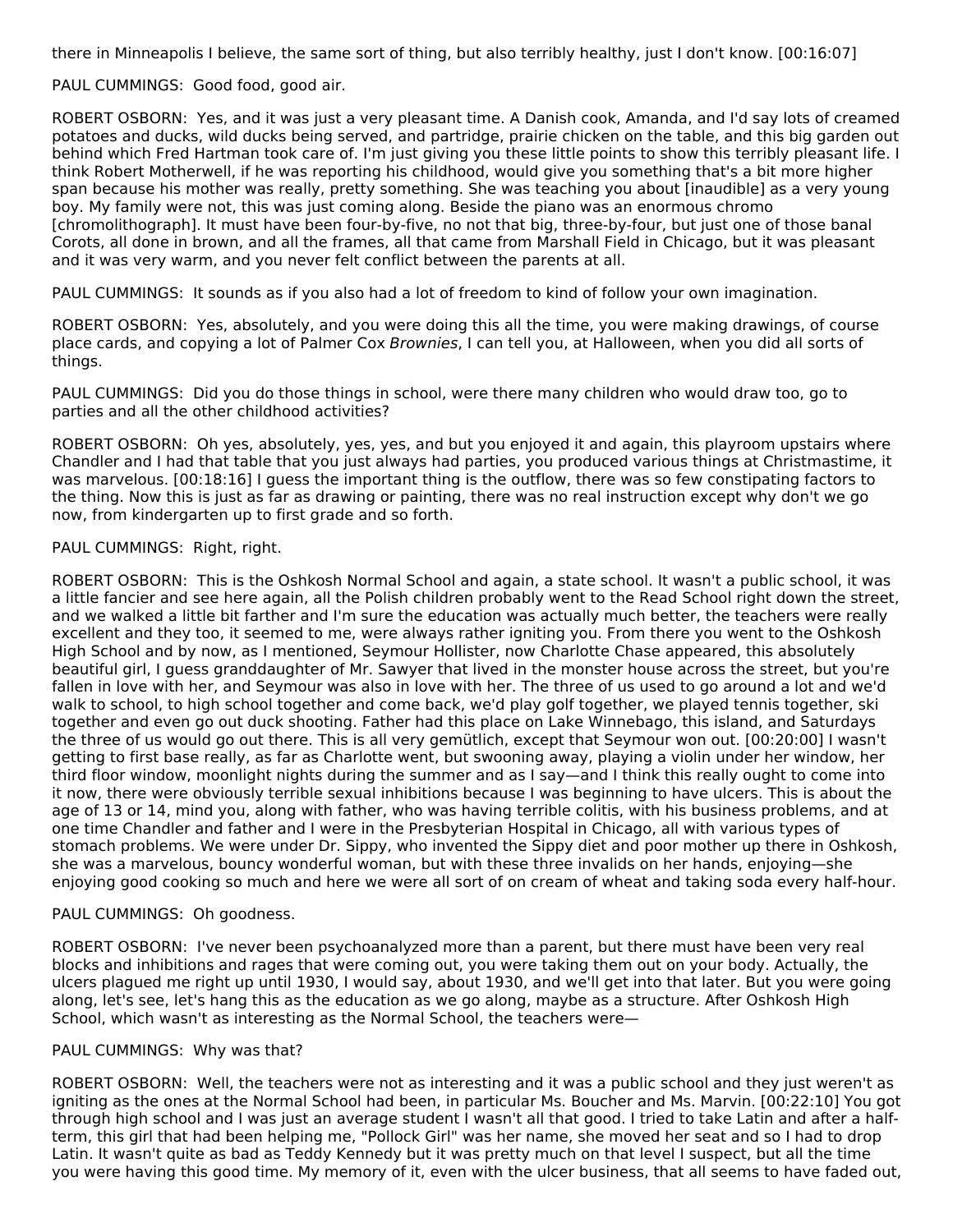your memory is one of really, a joyful childhood and up into youth. Pretty soon, by the time I get off to the University of Wisconsin in 1922, and you had no problem of course getting in. You had to pay \$22 tuition to get in and let's see, I lived with a family there, everybody did freshman year. I guess I was taken into Alpha Delta Phi and I had a real struggle over there because Chandler had been a Beta, all this nonsense, and they said I had to become a Beta, and the Chi Xi people were after you. Listen to this snob note. Alpha Delta Phi, there were several people from the East there, and this note will now come into the pure snobbism I'm sure, and I just found them, a boy called Heinz Rubel, they were just more interesting, and I actually, out there in the middle west, I really hadn't run into anybody like this, the intellectual thing was now beginning. I think it was at this time, it may be one year later, I remember reading The Dial out there and Vanity Fair, those. The Dial actually was quite highfalutin and I'm sure I was reading it for partly snobbism, but for instance, Thomas Mann's Death in Venice, I didn't know what homosexuality was but I knew his writing was beautiful, and so here you were sitting alone out there in Oshkosh, this is probably in the summer. No, I now know when it was, all right, 1922, set off for the University of Wisconsin, there I did do very well, I had an average of 92 for that first whole year, but by now the ulcers were really causing me genuine pain, and so it was decided that I would spend a year home so that the food would be very good and again, I had a very pleasant time. I guess I had to stay in bed for six weeks, then pretty soon I was up and then there was duck shooting in the fall and I had a room up in the attic, which I guess I painted salmon pink mind you, but I could go up there and work and just draw. Oh, I was doing a lot of reading at this time, I had gotten into Tolstoy.

PAUL CUMMINGS: What kind of things now? Mm-hmm [affirmative].

ROBERT OSBORN: Dostoevsky, all the Russians for some reason.

PAUL CUMMINGS: Why do you think college was such a more productive academic situation, I mean the fact that your grades went up and everything, in school?

ROBERT OSBORN: Well I don't know, I suspect it was starting to become competitive maybe and you knew that you had to work hard. I did very badly in Spanish, obviously, I was no good at languages, but everything else, and of course zoology with drawing, I think I had a 98 in zoology, and English I was enjoying. [00:26:04] I had a good young English teacher, I believe her name was Ms. Bayer, but she was encouraging you. Let's see, I wasn't reading great works in college but at home I was, when I was sick that year.

PAUL CUMMINGS: Right.

ROBERT OSBORN: And as I say, you got into the Russian thing and somehow I found these people very sympathetic and started off with Anna Karenina but then War and Peace, I just though was superb, but I think my impression was that I read it on a houseboat up at Butte Des Morts, that's a sort of enlargement of the Fox River, but in the summer, on a houseboat, Seymour and I had gone up there to sort of fish and to read, and my impression, of course it isn't true, that I got through War and Peace in about four or five just straight reading days just like this, eight hours a day, but again, having enjoyed doing this. After the year—yes.

PAUL CUMMINGS: No, I was just going to say, how did you pick the University of Wisconsin?

ROBERT OSBORN: Oh, everybody went to the University of Wisconsin, out of Oshkosh.

PAUL CUMMINGS: That's where everybody went.

ROBERT OSBORN: Let's see, I had a son of Mr. Nevitt, a lumber associate, lumbering associate of father's, he'd gone off to Yale and everybody thought why isn't Wisconsin good enough for you and this sort of nonsense. However, it's fairly important, because it did, I'm sure, plant the bee in my head that there were other places, but everybody, Steven Gould, Jim Gould, Seymour Hollister, Eleanor Chase, all these people went off to the University of Wisconsin, joined a fraternity and did medium work. [00:28:01] Chandler actually did very good work there at the University of Wisconsin, there were some fine professors. I had Rostovtzeff of Russia, whom I again had later on at Yale, an absolutely superb scholar, I mean you couldn't run into anybody better than that.

PAUL CUMMINGS: What did he teach?

ROBERT OSBORN: He taught ancient history, Egyptian, Greek, Roman, that whole thing.

PAUL CUMMINGS: Did you have a major when you went there or was that just a liberal arts kind of thing

ROBERT OSBORN: No, I guess English was the major, but it wasn't being pushed very hard and on the whole, I don't know it wasn't really as high span at Yale. It became much better, but I had a fine zoology course, a good English course, trouble with Spanish and then this ancient history course that was fine. Oh, another thing, Frank Jewett Mather came on just to give three lectures on, I guess the impressionists, the post-impressionists, and I don't know, it seems to me there were three, maybe only two, but here again, because I was reading The Dial, I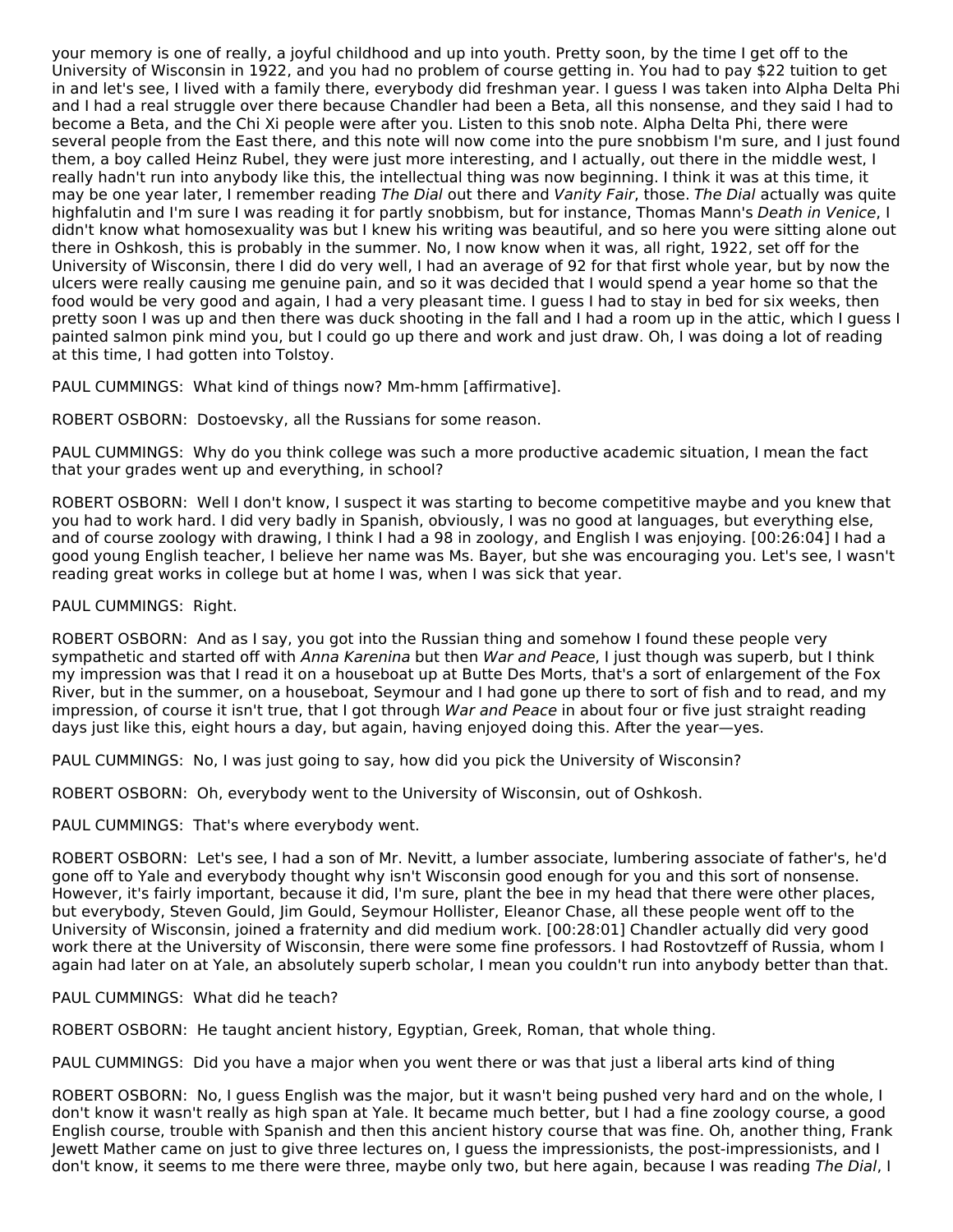knew what these movements were, and Vanity Fair, old Frank Crowninshield was actually, he was showing you a Cézanne or even a Modigliani. Anyway, I remember going to those lectures, they happened at five-thirty in the afternoon, but to walk up that long hill and hear this very intelligent talk, though it wasn't very inspired and I'm sure very conservative, but then I remember one time at the end, probably after the impressionists lecture winding down and snow was beginning to fall here and you were alone.

PAUL CUMMINGS: Mm-hmm [affirmative], right.

ROBERT OSBORN: But it was a marvelous movement and you were so moved and again, I'm afraid this whole snob business that I was now into the impressionists and those roughnecks up there in Oshkosh, they didn't even know about this whole world. [00:30:12] Also, and this is true of Elodie, we compared notes a lot about this, when she was a young girl, a young woman, her interests of moving off toward this and toward Paul Clay, and none of her friends knew anything about this, and our parents didn't actually know, our parents probably stopped with Corot, with Anna Pavlova, who came to Oshkosh, and father stood up on the seat and waved and cried, and it was really great, but now we were beginning, as I look back, it occurred to me, of really putting together the interest, the area that you would be interested in, and I guess well, maybe now we'd better get me to Yale.

PAUL CUMMINGS: Right. How did that come about? Did you have any ambition to do anything particular?

ROBERT OSBORN: Yes. I thought I was going to be a cartoonist. I was of course, very successful on those college humor things and I drew better than most people did.

PAUL CUMMINGS: Did you do those in Wisconsin too?

ROBERT OSBORN: Yes, and got on the board the first year I was there, and I've forgotten what the name of the paper was called. Anyway, and if you looked up those drawings you would find they were pretty awful and all of them tended to be copies of something out of *LIFE*, the old *LIFE*, a small *LIFE*, but goodness, how do you start you know, except copy it. Don't say Norman Rockwell for heaven sakes, Rockwell can. I was making fairly close copies of that black and white technique, and I also, even out in Oshkosh I was now, during the summers, say 1922 to '23, I would be making drawings and sending them to LIFE Magazine, the old LIFE, just cartoons, I guess a couple of them were bought. [00:32:18] Anyway, through persevering and learning how to put a wash on—

PAUL CUMMINGS: What got you interested in doing that?

ROBERT OSBORN: Oh, I had this knack right from age four. Very good, I'm glad you asked, because the sense of motion, I could show you small drawings, three inches high, the sense of motion or the comprehension of motion even as a kid, was really quite exceptional. I was making jigsaw things in small wood, those animals, and there was always a sense of motion. I remember cutting out a robin once and painting it, wood painted with watercolors, but true enough, you look at it and the sense of that bird's leaning to listen for the worm is really, there it is.

PAUL CUMMINGS: It's there, yeah.

ROBERT OSBORN: I take no credit for this, it was just plain there. While we're talking of this, mother had a brother in Detroit, his name was goodness, it wasn't Homer, he was the fellow that became a missionary, God help his soul. Well anyway, there was this other brother, a sensitive looking man, and he drew well, but is the only other person in the family apparently, that had any drawing facility, but mother said that he always drew well as a young man. As I say, the drawing thing, coupled with no blocks at all, you see?

PAUL CUMMINGS: It just would grow by itself. [00:34:02]

ROBERT OSBORN: Yes. It's like the violinist in a family of violinists, this is what you're doing, you do this all the time and pretty soon, and I think this is fairly important, pretty soon you get to be better than all of your peers, and now, so now you have this hold, again survival hold, and so then you begin to push and then you were doing all the posters and all this kind of thing.

PAUL CUMMINGS: Right, right.

ROBERT OSBORN: All right, now to Yale.

PAUL CUMMINGS: How did you select Yale?

ROBERT OSBORN: Let's see, I'd been in the hospital, I'd been home that year, all of this reading and my family, I can see wisely, they didn't want me to go away.

PAUL CUMMINGS: So Yale started what, in twenty—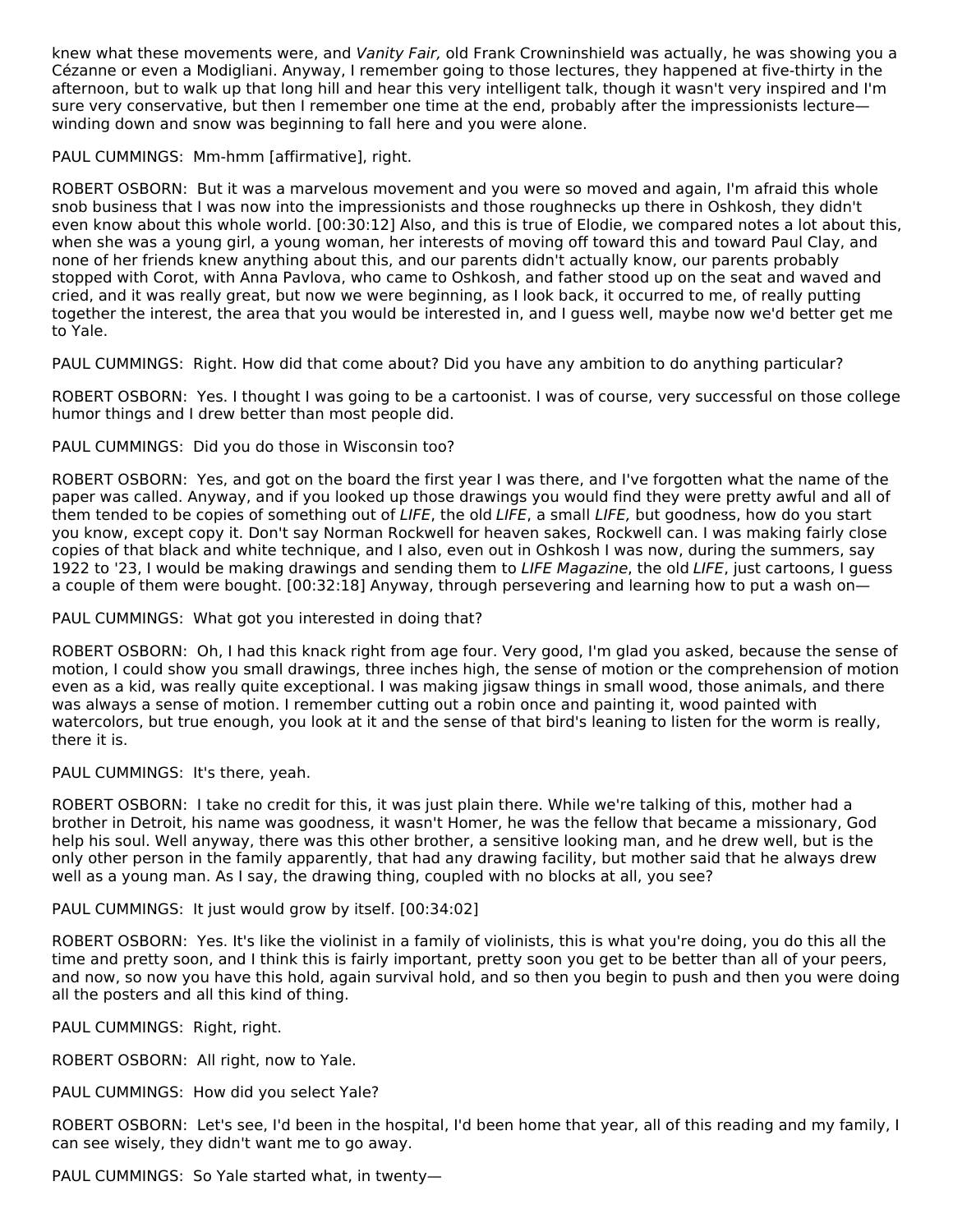ROBERT OSBORN: Twenty-four, I arrived there in the fall of '24 and unbeknownst to my family, I had written, I guess even from the hospital in Chicago, Presbyterian Hospital, saying that I would like to come to Yale, I had these good marks at the University of Wisconsin. I subscribed to the Yale Daily News so that I would know what was going on and pretty soon, I found out who the admissions officer for freshmen was, I found out that he was interested in the Yale Band, and so I would decorate the letters with men beating drums and all this kind of thing, and by now, I'm back in Oshkosh from the hospital and one day, it must have been in the spring, late spring, this letter, an embossed letter, imagine, at the top Yale University, arrived saying that I'd been accepted. Well, I could burst into tears right now, and I'm sure in the course of some of these things I will and it doesn't embarrass me in the least, I was so overjoyed and I took it to my parents and said, "Look, I can now go to Yale," and father at once shut down. [00:36:01] He was sitting in that big living room down there and he said, "You can't go," and I know now, because he was afraid that again, the stomach would just fall apart and I wouldn't be eating the right food, and they wanted me close to home where they could see me, at Madison. Mother—oh let's see, this is one of those scenes in a household. Finally, I was in another, it was called a reception room, off at this end, and I was sitting there probably like this, and mother was going between father and me, trying to get some—

#### PAUL CUMMINGS: Being a mediator huh?

ROBERT OSBORN: Yeah, an absolute mediator, and finally father said, he just stood up out of his chair and clapped his hands and said, "All right you can go," like this, he was just mad, and I said, "No, you've got to say it decently," bringing down the old man mind you, and he finally agreed to let me go and the sweet thing was that when it was all over in four years, he wrote me a letter and just said you were absolutely right, what you got out of Yale, compared to what you would have gotten out of Wisconsin, because Yale was really, an extraordinary outburst for well, it's about like cauliflower it seems to me, what happens, that blooming. It wasn't all that amazing but for me it really was a genuine blooming.

PAUL CUMMINGS: Now you hadn't traveled very far until you went to Yale.

ROBERT OSBORN: Not at all. Let's see, there had been fishing trips and the family took us across the United States and Yellowstone Park, this is when you're 12 years old, fishing out there. No travel to the East.

PAUL CUMMINGS: Chicago would have been east.

ROBERT OSBORN: Chicago, oh let's see, that year I was home, I used to go back and see a nurse in the Presbyterian Hospital, and then I would go and see a play and oh, fine, that we get this in. [00:38:11] Father had a pass on the Soo Line, because he was some kind of a director, and so if I got up at four in the morning, I would walk down Algoma Boulevard, under those pretty trees, get on the Soo Line train, at say 4:30 in the morning, ride into Chicago, get there at about nine, and then I'd have all day in Chicago, the Chicago Art Institute number one, but then for instance, these Russian companies, see I can't call the name forth, but I would see the lower depths being played there, and Frank Molnar, things about like this. I was interested in the theater, I was also making small theater designs, again, pure copies of Kenneth McGowan and that other man that's illustrated in Kenneth McGowan's book—these are all probably Freudian blocks. [They laugh.] So, the copying was all there. Anyway, most important, and this was really a very crucial instant in my life, I'd gone down and was at the Chicago Art Institute, mind you again, I had read The Dial, so I knew who Cézanne was, but I came around the corner and here was that view of L'Estaque, looking out—it's from Marseille, it's looking out across the water and for the first time you knew that the blues were standing up like this and it wasn't just a painting of a scene in the way Torro would have done it, and all of those colors were working, and the sense of the blue being there for that blue, not to imitate a blue somewhere else, and really just, St. Paul on the road to Damascus, forget it. [00:40:11] I'm sure that these are what the revelations are, but it just came right over you just like this; if I had fallen on the floor you know, revelation form, but it was, it was just an absolute shaking experience and of course to this very day, Cézanne is my man. Just as Alfred Barr once said, I guess he told Elodie this, that always, it's the person that ignites you first, Matisse and Picasso for him, he said, that you go to the end of your life, and I think this is true, to go and see a good Cézanne show or to go see that boy in the Boy in the Red Vest that Paul Mellon owns, just absolute bliss, until you get up to Piero della Francesca. Oh, I know an experience, Elodie and I, this spring, went to the Barnes Collection. She never had seen it, I had seen it in 1929 I believe, but there's that large Card Players there, the Card Players, and I'm sure, beside a Titian or anything else, it would really maybe even challenge a Titian, that thing is so monumental. It reminded me of a Piero, this great painter, and the more I read about him or look at him, the more amazing, the haunting that that Cézanne put on, and the discoveries that he was making by himself, with the most awful pain I should think that well, you're just so grateful to have grown up in that period and actually died in 1906. I used to kid my family saying they could have taken me as a baby and I could have touched the hand of Cézanne. [00:42:01]

PAUL CUMMINGS: What was your intent at Yale?

ROBERT OSBORN: Well let's see, I think mainly snobbism. There were two nice older girls, Eleanor Chase, and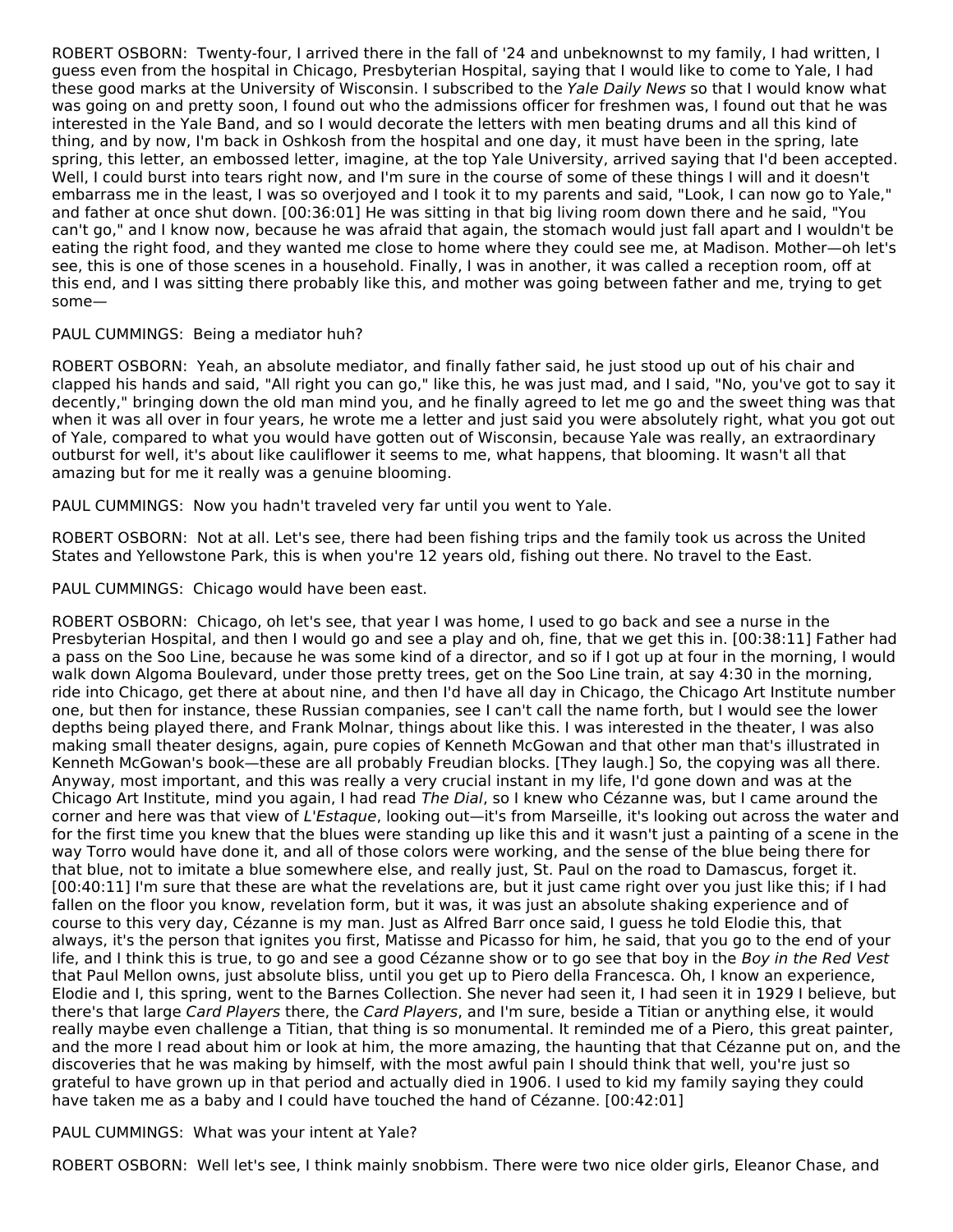the Gould girl, who they actually were taking me up, I was about three years younger, but I was more sophisticated than most of those local boys, and they were encouraging me to go east. Ellen Gould had a lover at Harvard, John Wiest, who later ran Vanity Fair, I believe, in Paris. Anyway, they knew about Harvard and I think they were urging me to go to Harvard and really, because of this George Nevitt, who once sent me a calendar in the form of a shield, a leather shield that said "Yale" on it, Y-A-L-E, and I found the word Yale so beautiful and so strong and solid, that I decided to go there and I was accepted. So then you got on the train in October, maybe September, and this is interesting, mother and father came down, probably in the Cadillac, and let me out and we all shook hands, and as the train pulled out of Oshkosh, I suddenly thought Robert, you idiot, here you could have had a nice comfortable life here at home and good duck shooting and trout fishing if you go to the University of Wisconsin and here you are setting off. I was really scared, I'm sure I was just plain scared. However, once I got there—it's interesting, you asked about what I'd seen and traveled to. Getting to New Haven and seeing those three churches, I stayed at the Taft Hotel the first night, got up at six o'clock in the morning, I'm always excited when I'm in a new city, it's amazing, London or Paris. [00:44:07] The first two or three you're up, you're really out there walking around. No but it must be something going on in your psyche that a new city does. Anyway, I got out there and saw those three churches and I had not seen even a rehash of a European building as those are, those three churches, not the real ran church, but I just knew at once up there in Oshkosh, the main street of Oshkosh, that you never had seen proportions like that or spaces like that. I went to register that day and the head of the Yale football team, his name is Timmy Bonnell, I'd read about him in the newspapers that I'd taken for a year, and he said, "Are you looking for something?" I said, "Yes, I'm looking for the registrar." Imagine, suddenly you found that the head of the Yale team was discarding you to register, and so you wrote your family about this and it was only when you began dining at the big dining hall, and here were people throwing baked potatoes around and I thought oh dear, I'm in with another bunch of vulgarians, but impressively, there were good teachers. There was a man called John Archer Gee who taught English, freshman English, just superb on Shakespeare and Falstaff in particular, who of course had become a great favorite, and the man who taught it, John Gee, he was a very fat man but at two-thirty in the afternoon you would go in and hear good talk about Shakespeare. Let's see, I can't go through all of them. There was a man called Alex Witherspoon, I suppose did the most interesting and exciting thing in which he took 17th century prose and poetry, and Alex would start with the history of broadsides, but he would trace it all the way through. [00:46:11] It was the first time that I had seen the interrelation of all these things. This sounds pretty rudimentary, but when you were 22 or so, and as I say, these were the things that really were making you bloom so that you were beginning to be able to think in these terms. Again, the Spanish was just impossible, I barely passed it, and the man who taught it said "Osborn, the symbol of Yale is the bulldog, the bulldog holds on. Osborn, are you going to hold on?" This man was just this oh, most awful person, but he was the one really poor one that I had. [00:46:56] Marvelous courses in geology and mind you, we had to take courses. There was no business of my going in there and just picking the ones, I had to have a number of sciences. I had zoology and I had geology, taught by a marvelous man, and then there was a Professor Lull, a very elegant man, game wonderful lectures, Robert French, who taught me Chaucer and you had to do some kind of a thesis for the course, and so I elected to draw all of the pilgrims, Canterbury pilgrims, within the Tabard Inn. Most of the drawings are all out on horseback, you learned a lot like this, and I laid out this whole inside of the thing. I was writing to the Library of Congress and finding out what salt cellars, 14th-century salt cellars, were like, and I got into this. Mind you, all the characters, the actual drawings, copied from Ralph Barton, which served the purpose and it was pretty thin going. [00:48:11] However, everybody graduated and I was still there in New Haven, but having a pretty good time doing this thing, I think I finished it about three weeks after everybody had left. Mind you, I could stay in my room, a biddy would come in and clean up the room, the university didn't say you have to pay more, nothing, but again, think of how lovely and relaxed, this, and so the whole thing was okay, and good Whatman paper to do this. I didn't make any bad mistakes with it, using India ink and watercolor, but because I'd made all the costumes correct, as Chaucer described them, finally the thing was such a hodgepodge of color, no sense of tonality at all. However, Robert French hung it there and I think it's probably still hanging somewhere in the English department. Why don't we talk about the Yale Record?

PAUL CUMMINGS: Right.

ROBERT OSBORN: I drew for that. Dwight Macdonald, Jack Jessup, with LIFE Magazine later, Geoffrey Hellman, we, the four of us were on it at that time. Let's see Peter Arno had been there before and James Williamson, who drew quite amazingly but the draftsmanship is rather unimaginative. We used to go down there and put this thing together, it wasn't all that good, but mind you I was copying Heath Robinson, an Englishman, and Ralph Barton, and then then one time later, I began to get into Boardman Robinson. [00:50:01]

PAUL CUMMINGS: Oh, right, yes.

ROBERT OSBORN: When I began doing ponderous subjects about man supreme and so forth.

PAUL CUMMINGS: That was Boardman Robinson.

ROBERT OSBORN: I would just pinch that Boardman Robinson because he drew well and he had weight to it,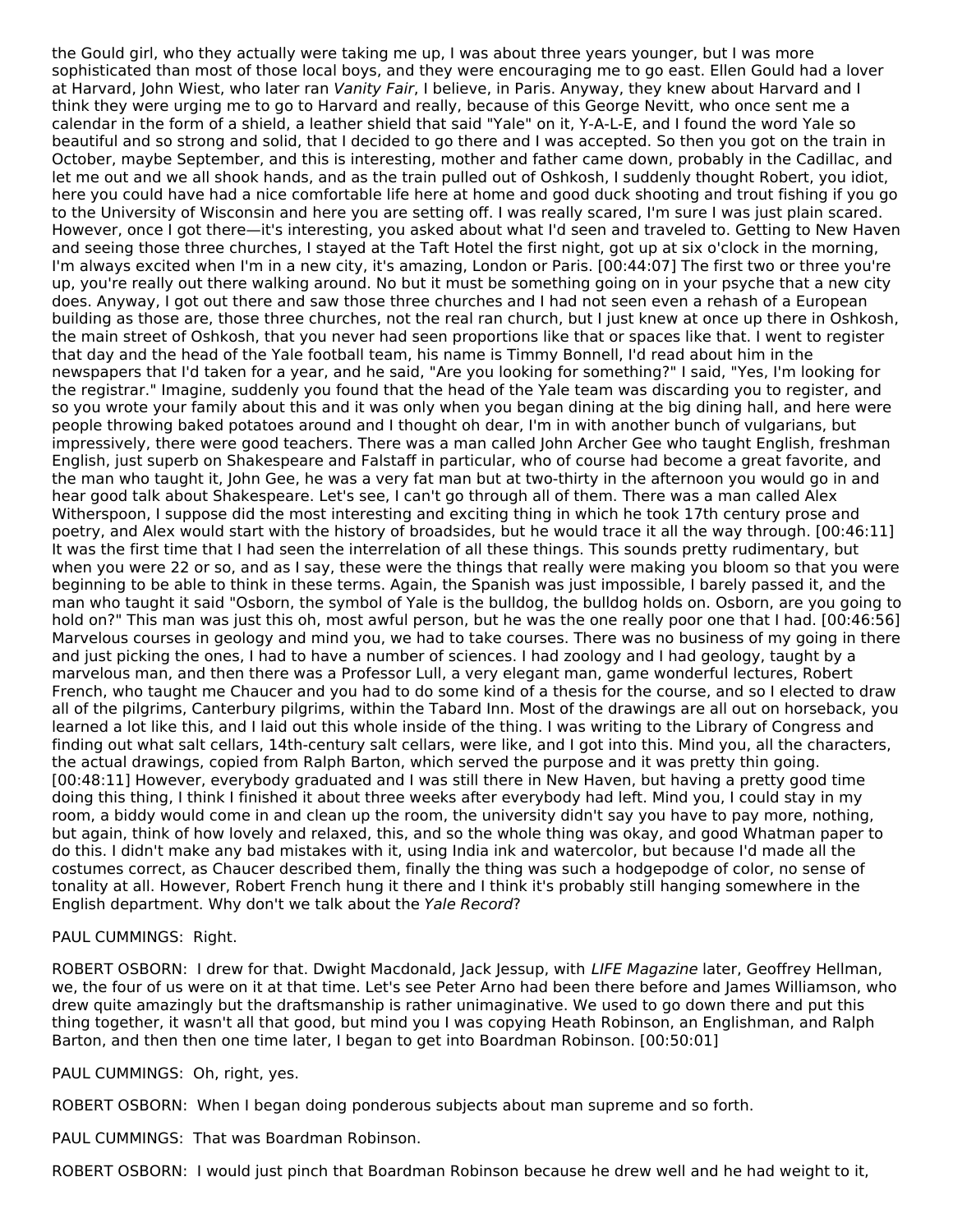and you were putting these things out. Oh by this time let's see maybe it was this year, father wrote and said that the lumber business—no, it was 1926 this happened, it would have been later. I graduated in 1928, but the last two years, I was having to draw cigar ads at five dollars apiece, just drawing anything to make enough money to get along. Chandler asked managers to send me—oh, he'd gone through Harvard Business School and he was blowing \$2,000 a year, which was a hell of a lot in those days, and I suppose he felt a little bit guilty so he's sending me \$35 a month and however, you eked it out and it wasn't too bad. One of the very nice things was the Yale Elizabethan Club. Let's say Dwight Macdonald and I were both taken in sophomore year, which lots of people had to wait until senior year, but we were kind of snappy, bright people, and I'm sure original people. I was voted the most original man in the class, I've forgotten what Dwight was, but he was certainly funny and knowledgeable and well read, and some of these older professors like Chauncey Brewster Tinker, they spotted us at once, and so I think they were pushing to get us into these various clubs, and you would go over there afternoons and drink tea, and of course literary talk like this, but that was marvelous, that was the most pleasant experience. [00:52:02] I went around at the Alpha Delta Phi place you see, because I had been out of Wisconsin, they said you must now join here. I went in this damn dark tomb, you went down three flights into the earth and it was so appalling and depressing that I just never went back there again. I was elected to Keys, which was fun, it didn't do very much for you. We had to write literary papers but we had good food and all of this, very snobbish, only 15 men were taken in, but the thing I really enjoyed again, was the Elizabethan Club, and notice that this is running off towards those particular tastes, which Elodie and I admit, way over half of the pleasure of our life lies and lie together, come from things, aesthetic things. Just the way I enjoy sitting here looking at those hills out there and the light, and the general feeling of the thing.

PAUL CUMMINGS: Were there people at Yale who became friends of yours, other than the ones that you've mentioned?

ROBERT OSBORN: Yes, and I've seen all those people, particularly Dwight Macdonald, Jack Jessup, I've seen the most wonderful fella called Wilder Hobson, who finally drank himself to death about ten years ago, used to work for Newsweek, oh he was just marvelous, a volatile mind and fooling, and played a trombone and terribly knowledgeable about jazz. Later on he wrote, apparently early, 20 years ago, a definitive book on jazz, but he was a really wild man, he was Thornton Wilder's nephew or something and terrible on family relationships, probably because so many of father's relatives used to descend on us out there in Oshkosh and stay for missionaries and things like that, that I wasn't too keen about. [00:54:13] Now go ahead, if you can think of anything else.

PAUL CUMMINGS: I'm curious also, how many years were you on the Yale Record?

ROBERT OSBORN: Right from the start, I made it the first year, and Dwight and I, by the time I was a junior, normally the art directorship is given to a senior but I was obviously—and I hope this doesn't sound too lacking in modesty, but I was obviously better than anybody else drawing and I was drawing about half the magazine, which was great fun incidentally, to see your work in print, that's quite important.

PAUL CUMMINGS: It makes a difference doesn't it?

ROBERT OSBORN: It really does.

PAUL CUMMINGS: What's the difference, how would you define the difference?

ROBERT OSBORN: Well one, I think it's kind of an imprint, okay, this is good enough to get printed. If you're just holding it in your hand, no matter how good, you're not sure and then again, I think the whole ego thing, here's this Osborn drawing there and all these people are looking at it, and I don't think it advances things very much but I know what an experience it is.

PAUL CUMMINGS: What did you do with the Drama Club at Yale?

ROBERT OSBORN: Let's see, first there was a thing called the play craftsman and I designed sets for that, again, just copying, Lee Simonson is the man out of that stagecraft book, and I forget if I owned the book or not, but anyway, probably in Vanity Fair magazine, I'd seen those things, and so I was doing sets for O'Neill, but just absolutely uninspired, pure copy business, and you'll notice that when we get to Paris, into the painting, this rather interesting problem in relation to me. [00:56:14] When I finally got to doing what I felt what I was good at, of course the instant I did, everything just took off just like that.

PAUL CUMMINGS: Right, right.

ROBERT OSBORN: While you're copying, while you're trying to do the correct thing, perfectly useless and such hard work also, without any results.

PAUL CUMMINGS: Real laborious.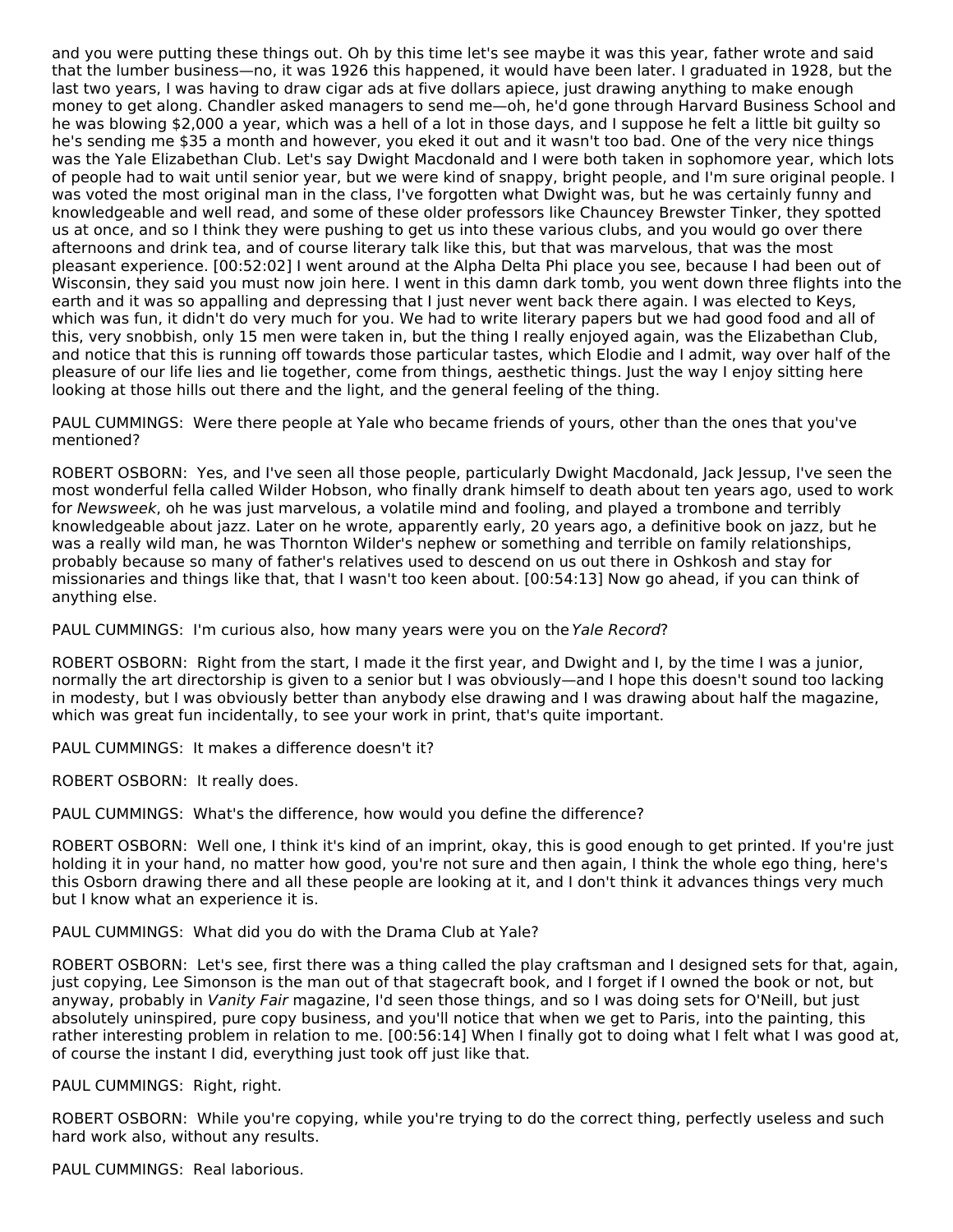ROBERT OSBORN: Yes. Okay, well also, I was acting in plays. Incidentally, I was quite fat, I weighed 192 I think, when I was at Yale, really plump, and as a little boy I was very fat. I used to say that mother would go down to Marshall Field's and she'd buy woolen trousers, woolen suits, little Norfolk suits, and I was so fat there would be a shine on the wall, so that coat had a shine just from having been stretched over these little fat legs. Anyway—

PAUL CUMMINGS: Did you have a particular interest in the theater and getting involved with the Drama Club?

ROBERT OSBORN: Yes, I enjoyed it and just the way I'd go down in Chicago, I'd gone down there. I didn't see Meyerhold until I got to Paris, but you did see theater and I found it very moving. I think Vanity Fair magazine was very keeping you up with actors and plays, which mind you, O'Neill was coming on right now. My first Christmas there I didn't go home, I was so happy to be in the East mind you, at Yale, just to feed plays and starting about November, I rode down to all these theaters in New York and got tickets, theater tickets, and I'd send them always a drawing of a column saying, "Please don't place me behind any of those columns," and consequently, you always got marvelous seats in the center, any variation, you must lead such boring lives that the slightest variation always brings quite a response. [00:58:10] Well anyway, you were able to see O'Neill plays, first run O'Neill plays, the Theater Guild was going very strongly, and as I say, I spent two weeks down there. I lived at the Alpha Delta Phi Club in New York, that was a club mind you, it was just like the Harvard Club or something in the sort, but I would go matinees, I'd go in the evenings, and doing that almost let's see, a little bit of going to art galleries but not that early. Later, Mary Reinhardt, who is now Mary Lasker, she was working and my mother had known her mother out in Wisconsin, Watertown, Wisconsin, and Chandler had known Mary, so when I came down from Yale, I used to go around to the Reinhardt Gallery, which was very good in those days, and you could have bought a Renoir about like that, for \$15,000, but she was very good. Remind me to come back to her and also, a Mr. MacDonald at the Bignou Gallery.

## PAUL CUMMINGS: Oh right.

ROBERT OSBORN: Because both of these people gave me tough criticisms and they were right. All right now let's see.

PAUL CUMMINGS: Did you study painting or drawing or anything at Yale?

ROBERT OSBORN: Yes, very good. Why don't we just finish the theater thing, because then there was the Yale darling, is it what?

ELODIE OSBORN: No, I just wanted to say one thing. Do you want a bottle of wine, I'll go out and get it for you?

## [Audio Break.]

ROBERT OSBORN: Monty Woolley was there. George Pierce Baker had come down from Harvard and there was a terrible confrontation with him, between the Yale Dramat and this bunch of outsiders, and Monty Woolley was the coach of the Yale Dramat. [01:00:12] I acted in quite a few plays and also designed a set for Coriolanus, again an absolute steal, on and totally uninspired, but this is fun and at Christmastime, this is probably junior year and senior year, we'd all set out on a train with a play and go to New York and Buffalo and out as far as Minneapolis, and of course all these loyal Yale people would come and watch these, sort of like the Princeton Triangle, Hasty Pudding stuff, but they were fun to do. The other thing was though, it was during prohibition as I recall, and one night we all thought we were going blind from wood alcohol that a black porter had bought and given to us. I don't know, it wasn't very productive, the whole acting thing, but it was good fun. As far as the drawing went, I was doing cartooning, I was, I suppose, I was just beginning to get the idea of maybe being an artist rather than a cartoonist.

#### PAUL CUMMINGS: Ah-ha.

ROBERT OSBORN: Yeah, that's right, ah-ha is right . Incidentally, there was a boy there, he was two classes ahead of me, Jerome Hill, who found moviemaking and I fell in love with his sister, and so I was spending time, even at Christmastime, up there in St. Paul, in the Hill house, and again, not getting to first base with Maude Hill. She was in love with a football player from Stanford called Larry Dorsey, and they of course finally got divorced but that was all too late. [01:02:04] Anyway, Jerome was terribly knowledgeable about again, about Vincent Youmans, Cole Porter, all of this sort of thing, also classical music. You'd go up to his room and we would sit around and play Mozart and this again, was all elevating as far as a boy from Oshkosh was going, and I owe a great deal to Jerome because in the education, and there were about five of us around him—

#### PAUL CUMMINGS: Who were the others?

ROBERT OSBORN: Let's see, there was a boy called Roger Stearns. Mind you, all of these people—no, let's see, Jack Barrett, who finally I think ran the Bollingen Press. It's amazing, at the age of 22, I didn't know what homosexuality was. Two of these people at least, became rampant homosexuals later on, but the nice thing was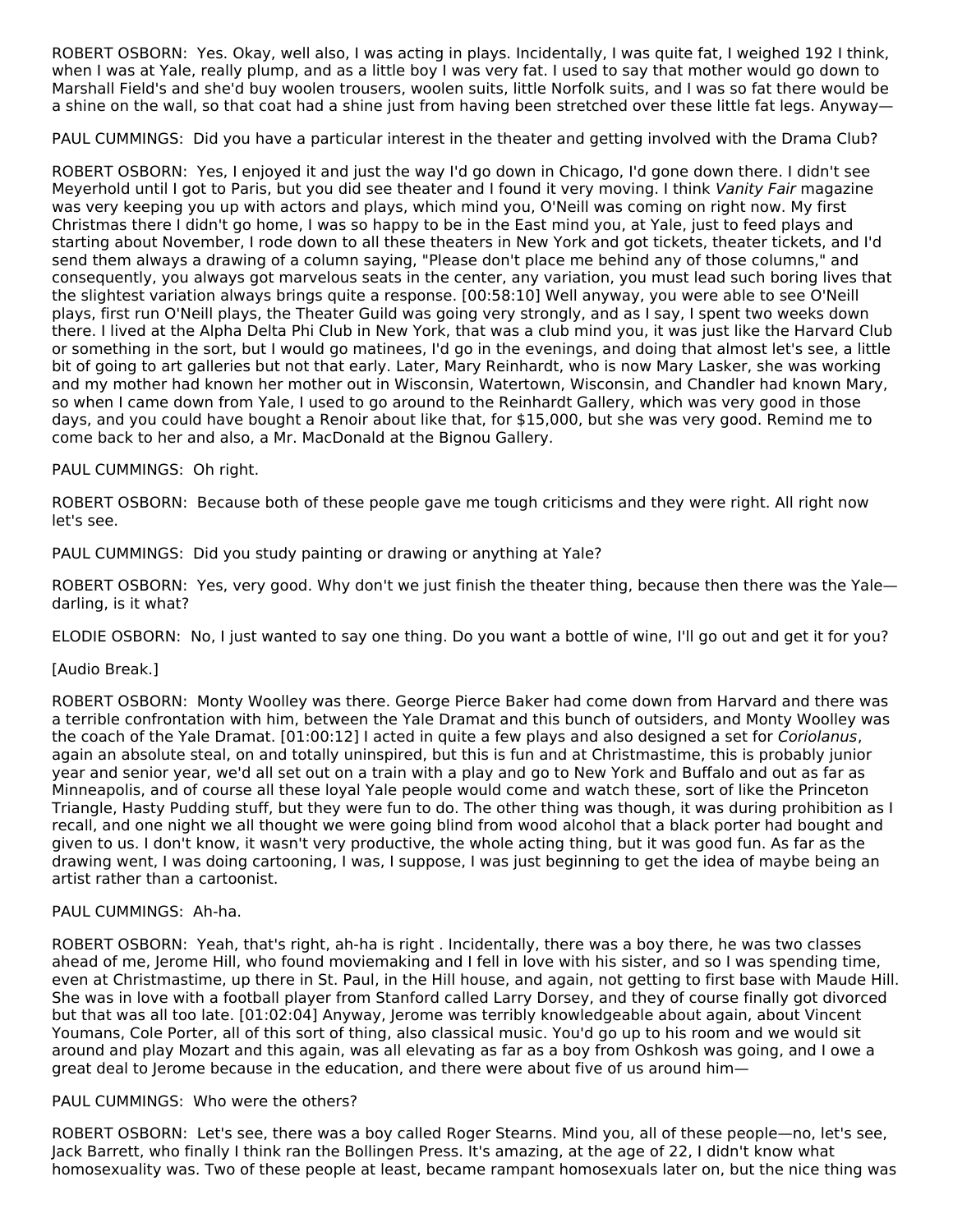that here you weren't having to go out to football games, this is rather a feat, probably kind of people must have thought of us as sissies, but you were really packing in this knowledge, it seemed to me, aesthetic knowledge. For instance, I was reading Roger Fry very keenly on my own and Clyde Bell. Clyde Bell, I began with, but then I found Roger Fry more interesting, but I'll bet that Jerome Hill is the person who put me on to Roger Fry, again maybe Frank Crowninshield.

#### [END OF TRACK AAA\_osborn74\_5950\_r.]

PAUL CUMMINGS: This is side two. You're at Yale, and we're going to talk a little more about the drawing and the painting.

ROBERT OSBORN: By this time I was thinking of becoming an "artist" in quotes like that, and I'm sure you know, you imagine this whole life and Paris, and you were rather becoming disdainful of cartoons, there was something kind of cheap about it, I don't feel this at all through now, but that's the way you felt as a young man. You were looking at Cézanne you see, and yearning toward this sort of thing, I suppose really because you enjoyed looking at those surfaces so much. I don't think I told this, that I tried, with Dean Meeks, who was running the Yale Art School, if I couldn't just have some freehand charcoal drawing, and he kept putting it off, putting it off, and to escape calculus as a freshman, which I knew I couldn't do, I had taken mechanical drawing even.

#### PAUL CUMMINGS: Oh really?

ROBERT OSBORN: Yes. I did perfectly well but I was miserable, I thought a waste of time and I would like some freehand drawing. Sophomore year, I wasn't accepted, junior year finally, and I had gotten to know Meeks, this marvelous, plump little dilettante really. He said that I could come and take a course with a man called Dietrichson and so I bought this enormous portfolio that you could tie in three places.

## PAUL CUMMINGS: Oh the strings, right.

ROBERT OSBORN: And you really thought you were an artist, and bought charcoal and even bought a charcoal holder, and I guess some kind of a gum eraser. [00:02:08] Well, I showed up the first afternoon and they brought out, Dietrichson set up one of those plaster casts of a head, it looks rather like an egg, set on shoulders, no features whatsoever, and he said, "All right, we will draw this," and I started in and I really didn't draw that sort of thing that well, and I struggled with it. We had three classes a week for about an hour I guess, in the late afternoon, and at the end of the week, my favorite was just brown, it wasn't black from the charcoal it was brown from burnt charcoal, going over and over it, and I was bored stiff with that, and that was that and I thought well, Monday, probably we'll have a nude figure or something. I got in there and Dietrichson set up the same head and said, "All right, we will now proceed, for this week, to draw this." Well, and I of course was so arrogant and impossible, and I put a moustache on it and a beard, and made it into George Bernard Shaw and actually, you see I should have known, it was a very good caricature of George Bernard Shaw, and probably terrible drawing in the French sans, and Mr. Dietrichson came by and said, "Young man what's this?" I said, "I don't know, I'm tired of that faceless face," and he said, "Young man, I don't think we want your type here," and so I lasted just one week and I had to get out during the midst of the class and those wooden easels, and then tie my paper up and my great big portfolio, pick up my charcoal and ease my way out through the different students, and that was all of the art training I had. [00:04:02] Oh, I did take two courses in the history of art, one given by a man, an older man, and I notice that I block out his name, when he got to Cézanne, the slide came on, one slide mind you, in the history of art, there was one slide of Cézanne and this man said, "Cézanne, he painted apples like brass doorknobs, next slide," and that was all that was given, this was terrible. But then there was a fellow called [Theodore] Tubby Sizer, and he gave a history of art course and I must have repeated practically the same thing. This man, he was a very good, lively teacher, also pointing us toward our own period. I remember the last lecture he said look gentlemen, it's perfectly easy—a lot of you are going to have money, it's perfectly easy to go out and buy a Rembrandt, but the hard thing is to pick out the good people of your own period and buy them. It seemed to me that was a very nice point to make. [00:05:13] All right, we're now getting to the end of senior year and I was thinking about what to do. Jerome Hill had gone off to Rome the year before and was studying, again, I think just studying drawing and oil painting in Rome. He told me the name, it was called the British Academy, and I got to Rome, the Hill family, Mrs. Hill-

PAUL CUMMINGS: What happened after Yale, I mean between this?

ROBERT OSBORN: Between Yale and going to Rome? Well, good question.

PAUL CUMMINGS: You couldn't get on the train I guess.

ROBERT OSBORN: No, no. [00:06:00] I told you that my father, his lumber business came apart in 1926, the Depression came and the crash in '28, but the lumber business fell apart earlier and so he just said that he—and I think I've told you this. So I was drawing cigar ads and everything and keeping going, but I had drawn cartoons for the Yale Daily News and these were sort of semi-political, but I think mostly local, campus political cartoons,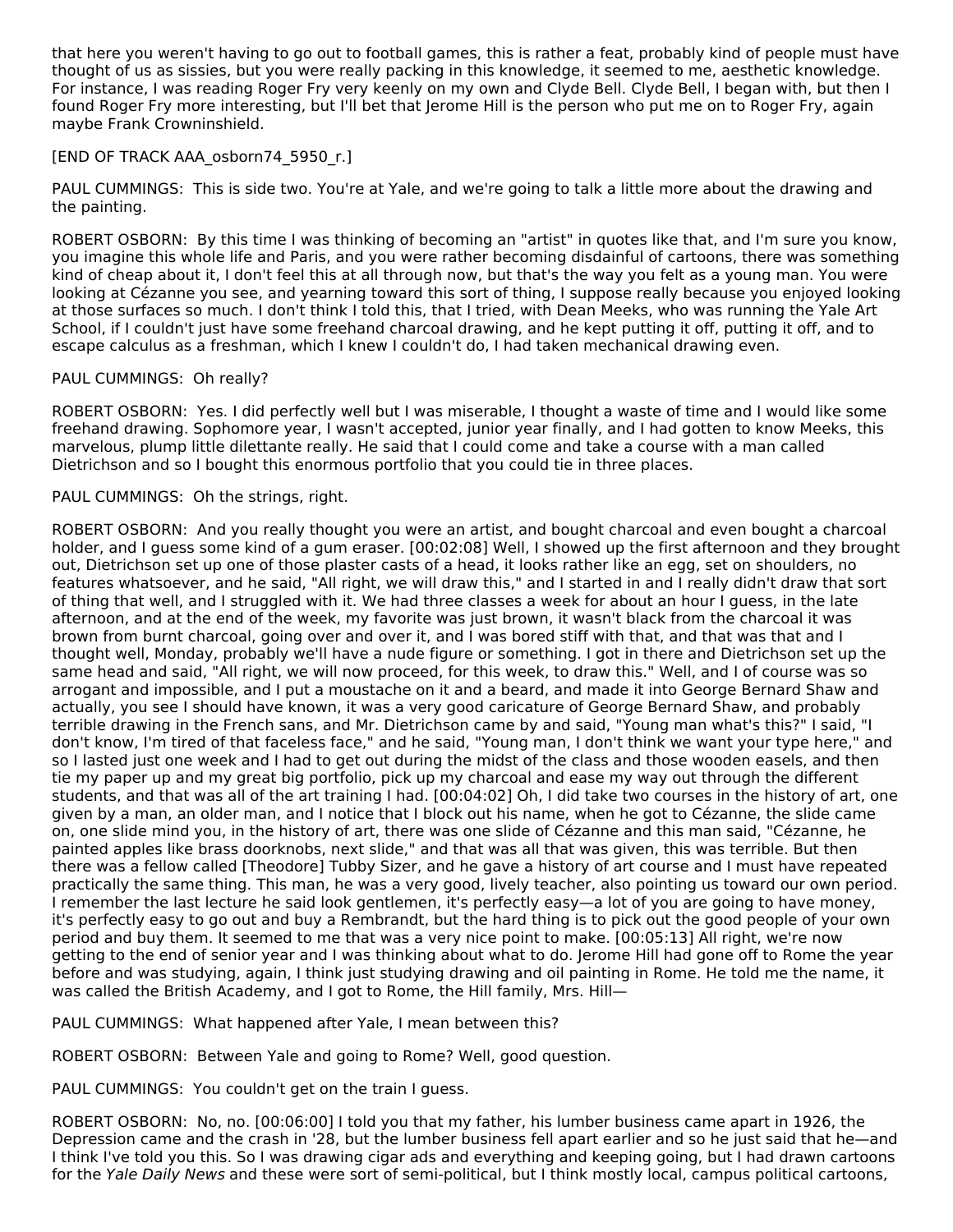and in those days those papers, and the same for the Yale Record, made quite a lot of money. If the Yale Record hadn't put up a building, I would have gone away with something like \$2,000, just dividends, which is a lot in those days, but they were building a building, so I got almost nothing from them, but I got something like \$500 from the Yale News, and I took a job. I replaced a fellow by the name of Al Faud [ph], who had had a job tutoring kids during the summer and teaching them sailing. I learned to sail out on Lake Winnebago, and so I could take this with the Boston family, at Cotuit, on Cape Cod, the Woods, Mr. and Mrs. Woods, and I think three small boys, and I taught tennis and sailing, and just was around.

PAUL CUMMINGS: Good healthy things.

ROBERT OSBORN: Pardon?

## PAUL CUMMINGS: All the good healthy things.

ROBERT OSBORN: Yes, but it was very pleasant you know, and I think that they, maybe they gave me \$1,000 for that whole summer but that seems a little high, I think that was another time. Let's say \$750, so I went off to Europe, but my memory is with \$1,500. I bid the woods goodbye and got on a boat, American Farmer it was called, and it took ten days to go from New York to London, and the only entertainment was the medicine ball, which I proceeded to, the first afternoon of playing a game, to shoot it, and it went down the railing for a long way and then went off into the ocean and that was the end of entertainment for ten days. [00:08:20]

## PAUL CUMMINGS: Oh, great.

ROBERT OSBORN: Anyway, I got to London, I was absolutely intrigued. Mind you, I had taken Arthur Rackham's Peter Pan in Kensington Gardens along with me for the year.

## PAUL CUMMINGS: Marvelous.

ROBERT OSBORN: I was absolutely delighted by London, by the museums, I think mostly by the parks, and it's fun to think okay, here's the boy from Oshkosh being exposed for the first time, to really serious culture, and when we got to France and Rome I felt it was even greater by a longshot.

## PAUL CUMMINGS: How long were you in London?

ROBERT OSBORN: Not very long. I went to Anderson Sheppard, which Jerome Hill's younger brother had put me onto, and I used to go around to Rosa Lewis's Cavendish Hotel but it was so expensive I couldn't stay there. Of course, she was ordering champagne for everybody and you suddenly found you were stuck with the bill, so I left there and I stayed about ten days, had two suits made up at Anderson Sheppard, one was plus-fours mind you. They're both hanging there in the closet about 50 years later, no 45 years later, and one of those suits is the most beautiful suit I've ever seen, the material is the most beautiful material, I've never seen anything to even approximate it since, and when I had the fittings done, I went out to Croydon, got on a Handley Page, open. No, the cabin was closed but you could see all the longerons, everything, just canvas on the sides, we took off, probably about eight people, going to Paris, and put down at Le Bourget, oh and again, it's marvelous, you know, to be flying over France for the first time, you could see a totally different pattern. [00:10:17]

## PAUL CUMMINGS: Had you flown before, this was your first time?

ROBERT OSBORN: No, I'd flown in Oshkosh. Oh, we really ought to put this in because I've always been intrigued by planes, from very early, and I built lots of them. When I was young, I made a three-foot Blériot airplane which Chandler broke, because he wasn't very good—I'm not all that great as a carpenter but Chandler was worse, but I built planes all the time, I'd drawn them. I saw a Blériot plane over Oshkosh in about 1913, I'd say, up at a thousand feet, the port wing came off and the plane just went down like that and everybody rushed in, pulled the cufflinks off the aviator, his name was Niles, as I recall. Anyway, airplanes had always fascinated me. I went out one afternoon with the Packard, to go and pick my mother up at a picnic, mind you, get this, a picnic which here are these ladies with veils and all that, they had set up a card table out in Omro, the park in Omro, to have a picnic and two chauffeurs sort of hovering around and then Fred Hartman came back and I was to go out and pick her up. That very afternoon, I turned completely only in a Dodge Station Wagon with Jim Kimberly of that Kimberly-Clark Company, and I guess he became a racer and fooled around with Ginger Rogers. Anyway, imagine turning completely over and let's see, there should be a small scar right there.

## PAUL CUMMINGS: Yes. [00:12:01] [Laughs.]

ROBERT OSBORN: I was covered with iodine, we'd hit a cow, and we were going down to sail, down at the Oshkosh Yacht Club, and we were going alone, a mother cow jumped out, trying to get to her calf, we hit it. She held the front of the car and we just rolled down into a ditch. I came off with the top of the car, this wooden top, and was lying there like a sea sled and Jim was there trying to put the steering wheel back onto the post. But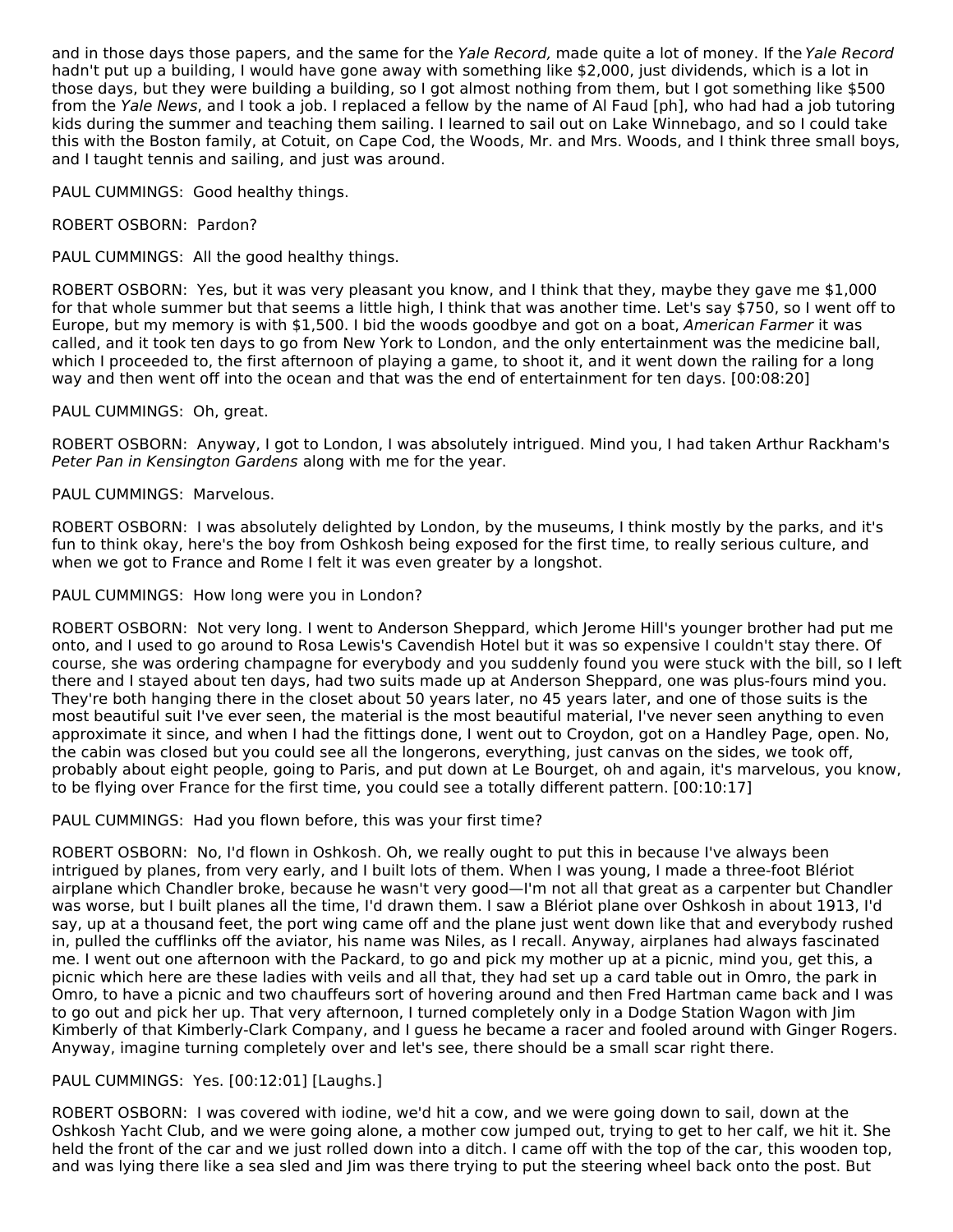mind you, having gone through this and lucky to be alive, I wasn't aware of this at all, on the way out to pick up mother and her friends, Mrs. Morgan and Neely Brown, Mrs. Radford, there was an airplane, a Curtiss Jenny out there and if you paid five dollars you could have a five minute ride and darn, if I didn't stop. Luckily the airplane wasn't there, I probably would have gone right straight in, but I really was intrigued and again, I'm sure there's a kind of fantasy escape thing in the airplane that's quite different from the locomotive let's say. Well, out at Croydon, and you got on this plane and really kind of floated along and put down. Let's see, I stayed at the Place Vendome, Hotel Vendome, I guess, and I can remember that first night, just going out and walking the streets and walking way late, just overpowered, imagine, coming out of Notre Dame or Tuileries or Pace Vendome even, and intrigued by this. I hardly spoke any French. I remember I ate chocolate, chocolate bars or heated chocolate, and going along and eating actually in English tea rooms, I did the same thing later in Rome, until you finally got going, got on a train, went out to Chartres. [00:14:10] My history professor at Yale, John Allison, had laid out a whole sort of gothic, Romanesque tour, gone through France just town by town, [inaudible] places like this. I bought a bicycle and I was simply bowled over by Chartres Cathedral, I saw it the first night at eleven o'clock and I guess there was a moonlight or something. I went out from that charming little white hotel there, a good dinner and came on this Place and this structure, and we looked at it all the next day. I was drawing capitals and things like this, carrying notebooks again, artist business. [00:15:00] I got on this bicycle, started off towards Châteaudun, I won't bore you with all the towns but Gond-Pontouvre, Angoulême, to Loos, and boy I'd had it, amazingly, don't ever try to do a thing like that on a bicycle. Then again, my legs got so muscular that I could hardly get the Anderson Sheppard plus-fours off and on. Mind you, I was travelling all alone and a lot of the time, I really was just traveling alone and living alone and working alone, perfectly content. You were having such a good time you know, imagine this whole world opening now.

## PAUL CUMMINGS: Right, right. Every day was brand new.

ROBERT OSBORN: It's funny, Oshkosh to Chartres, but this is really what was happening and finally, when you get out to Budapest you know and all of this, that you are being exposed to these marvelous cultures that you simply hadn't had as a young man. [00:16:06] You got on the bicycle and you were drawing as you went and finally to Loos, sold the bicycle, got on to a train and started off for Rome and again, I love to go on trains incidentally, and be able to just look out and watch the landscape drifting by. There's a terrible young Italian coming back from Paris and he had a bottle of perfume, and it was practically a magnum of perfume, he was singing opera at the top of his voice in his compartment and I just took an absolute loathing to him and I'm afraid I still feel this for most Italian men, these bombastic idiots, they're always sort of showing off and throwing their weight around when they really shouldn't be. [00:16:54] At Rome, I stayed at the Hotel Russie I guess it was, and it was very near the Piazza di Spagna and registered at the British Academy, again for drawing and painting, and pretty soon, an English woman there said why don't you come to—Prince Volkonsky runs a [inaudible] here, and incidentally, Volkonsky, a descendent or relative of Tolstoy, and so I thought that would be fun, and it was this marvelous big bedroom, 12-foot ceilings and wonderful Italian servants around the table. The prince sat at the head of the table and one night, going around the table, there must have been about 15 different people just living there, there were 26 different languages spoken, and this is good fun, and Prince couldn't keep the bills straight, sometimes it would be \$108, the next month \$58, he was a most awful, impractical man, you could see why they've all been thrown out of Russia. [00:18:09] He used to tell me stories about these high boots that he would have, polished by some serf for a year before he even put them on.

#### PAUL CUMMINGS: Oh my, well.

ROBERT OSBORN: Or if his sister was there, and she was a tall, thin, delightful woman, and she started teaching me Italian. We'd sit around this green vase table in the afternoon. You would draw from nine in the morning until twelve, you come home and have lunch, and then I would go out and go to museums, and I was doing it all very much in order, all the cosmetic work and stuff like this, so really it wasn't just haphazard, it was almost a period, I guess, starting off with the Etruscan probably, but this was just marvelous. Rome is like a small town, this is 1929, I'm sorry '28. I'd left Yale, the summer job, and okay, in the fall of '28, to be immersed in this. In the back of the Volkonsky's was the Hertziana Library that had wonderful art books, and I was going there, no longer looking at Heath Robinson but Daumier and Goya.

PAUL CUMMINGS: Where did you find them, how did they come into this?

ROBERT OSBORN: They just happened to be—the library happened to be there. I guess Tubby Sizer gave me a letter to the head of the Hertziana Library, a German, and he couldn't have been nicer and just gave me rights to go there and sit, a wonderful library. Then, live on the Piazza di Spagna, the Spanish steps and the flowers and everything, good times. [00:20:04] When February came around, I bought a thing called Primavera Siciliano. It cost \$14 and you got on a second class train and went down through Naples, crossed on a boat, all around Sicily mind you, and back up to Rome, \$14, including hotels, everything.

PAUL CUMMINGS: Oh, fantastic.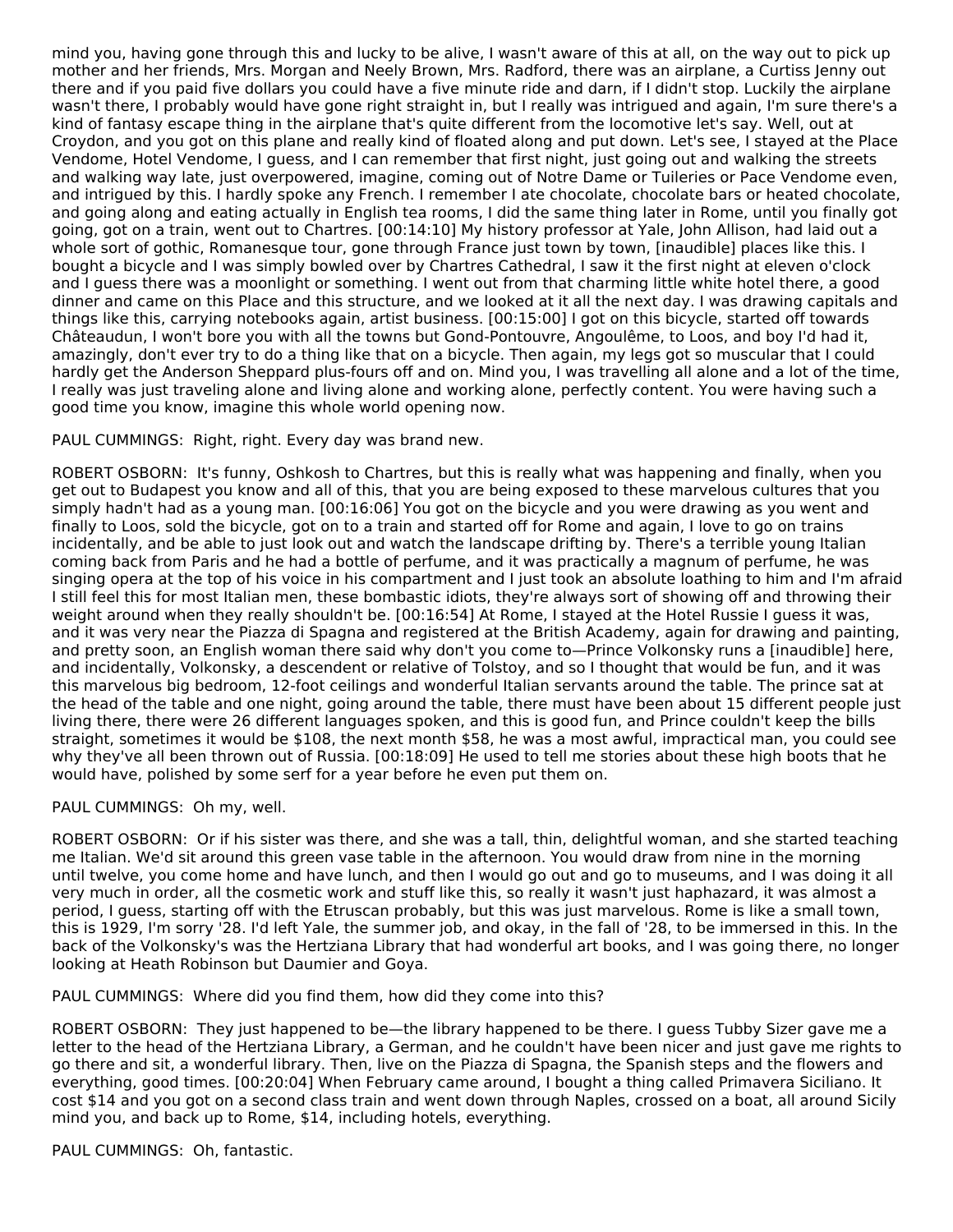ROBERT OSBORN: Oh, glorious, again, for a student. I don't know, it wasn't a poor life and I remember I read Thackeray, Vanity Fair on the train, you had a compartment by yourself, second class, but I'm trying to set the key, and then you would get off in [inaudible] something like this, and look at these marvelous monuments, back up to Rome. I think by this time, Jerome Hill, his—

[Audio Break.].

ROBERT OSBORN: And her daughter called Dodie Hill, no Maude Hill, the girl you see, that I longed to see, wasn't there, but Jerome, with all this money, hired a chauffeur and a car, the chauffer was out there in front, uncovered, in uniform mind you, and we were all in back, but then we just started from Rome going north, and this is when you got to see Piero della Francesca for the first time and of course staying at the good hotels. I was paying as much as I could, I was paying what I normally would have paid each month, I would just hand this into the kitty, but it was this very high life let me tell you. However, you were seeing these things and Jerome was much more knowledgeable than I, that he actually, he was teaching all of us a great deal, I don't know it's rather mean to say that I never, until that very last film, felt that his work really had any bite to it. [00:22:10] I don't know if it was lack of necessity or what, the painting is charming and all this, the movies, but the Sand Castle doesn't look to me like much. I think Mr. Bresson's films, Dovzhenko or Ernst or something like that, which seems to me you ought to be up there at least trying that. That's a difficult judgment and perhaps I shouldn't even pass it, however the last film, I hear it's splendid, it's of his whole life. Let's see, you got up to, I believe Florence. My impression is that then, one got on a train and went up to Paris.

PAUL CUMMINGS: How much time did you spend at the British Academy then?

ROBERT OSBORN: Oh, that was actually, sort of almost a year. Now wait a second, because at the end of that year—no, we went from Florence, we must have been on a train, because I don't remember driving up there, and mind you, the British Academy was just plain drawing, a terrible teacher.

## PAUL CUMMINGS: Do you remember who was there?

ROBERT OSBORN: No. Oh, I'll tell you a nice thing. There was some fellow, an Englishman, there, a young Englishman, I'd love to know what his name was, he would have a good piece of paper, probably 12-by-10, no bigger, and while we were all there holding up the thumb you know, and measuring it, I didn't even know what that meant and yet I was doing it. Mind you, I was going through these motions and then putting down something, everybody else was measuring out there with that thumb. I literally was doing this, however, that nonsense, oh and the bravado of the drawings and not coming to blows at all with anything of how does it really go, which was the whole purpose of the thing and would have been most valuable. [00:24:12] Here was this Englishman with a small piece of paper, I'll be a six-eighth pencil, just looking say, at the calf of the leg of this male model or female model whatever, and making this small section of maybe just the calf or a joint, an elbow, or something like this, and erasing it and going back and back, and of course we all just laughed at him, just that he has no dash, nothing, and yet he, I am sure was really learning, you'd love to know that it was Sutherland, you'd love to think it was Henry Moore, but I know Henry, Henry Moore, so that I know he was into something quite different from that, but here was a man really studying and looking. All right, Florence, let's see trained in Paris, and I think that Mrs. Hills, this is Jerome's mother, must have appeared in Paris, yes, and Maude Hill was there, and another girl called Georgiana Slade, who was a cousin, but they had taken a big house, a big apartment I believe, in a Rochefoucauld house at 6 Rue de Seine, just off of where the institute is, and so from there, Jerome and I used to set off every morning to the Académie Scandinave, it was oh, I'd say about three blocks from the dome, and I forget the small street, but anyway, this was run by Scandinavians, but the marvelous thing about that was these different artists would come in, Despiau would come in and criticize painting and they really passed it around. [00:26:07] Léger had a small school down the street, Othon Friesz was giving criticism and very good criticism may I say, but if somebody couldn't come, they'd phone somebody, Matisse, my impression is that Matisse came around, a man called Waroquier, lots of these, just they'd call up and say, "I'm busy, would you mind going around?" and they'd only come Friday morning and stay for about an hour and a half just going around from one person to another but boy, their criticism was just marvelous. Here were men talking to you about the logic of light, how logical always, it was never illogical, and it's reflecting, it's just as logical, and this of course was very Gaelic I'm sure, this marvelous formalizing principle, but it seemed to be very good painting and teaching. Nobody was doing sculpture but we all were painting. There was a fellow called Gruber there, who was really a drunk at age 17 and I guess he's in the Modern Museum in Paris, but they look pretty thin going. There was a young girl called Jeanne Daour, a Romanian, and she knew Brancusi, she'd studied with [inaudible] and she was at this academy and we used to go around and look at exhibits together or go to Brancusi's studio, a filthy bathtub as I recall, and he'd sit on the edge of the bathtub saying that you have to love life and all this. [00:28:00] Well, those were great days except by now, I was starting to run out of money, though I still didn't doubt my ability to become a great painter

PAUL CUMMINGS: What were you doing, I mean were you just doing drawings or painting from models?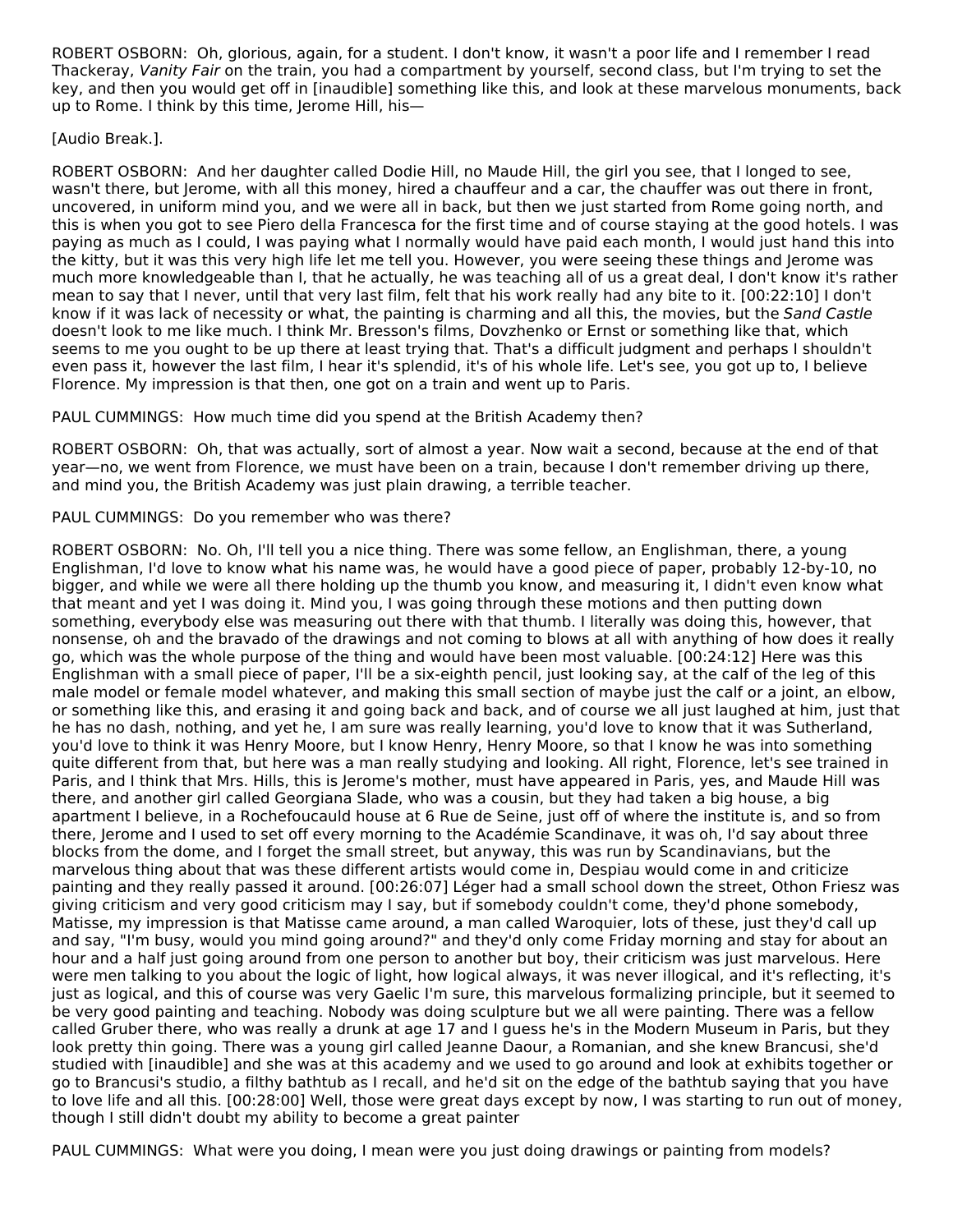ROBERT OSBORN: Paintings, paintings from models and oh, I wish you could see them, just they would make you perspire to look at them. Luckily, I haven't got many of them left. There wasn't really any honestly, I have a few oil paintings in which the vision was at least honest. I've done a couple portraits and an interior, which later, quite a bit later, before I finally dropped it all. Anyway, as I say, for instance, with Jeanne Daour, we'd go out to the Rodin Museum and maybe draw from those Rodin things, and at least you had a rhythmic sense of what those figures were about. One day, I went, I believe it was through Durand-Ruel, and I asked, there was that big Cézanne, quite big, the good one, The Boy in the Red Vest, it was up there on the wall, it's one that Paul Mellon now owns, \$616,000, and I think it was something like \$32,000 at that time. I asked them if I could just, would they mind if I sat there and made a watercolor from it. Of course, I'm sure I just produced a fake Cézanne watercolor with no understanding whatsoever of why he had done this, this and this, but how nice it was that they never—

#### PAUL CUMMINGS: They let you do that.

ROBERT OSBORN: Just let you sit there and people were looking, again, you're so pleasantly relaxed. There was a lot of going to the Louvre on Sundays and looking at that little Watteau, it's about six inches high but magnificent, and you finally got so you had these favorites down in the Greek sculpture or Egyptian, and you'd go and look at these small little plaques. [00:30:07]

PAUL CUMMINGS: Did you draw in the museums much?

ROBERT OSBORN: Oh, a bit but not as much. I think you were drawing so much during the week—

PAUL CUMMINGS: You just wanted to look.

ROBERT OSBORN: —that you wanted to look. But on spring afternoons I would go, and this probably is another time when I'm impressed, I would go to the Luxembourg and just sit there and do watercolors and again, this is really all kind of tragic, because the advancement, I should have known. I should have known in 1929 that this really wasn't going to work but I didn't. Imagine, the self-delusion you know, and dreams of glory.

PAUL CUMMINGS: Of course, that's the time to have them, right? [Laughs.]

ROBERT OSBORN: Yes. Oh yes it would have been terrible if I had gone to the Chicago Tribune, as I though, as a small boy, because I used to send them ideas, into Briggs, and he'd use them, really, you'd see R-O-O down at the bottom of a Briggs cartoon, you were 12 and 13 years old and this is pretty heady stuff I can tell you. But it had been awful, that you had gotten into this, and I'd guess I better say this, probably the most important thing of that whole exposure to France, to Rome, and Spain at one point, was I think that I learned to draw. Mildred Lyons once said, "The nice thing about your"—is that it showed down at the Century Club, and there were about 78 big pictures in my whole life there. She said, "You know, what's nice is you go down and look at all these things, you can see that you had a European training in drawing," and as much as I like Jules Feiffer and laugh with delight in him, you're absolutely appalled at what is accepted for a rest, and I think a lot of the force goes out of the picture. I can show you a little Charlie Chaplin down the hall that I'm sure is based on French training or the comprehension of the figure or the aplomb of the figure, of how the gravity really goes down through that figure and this, may I say, has been absolutely invaluable, drawing the cartoon out of the farthest—wildest [ph] [00:32:18] as a chaplin out in the studio now that goodness, it's only about four or five lines but again, I'm sure it has to do with knowing how that hip articulates there, what the gravity will do in motion.

PAUL CUMMINGS: Did you ever draw from a skeleton or any of those things?

## ROBERT OSBORN: Yes.

PAUL CUMMINGS: All the bones and all that.

ROBERT OSBORN: Yes. Also let's see, in Rome, I used to study how muscles attached and how one folded under one another, and that I don't think was time wasted. When you're being the artist, in 1870 you would have had a big black beret about 14 inches wide, during those efforts and interests, it seems to me at times just absolutely blown away. Well, now still in Paris, it's probably the summer.

PAUL CUMMINGS: Now, at the Académie Scandinave, that's really a place where you just work by yourself and get the criticism once a week isn't it?

ROBERT OSBORN: That's right. You had a model who would appear Monday, and I guess we used to go to Grande Chaumière in the afternoon some time, during the winter, and that would just be drawing and maybe 15 minute sketches which again, is just too much bravado, just showing off and not really studying. This was terrible but there were moments at the Académie Scandinave, thanks to those good men, and you could see what an artist was like and you could see how he approached things, this really was very valuable, that a modest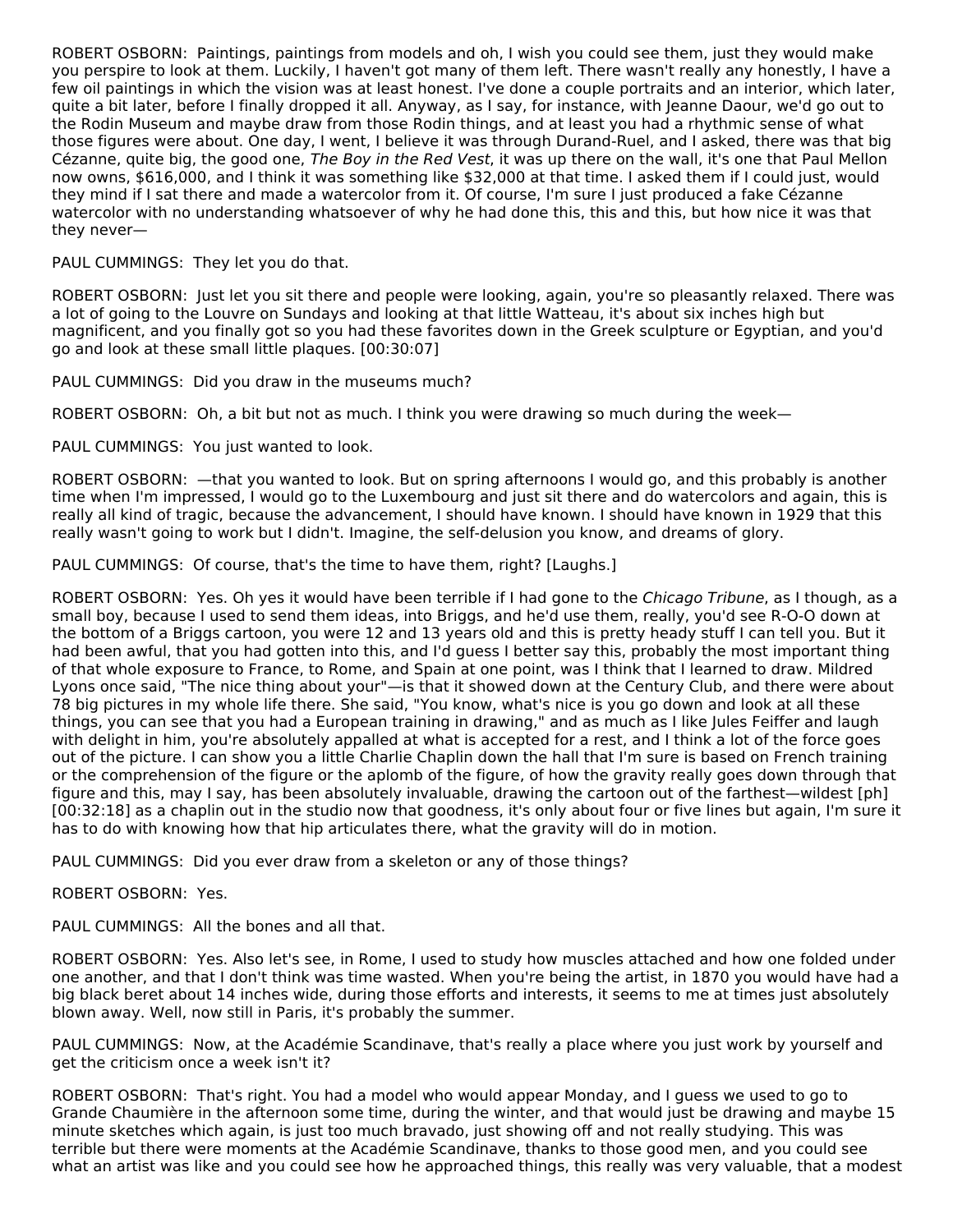little man like Despiau would come in and just you understood the sensitivity that actually went into the work of a man like that. [00:34:11] I don't think he's all that great, Mayon [ph] it seems to me, is way beyond, but you at least were coming in contact with those people. At one time I thought Segonzac was good, now I look at it and it's just terrible again, just bravado.

PAUL CUMMINGS: This is the first time you met people who were really full-time professional artists.

ROBERT OSBORN: That's right, that's right. Also, that whole life up there. I knew Jean Bouchet, who ran a gallery there, and I don't think Lipchitz, she was dealing with Lipchitz and I probably saw him and we know him just gently, and Lipchitz hangs down over there and he's always nice and cordial to us, but that you were seeing people of this oncoming stature. Picasso used to come into Fonee's [ph] to buy paint and we would be standing there with our probably little 10 franc note, and this guy, this brash man would pull up in his Spano I believe, and we were all probably sitting in the back. He was sitting up with an open, exposed chauffer, but he'd come up to the thing and just literally, just go like this, and we would all practically be knocked on the floor, and he'd buy this paint, that deep you know, boxes of it, and we would have to wait for our violet de mars or Maria con Lar [ph]. I mention those two things because those are box colors and they were the two colors I found so rare and I enjoyed so using them. I think you can still buy them in France, you can't get them at the Empire Art Company, where I bought my material, up on Lexington Avenue for about 40 years now. However, marvelous colors and box colors. It's a pity to think of those beautiful colors which we just ruined one week after another, the texture, everything about it was just great. [00:36:03] I had run out of money in Paris. I wired, I think, or wrote a letter maybe, to George Van Santvoord, Headmaster of the Hotchkiss School, because at Yale, one day I had been up at Tinkers, Professor Chauncey Brewster Tinker, with whom I used to send drawings, in this again, sort of lesbian club, but making drawings of Amy Lowell smoking a cigar and Tinker loved it. I'm sure that he and John Allison were homosexuals, again, absolutely naïve about it, but they were asking me up for tea in the afternoon and as I look back on it, that doesn't sound to me totally normal. Anyway, Sanford said that afternoon said, "Now, if you ever want a job teaching art let me know," and so here I was, I think I was down and out of about, it seems to me, \$75, and I wired and nothing came back and then by Jove, about two days later back came a wire. I was in the Tuileries Gardens and I opened it up, I picked it up at Morgan Company, opened it up and it said yes, we'd love to have you come, school opens on September 19th, something like that. Really, I must have gone right up through those yellowing trees and terribly exciting. I was living with the Hills then because I remember the night before I left, I read Remarque's All Quiet on the Western Front, it was Maud's copy and she was leaving or I guess I was leaving, and so I sat up all night and read All Quiet on the Western Front, got on a train, got up to a boat and I slept the first night in—[00:38:00]—I bought my railroad ticket to come up to Millerton, and I had two cents left, literally, in my pocket, and I wasn't going to ask my family for any money and I slept in Grand Central Station, a policeman would come back in every two hours and whack the bottom of your soles and your feet. I came up here to Hotchkiss, it was fall and magnificent country that we're in right now, and start putting together an art course in—let's see, I had to teach art history in conjunction with the history courses that were being given, and you could get slides from the Met as I recall, and the Carnegie Institute. I finally got a grant from them for pictures, but also, I was coaching football, it was fun to get out there and you were in good physical—let's see, you were young you know, and all that, you loved so, getting out there and doing that. I taught, or supervised, I didn't really teach, skeet shooting, you know, which you go out to shooting stations, all these rich boys were there and I was wearing a gray Burberry coat and again, this fake sporting world, you know, but not is it that you're moving through all these different areas and yet, from Hotchkiss, I was going down and seeing Mary Reinhardt, and seeing that first show at the Museum of Modern Art, in the Heckscher Building, to just stay at Hotchkiss briefly, down in the basement they had his house, with a ceiling six feet high, about the space of this room we're in, and it had a little stove down there, which I thought was a marvelous studio, and so I started painting classes down there. [00:40:01] Bill Kienbusch, William Kienbusch, was one of the students that I taught and there was a boy called Rossback, good heavens, he went into banking and well, he had money coming out of his ears. He had the most extraordinary sense of taking plasticine and doing a head, but just unfailing plastic spatial sense and really, I think it is a pity that that boy didn't go on. I'd never seen anything like it, the rapidity with which he would comprehend what Despiau down there—

PAUL CUMMINGS: It just happened.

ROBERT OSBORN: Oh, within 20 minutes he would have the essence of that head right there, and if he wanted to go on he could, but he went into banking, the Rossback family bankers.

#### PAUL CUMMINGS: When did you start collecting?

ROBERT OSBORN: This was years later, after I sensed that I could draw good cartoons, and we began making a lot of money. Then, as we got money in hand, why we'd buy the Calder and there should be a great big Nero down there where that Marini is, the head that big, which is in Paris being cast now, we hope it will come back in one piece. We can talk about that later if we want. At Hotchkiss, the one thing that I did do was I got a long corridor and oh, I guess I put up some Hanfstaengl prints and boy, no reaction whatsoever you know. My favorite Degas, Cézannes and all that, and the kids didn't look at these things for a moment, and so I had a tack board or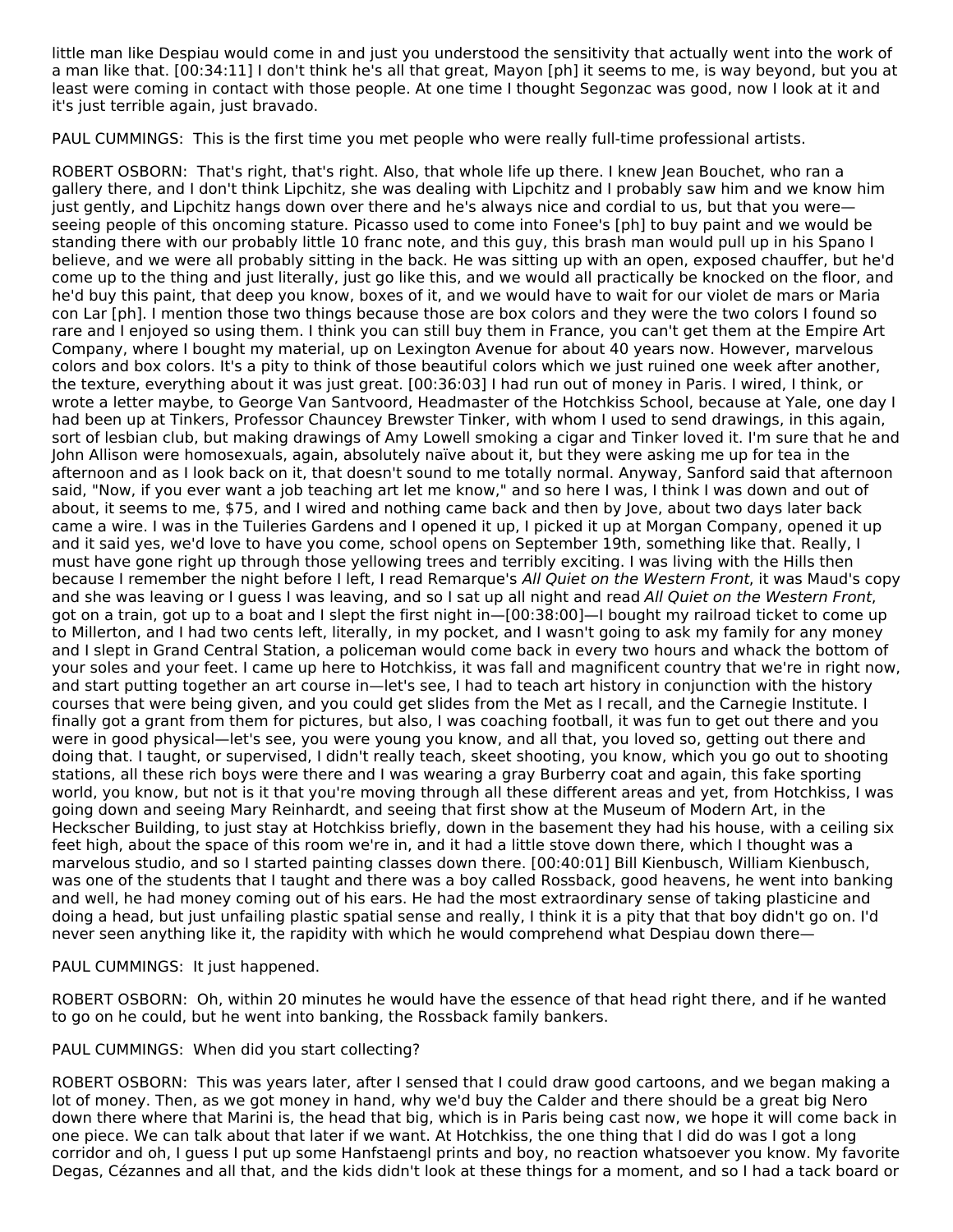stuff that you could put pins in, mounted it all along the main corridor, which must have been about 70 feet long, and I just began going back to very fundamental things that would interest them; an airplane, an airplane propeller, and an automobile, and I was showing them very fancy Italian automobiles, but started showing them how beautiful the propeller was, as I'm sure this came out in the Bauhaus. [00:42:16]

## PAUL CUMMINGS: Right.

ROBERT OSBORN: I had some of those books. But the thing that was, I think pretty good, I was drawing cartoons to back it up, cartoons about the Bulgarian American businessman who doesn't know about art and all of this. At the end of five years, I had those kids, you put up a new exhibit and it was really packed with 3-D for these kids, just looking at these different things and after a while you could get them out. I said you all should go from a propeller to a Piero della Francesca.

## PAUL CUMMINGS: That must have been tough, right?

ROBERT OSBORN: Yes. All the stops in between. Not getting them to design boats or anything, but to get them involved, and lots of them, see I'd run into them every so often and they're really great, some have become collectors. But see, up at Andover, and I've forgotten whether Charlie Sawyer was up there? No, it was the man— American Academy in Rome, a friend of Elodie's.

## PAUL CUMMINGS: Oh, Bartlett Hayes.

ROBERT OSBORN: Yes, Bart Hayes, he was up in Andover and he had a very fancy program but when I'd go out there and look at it, it didn't look to me as though it had the real channel that this thing did, which was really quite simple and pictures torn out of magazines, and granted a lot of European magazines. This, I did think was pretty ingenious on my part, and I was earning, I guess I was getting \$2,300 a year, which you were getting your key and all that, and I was having a good time, wonderful, shooting again and fishing. [00:44:15]

PAUL CUMMINGS: You always get back to the real thing.

ROBERT OSBORN: Well let's see, it's true you know. This afternoon, I'll be on the top of the mountain, there are partridge I know waiting there and I don't think that I can go up there and shoot them anymore, you just don't want to kill them. I'm sure this is post-Vietnam War. Also, I think my wife said this morning that as you get older, the very preciousness of being here, alive and 70, well, maybe you shouldn't be taking it away from anything else.

PAUL CUMMINGS: How did you like teaching there, I mean you were there for five, six years about.

ROBERT OSBORN: That's a fine question. The first year it was great. Incidentally, America was going into the Depression, and this is late 1929 I believe, and I had gone to a Yale football game in the afternoon, and the stock market really, like you got on a streetcar and it was just going down like this. So the first year there was glorious, the next year I was becoming a better teacher. The third year, I was probably at my peak and I could lecture well by that time, on Egyptian art or something of the sort, give a really decent lecture, gothic, Romanesque probably better than not. The fourth year, I was beginning to feel very compressive, and you know that not enough was going on. Also, psychologically, I'm sure that yes—about that, what are we now up to '34, I guess. Psychologically, things were beginning to come apart. [00:46:00] I was not being respectful of—I was trying to do it with my mind and not with my inner guts, and unconscious and all of this, I really was suppressing those so much. For instance, I once said to a woman I was in love with, Fred Astaire, that's just cheap, and then I was talking about Diaghilev, I'd seen all the Diaghilevs in Paris you see, imagine, and Meyerhold, and Desbeins [ph], but being disdainful of that, these simple things, and my body was beginning to really revolt again. I think this is spring of '35 probably, one morning, having eaten some kippered herring, by about 10:00 I had this frightful pain across my middle and the ulcer had perforated. Again, here's this whole suppression instead of like this.

PAUL CUMMINGS: Were you doing any of your own work at this time?

ROBERT OSBORN: Yes, oh good that you ask. I was painting the most awful fake Cézanne's you ever saw in your life, but egregious, again, ruining this good paint and the mannerisms which you were studying so carefully, there must be 20 books on Cézanne down there and I sure was poring over them, but imagine, an adult man affecting this thing and again, wasting time and materials, and I'm glad that we put it in now.

PAUL CUMMINGS: Don't you think it's part of a learning process?

ROBERT OSBORN: Well I'm afraid so, but I call myself a slow learner. I guess I asked Mary Reinhardt, Mary Woodard from out there in Wisconsin, if I could bring down some pictures and she said sure, so I bought a great French hamper, one of those wicker things, about that big, and I could barely carry it, I had so many pictures in there, and went up to the Reinhardt Gallery and went into a back room. [00:48:02] She couldn't have been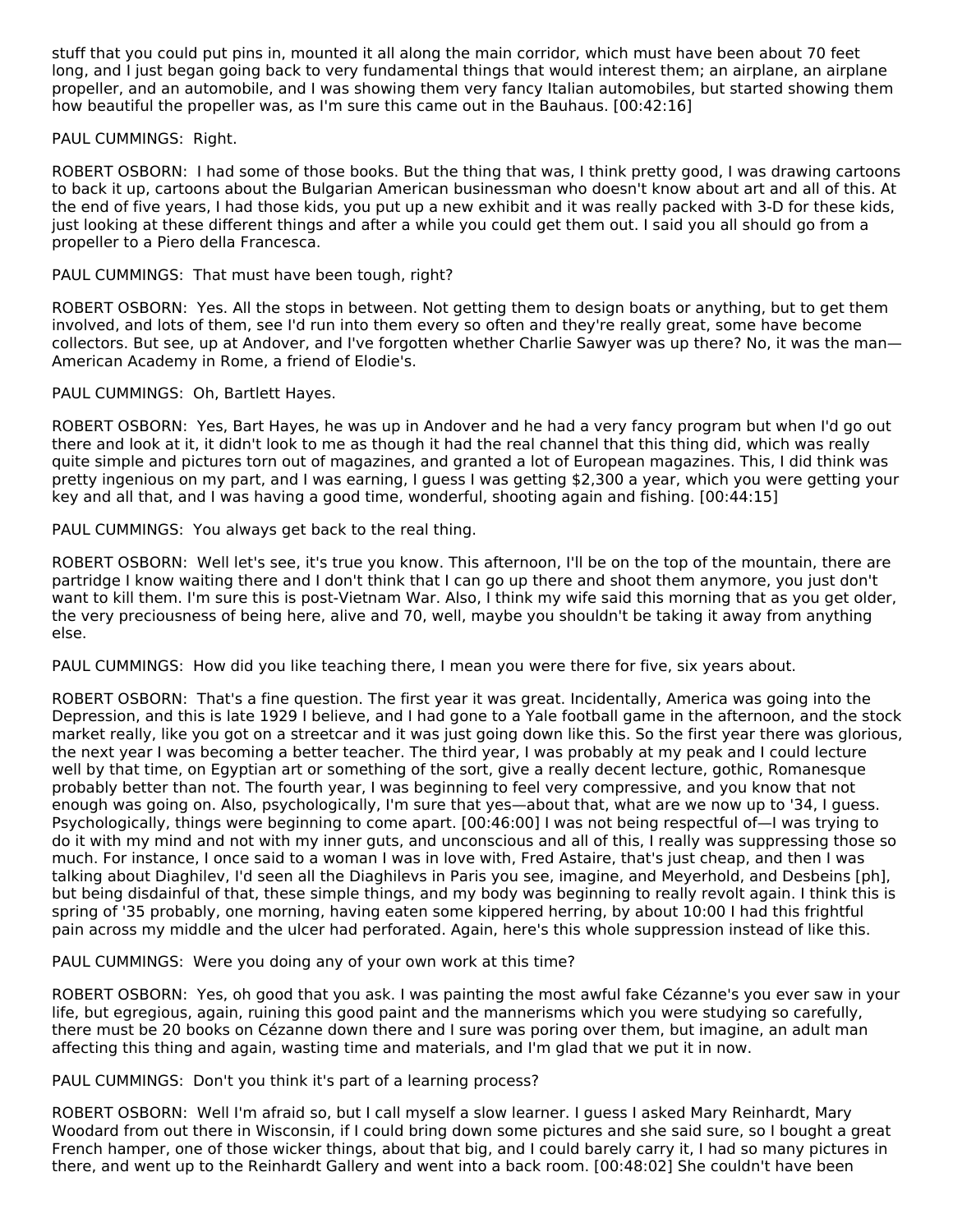sweeter about this, and so I pulled out one and then another, and she said, "Yes, but didn't Cézanne do it better?" And wham, just like that, it felt like a small Pintado [ph] dagger. So then I brought out another sort of little—it had been done on a wooden panel about that big, very dark, of some violets, very discrete, about five violets and two leaves, and she said, "Yes, but didn't Manet do it better?" Boy she was right on.

PAUL CUMMINGS: You were a pin cushion.

ROBERT OSBORN: I surely had Manet in mind, likely I wasn't imitating Degas, whom I liked very much as a drawer, but that was, I'll tell you, was a very shaking experience, suddenly. Oh, and sweet Mary said, "Now, do you want me to really tell you the truth or do you want me to just be nice?" I said, "Tell me the truth, no question about it," and it was such a shaking experience, I tottered back onto the train, got back here and for six months, I was really just, I couldn't paint, I couldn't do anything, because everything you did, you knew at once, you see, it was an imitation and it wasn't the real thing. Well, I don't know whether this all comes together at this time, but the ulcer perforated, luckily the doctor down there got me into an ambulance, got me up that road, you can see down there, Pittsfield. The doctor did a purse string suture, he'd never done one before, and they just pull that out like that and tie it off, in your stomach. Well I survived that one and yet, this is really quite—well by this time, you said how long did you stay on, I could see that the whole thing was falling in. The paintings, incidentally, which I find very interesting, were becoming smaller and smaller, trying to have command over that thing or the brush stroke or the color, or what, but did lots of paintings in that last year or so, that can't be more than four inches by eight inches, little wooden panels and not very good. [00:50:27] Oh there were a few, I guess, those are done a little later, bullfighters. Let's see, I took some time to recuperate from that operation and by then I'd decided to go back to Europe. I applied for a scholarship to the American Academy, and I painted three pictures. I had to paint a nude, so I painted a nude of myself, I had a very good figure in those days, I really did. [They laugh.] I was posing and doing this thing, and then I had to do a little figure, or landscape of some kind, and I guess some drawings had to be sent in. Well damned, if I didn't send these in and nothing, I was turned down, but I had saved enough money because I really wasn't spending very much, and set off for Europe and France.

PAUL CUMMINGS: This is what, '35, '36?

ROBERT OSBORN: Thirty-five or '36 maybe, I think the end of '35. I'm back in Paris and now painting.

PAUL CUMMINGS: Well, before we get to Paris, I want to ask you, how did the Edward Weston exhibition come about? I've seen that pop up here and there and it doesn't—

ROBERT OSBORN: How marvelous, okay. Probably the second year teaching at Hotchkiss, Maude Hill and Jerome, and Corty [Cortlandt], the younger brother, and the family, I suspect were out in Pebble Beach, California, where they had a big house, and they asked me to come out for spring vacation, which I was having here, and so I went down to New York, got on an airplane, flew I think to Cleveland, and then you got off at Cleveland, you're put down right beside the train and you got onto the train and rode all night on the train and you got up the next morning and there would be either a Fokker tri-motor or a Ford tri-motor right there, you got on and flew on to San Francisco. [00:52:53]

PAUL CUMMINGS: There was no night flying really.

ROBERT OSBORN: No that's right. They came out and picked me up and incidentally, I was terribly funny in those days, I really joked a lot, and I think the Hills loved to have me around because life was so sticky with Jerome's father you know, who was really into the alcohol. Is it mean to say things like this?

PAUL CUMMINGS: No if that's what happened.

ROBERT OSBORN: However, that whole Hill family have been so generous to me and were really so important, between Maud and Jerome, I really feel very grateful. Also, I'll put in a woman who lives down here called Mrs. Herbert Stovall, and while I was teaching at Hotchkiss, she was terribly supportive of me and lived in this fine house down there, but she was always into the latest thing, she also built a Buckminster Fuller mast house right up the road from here. This woman must have been, I guess about 45, I was around 29 or 30, I would guess, but a real rapport, but the main thing was that she was having Virgil Thompson come out here and give just an evening down here at the house, or Iris Barry came out and lectured, she was this bright and zippy and rare woman as that, and we'd all go in to Hartford and see Four Saints in Three Acts, when it was 26 below that night, and the chauffer was sitting out in the open with a LaSalle, and we had all crowded in back. [00:54:36] I was kneeling on a seat, jump seat, so that my legs might get a little warmer. Again, I think it's good to tell these things, because the excitement of that period, and this really was happening in New York and around, but thinking, think of all that. Actually, you had the feeling that the American thing was getting going for the first time, not necessarily the painters but think of Virgil Thompson putting this out, or I've forgotten, Watkins designing the thing, and it wasn't into the great American period but I do think it was the beginning of it. All right now let's see, back to that question.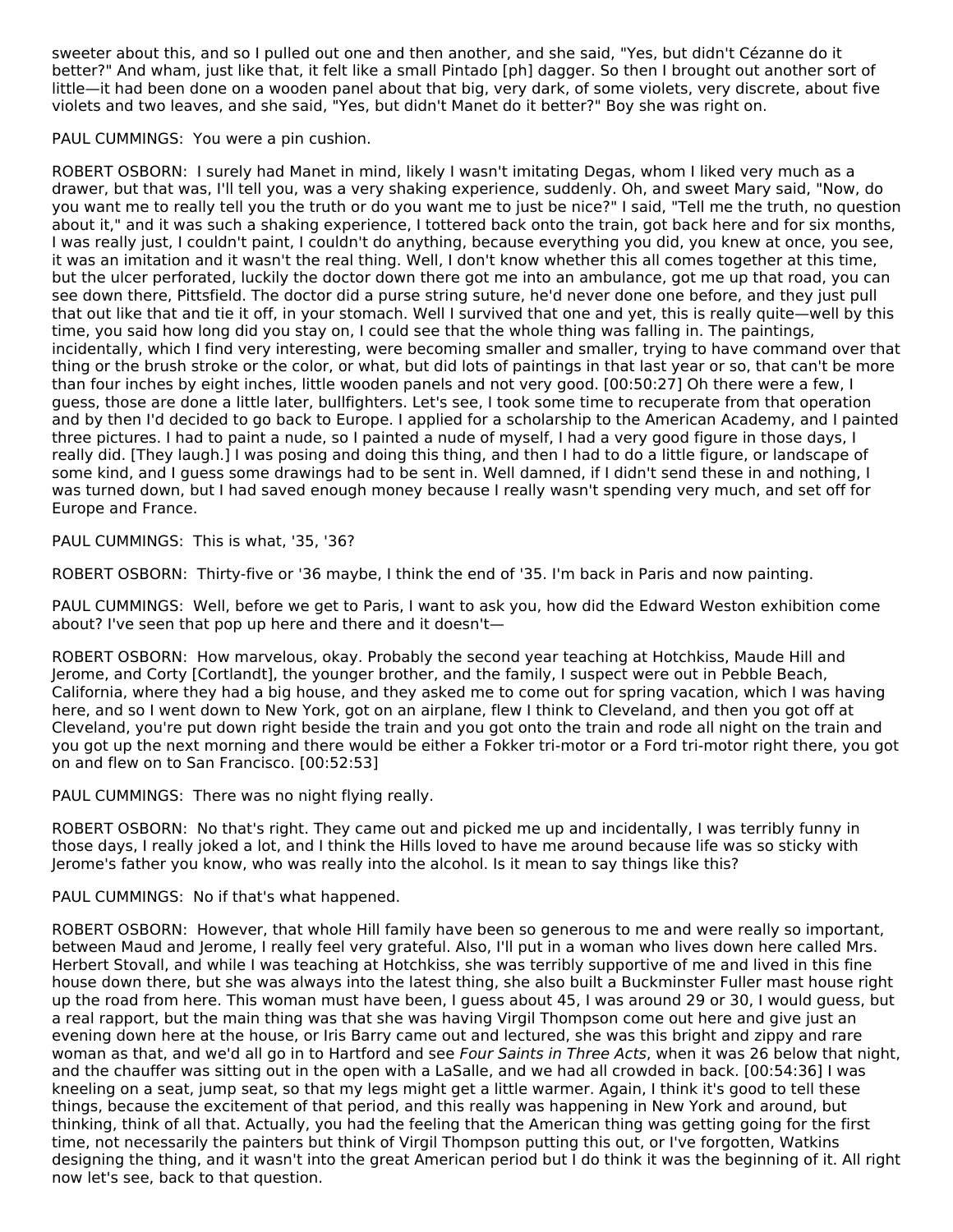PAUL CUMMINGS: Edward Weston.

ROBERT OSBORN: Here we were at Pebble Beach and right there in Pebble Beach, I think is Carmel, Edward Weston had his studio, it was rather simple, small, he was living with some terribly nice young, somewhat younger girl, but you'd go over there and there would be a note stuck on the door saying, "Darling, I've gone away for 15 minutes, I'll be back. Love, Edward." This would be stuck on the door, a terribly nice man, and he had these pictures he wasn't selling very many, and I just said, I have this gallery that I've rigged up, it was just really a beaverboard sort of thing, but I'd love to have a show if you could send them, and he must have sent oh, I'd say 25 Westons, I think, the three up there. [00:56:09] I have a Weston of Maude Hill that he took and one of Jerome, turned face down may I say, they're probably foxing badly.

PAUL CUMMINGS: That's terrible, yeah.

ROBERT OSBORN: At least you were—I don't know, these had a certain spritely quality to it as far as I'm concerned.

PAUL CUMMINGS: Does that get any reaction from the neighborhood?

ROBERT OSBORN: No, absolutely not.

PAUL CUMMINGS: Did they know who he was or what it was all about?

ROBERT OSBORN: No, none, none. Oh, absolutely.

PAUL CUMMINGS: Why did you do that then?

ROBERT OSBORN: However, you knew, I knew at once, as soon as you looked at them, and I didn't know Ansell Adams at the time and I still don't, but somehow, compared to Ansell Adams, you see—wait, I mustn't put him down because I liked looking at those pictures, but these things of Weston and nobody you see, had gotten down to that 64 aperture, I believe it's 64, and they had this wonderful quality. Now there you see a marvelous personal vision, but I think he got going fairly soon via, I think a show, but I'm sure it was two or three years after this thing out here and I packed them all up carefully, sent them back, and he gave me two out of the show. I'm sure I didn't sell one.

PAUL CUMMINGS: It couldn't have been very much money then.

ROBERT OSBORN: No, oh no, \$25 apiece if that, I'll bet, \$15 or \$25, I'm sorry I don't remember.

PAUL CUMMINGS: You said you wanted to say something about the Bignou Gallery.

ROBERT OSBORN: Okay. However, I think we'd better save this just for a bit, because why don't we go back to France and here painting, studying there, and then I went down to Portugal and visited Mrs. Scoville, down there at the Quinta da Bacalhoa. [00:58:08] Well let's see, she had just bought this house, after the Villa Lante in Italy, oh it's the most beautiful private house I've ever seen, and she had bought it, I think she paid \$26,000, not even that, \$16,000 maybe, for this extraordinary place, all rather in ruins, between Setubal and you had to cross the river, the Tagus River, on a boat, and then you went down about 15 miles and here was this Quinta, which is now near, unfortunately, near an active traffic road. The roof had all fallen in and just marvelous stonework, there's a chance that Sansovino even worked on this house, and she started in, her husband was a lawyer and he was in New York quite a lot of the time. I know the son had done a book with Pete Scoville, a good atomic scientist. [00:59:08] Well anyway, here she was, working on this, I was up in Paris, and I came down, one to see it, to visit, and we set off in a small Ford and went to Spain, it was bullfighting season, but you were looking at that time, El Greco. Funny, I had expected Velasquez to be the man, and I thought, just seen painting, imagine, I've seen him since, where I just almost come apart, I could sit there for hours looking at it. Anyway, here we were, breezing along, Toledo, one town after another, having a marvelous springtime, and looking at El Greco, who impressed me deeply, and you were seeing a lot of them. [01:00:04] I'd forgotten, we parted, I believe, at Gibraltar, she went back to the United States, I went up to Paris, to go on painting, and of course now just painting El Grecos, for God's sake.

PAUL CUMMINGS: You really picked up everything you looked at.

ROBERT OSBORN: Oh, this is just terrible and this is really now, it's getting to be kind of a cliffhanger, because there will come a moment when I finally see the light. Jeanne Daour was there, and I've forgotten whether—I think I took her down to—this is highly platonic, down to South of France, Cassis, where all of us had gone any time during the summer we'd been there, or earlier, oh Jerome and Maud, Jack Barrett and George Ensley, we'd all gone down and stayed at the Cap d'Antibes, at the Eden Roc Hotel, \$6 a day, everything, food, a lot of tennis, but a lot of painting, we were painting, we weren't lolling around. We were swimming, we were in marvelous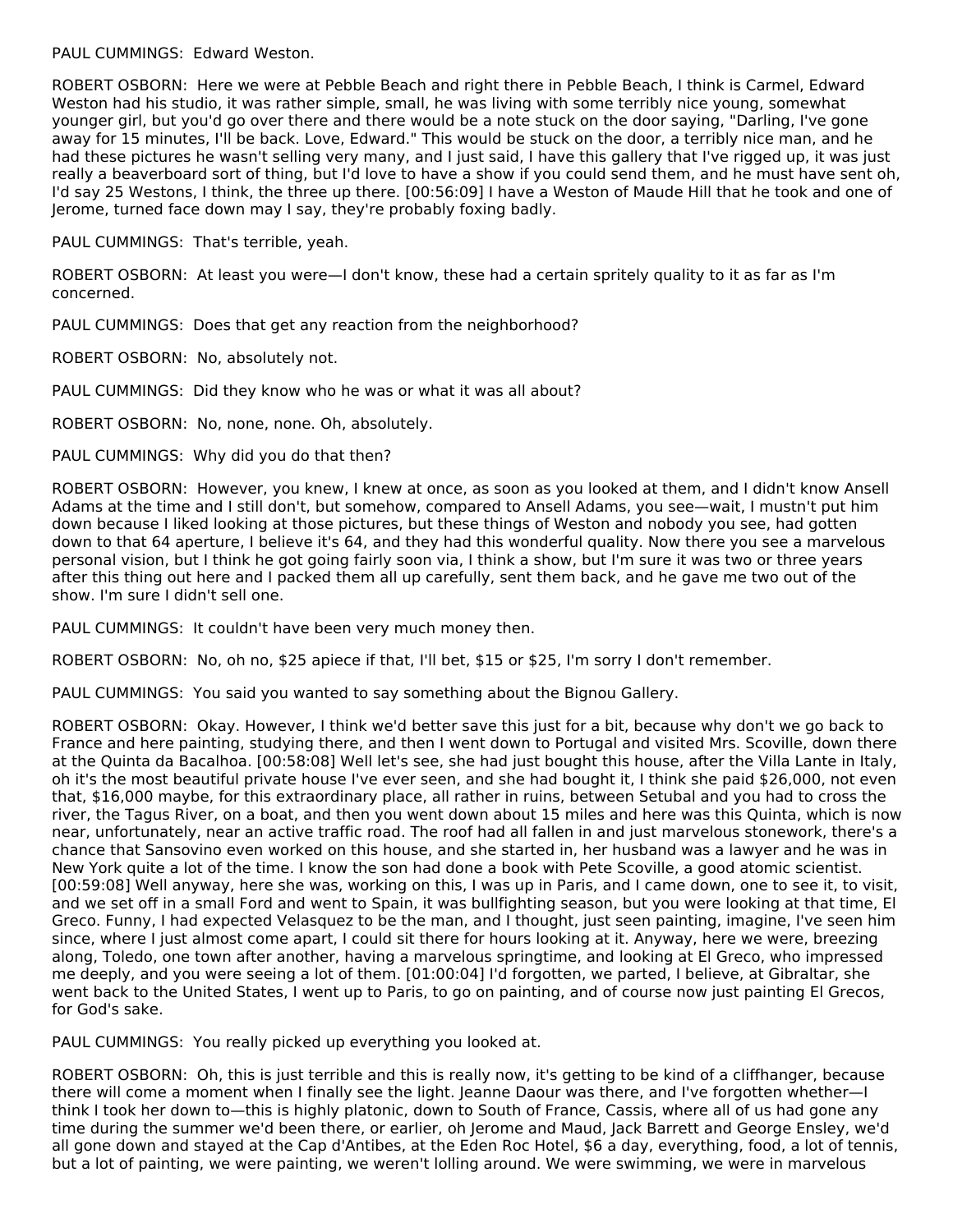shape, but six hours of painting, but again, I'm sure faked, you know here's stone pines, oh yes, I know how to paint stone pines, and the palette wasn't quite as—well, no, I can show you some beautiful Osborns. This is going to be good at the end.

#### PAUL CUMMINGS: But now how was the Depression affecting you?

ROBERT OSBORN: Well, because I'd been at Hotchkiss, I actually had saved a decent amount of money, \$2,300, and I had a Ford that had cost me \$15, and I took the kids around, so we'd all go out painting in. [01:02:00] Well let's see, I could sell just about \$500 of oil paintings every year and I actually was living on about \$500, and I'll show you a small house that had no central heat in it, just one stove in the bottom of it, and of course you weren't married and there weren't any children and really, you could get along on quite a little.

PAUL CUMMINGS: Keep the costs down.

ROBERT OSBORN: Very little. Anyway now let's see, to finish Spain, and back up to Paris and then let's see from there, I came back to New York.

PAUL CUMMINGS: Now, how were you in New York this time?

ROBERT OSBORN: Gently in love with Marian Willard, and I suppose it's fair to say that goodness, this would have been a ghastly marriage, oh just awful. Luckily we both got the word. However, I was there in New York, and I had an apartment at the end of 72nd Street, East 72nd, it cost me \$17 a month for four rooms, I guess this explains how you could get alone, but I was happy as a clam. I'd looked for a view that I would like to paint, and if you go to the end of 72nd Street and here's the hospital, but you look down the river.

## PAUL CUMMINGS: All of that, right.

ROBERT OSBORN: Yes. I spent four months making an oil painting, which must be there somewhere in the basement, unbelievable, the thing was getting so flat instead of going back like that, oh it was just tragic. Nevertheless though, I was painting every single day on it and it was about this time I think, that I'd run into this  $-[01:04:00]$ 

[END OF TRACK AAA\_osborn74\_5951\_r.]

PAUL CUMMINGS: This is side three. Now, we have you painting the view.

ROBERT OSBORN: Yes, in New York, and asking Mr. MacDonald, his name was Duncan MacDonald, at the Bignou Gallery at 32 East 57th, and it was a good gallery, they had foreign paintings. He was really very nice and again, you know you go in and strike up a conversation, and I think they knew that you knew a decent amount about these various paintings, and so every time you would go in, you'd talk to him, and I guess he asked me to lunch once and I asked him, because I hadn't had any criticism now for some time. Imagine, taking the needed criticism.

PAUL CUMMINGS: From a dealer.

ROBERT OSBORN: Well yes, or no, that you just didn't know, at this age that all right this is good or I reject this, or plow on or something, and I took these around and it was exactly like the thing with Mary Reinhardt. He'd just check these things off, one after another in looking at them, he said, "Look this is"—again, that whole act of do you want me to really say? I said, "Yes," and again, this dagger right through you, and this was very shaking but very good, because, having gone through this twice. Oh let's see, it was just about this time, here we go duck shooting again, I'd gone duck shooting down here on the coast, with George Storm, and as a thank you letter, I just wrote 16 drawings, because I knew duck shooting so well, of all the experiences. He took that, or it may have been, it must have been George Storm, but I guess a fellow called Kenyon Boocock saw these drawings, took them to Tim Coward of Coward-McCann, and Tim responded once and said, "Well these would make a fine small booklet, do you know anything about quail shooting?" [00:02:22] I said, "No, not a thing but I know somebody who does." A fellow, the headmaster of Salisbury School, filled me in, and I knew a lot about trout fishing. I made one on how to shoot quail.

PAUL CUMMINGS: On how to, yeah, that's the way it came about.

ROBERT OSBORN: How to shoot ducks, how to catch trout, just a thank you letter really, but imagine my utter surprise when the first year, those three little books sold 40,000 copies. Well let's see and this one, meant money, and this is worth having gone through all this laborious thing, France, Paris and so forth. The lesson was so obvious that here, you go back to just drawing cartoons, that you've always had this knack for doing.

PAUL CUMMINGS: Were these in the same style that you had drawn in or did the style change here?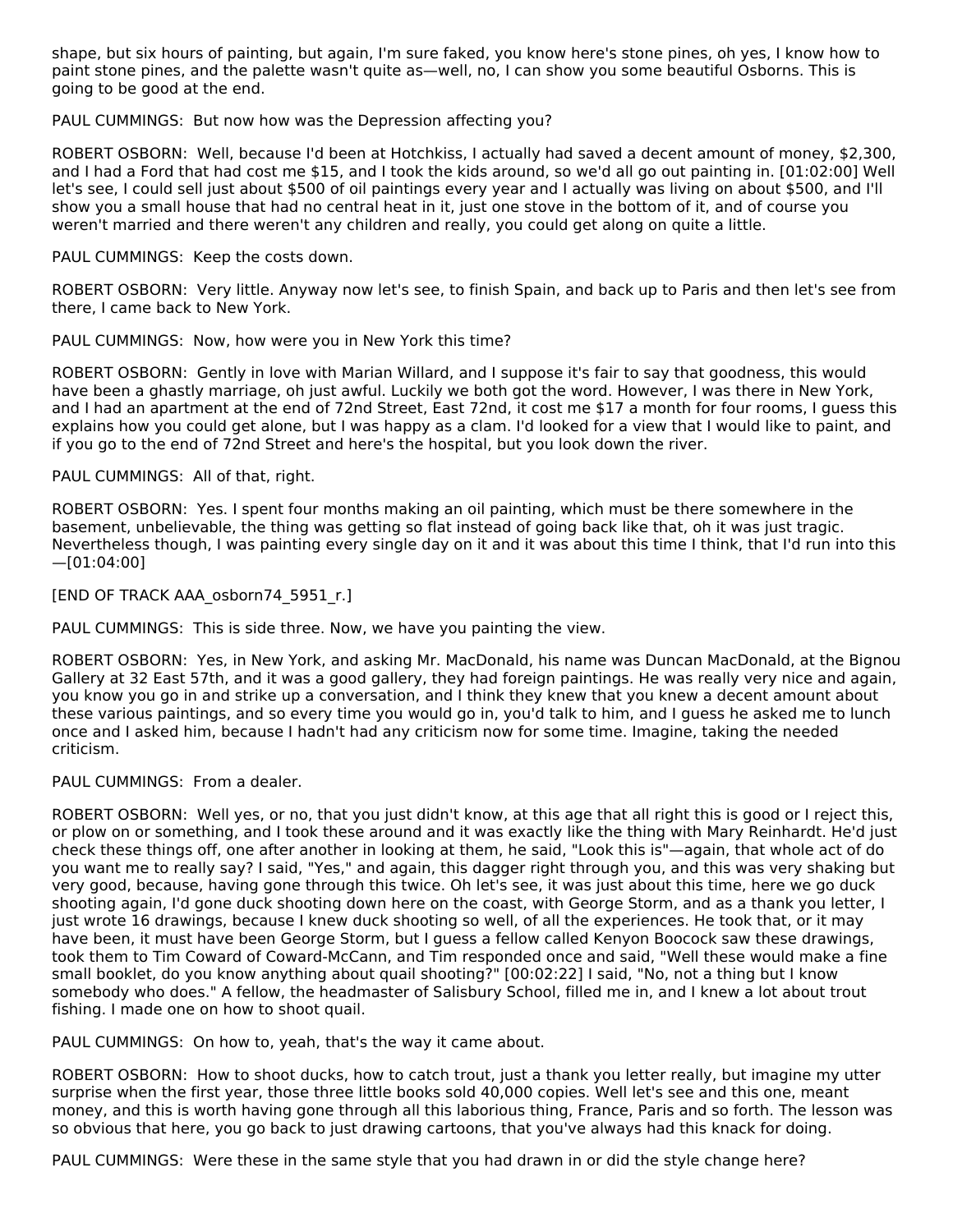ROBERT OSBORN: Now there's an Osborn, now they look like Osborns.

#### PAUL CUMMINGS: By this time in '39.

ROBERT OSBORN: Yes. I guess I'd been writing thank you letters to Maude Hill and stuff like this, and drawing a lot down there at Hotchkiss you see, just as you were teaching art, but they were cartoons. I drew one of a kid down there, but they were drawn in cartoon fashion, just showing how he was finally going to be in the business and what was he going to do and all that kind of thing, so I probably was learning how to cartoon there. However, with these things, it was just so obvious and by now, we must up to, fairly close to the war. [00:04:08]

## PAUL CUMMINGS: About 1940.

ROBERT OSBORN: Okay. Incidentally, I'd worked hard. I had seen Hitler in Austria one summer and just knew that this man was absolutely frightening and you could just see him going along. I was working for the Committee to Defend America by giving aid to the allies, and Lewis Mumford was working on it down there, I guess first of all, trying to get destroyers to England, and you were working hard on this. Let's see, before this though, I had had to get into the whole Jung thing and beginning to read. Do you remember when we were talking about Fred Astaire and the intellectual thing, because this should come in here, that you were reading this, and I think that somehow, this is fitting in also, with the whole cartooning thing or what you were—it must have been, you see. You weren't having to be up on this horrible intellectual level, you could just be turning these things out, things that you felt and knew about and felt deeply about.

PAUL CUMMINGS: Had you been making drawings about current events or people or situations?

ROBERT OSBORN: Not too much.

## PAUL CUMMINGS: No.

ROBERT OSBORN: Let's see not even Hitler, who I knew that I just loathed, this man as I said, I heard him speak and it was terrifying. I had made some rather grandiose cartoons about England being attacked and brought down, all these kind of things, but not very good, and they were still drawn in the French Beaux-Arts kind of nonsense, but the thing is as the war got closer and closer, oh and you'd raised 14 tons of tomatoes down here and canned them with local people and set them in England, so getting involved this much down on Mrs. Scoville's property down there. [00:06:22] Finally, let's see, I'd tried to enlist in the Canadian Air Force even though I was quite old, and they told me that I could be a batboy, that means that at my age, I was about 40 or so, that I could take care of an aviator, a younger aviator, who would go out there and smash things up, and I said no that was silly. I guess it was after that, that I then came back and we put together 14 tons of tomatoes, just local people around here, to help England. I had gone up to Fort Devens, I think the summer before, in '39, to Camp Devens, just to train for one month. There were a bunch of businessmen or just people went up there and trained, and this is the last time I was in really fine shape I suppose, but you can see that now you're getting involved against this Nazi thing. I'd seen Mussolini and that whole business out there in North Africa and you knew you disliked them. Oh at one point, I forgot to say that I'd gone down, tried to enlist to fight Franco and again, now this was down in New York. I went to the Spanish Council and they asked about my medical history and I honestly told them about my ulcer, there are two great scars here, one at that time I guess, and they said no, you actually would just be in more trouble for you to worry about there. I told him I was a good shot, imagine? [00:08:00] But all the time this was rather frustrating I'm sure, that you couldn't do anything. Finally, Pearl Harbor just took all the pressure off. Let's see, I think two days later I went down to New York to try and enlist in the navy, I didn't know you can be an officer, and I was just willing to go in and just do the job and they said no you can't enlist here, you come from Connecticut, you have to go back to New Haven, New Haven said no, you have to go to your local post office down here, imagine?

#### PAUL CUMMINGS: After all that traveling.

ROBERT OSBORN: They said no and at this point the Agar brothers, who happened to live right across from Mrs. Scoville's, down the road here about a mile, Herbert and Bill, I guess it was Bill said Herbert had been working hard, in a really sophisticated way, or trying to get America to be fighting the Nazis. Bill said that he knew a naval aviator from World War I, I believe, down in Washington, and he gave me a letter and he said take those books, notice this, and I walk in there and there was a marvelous man. He was very bright in that he looked through these and instead of saying no, he at once sent me to a Luis de Florez, who was a terribly bright man, he was a civilian, back into the navy, and then Luis sent me to a thing called training literature. These men were captains and they were anything but stuffy I can tell you, and there was a fellow, I guess he was a lieutenant or probably commander, Arthur Doyle, and he just jumped, imagine, at these cartoon books, but because I'm sure he'd seen, in the RAF, that they were using cartoons for training, and even though with this ulcer history, he said oh we can waive that, and I said I would gladly waive any—[00:10:09]—I was so anxious to get into it, that I said I'll waive any benefits, anything, I'll take full responsibility for this stomach problem. I was sent out to Floyd Bennett Field and oh, there was a terrible officer out there that said, "What is this miracle that you're going to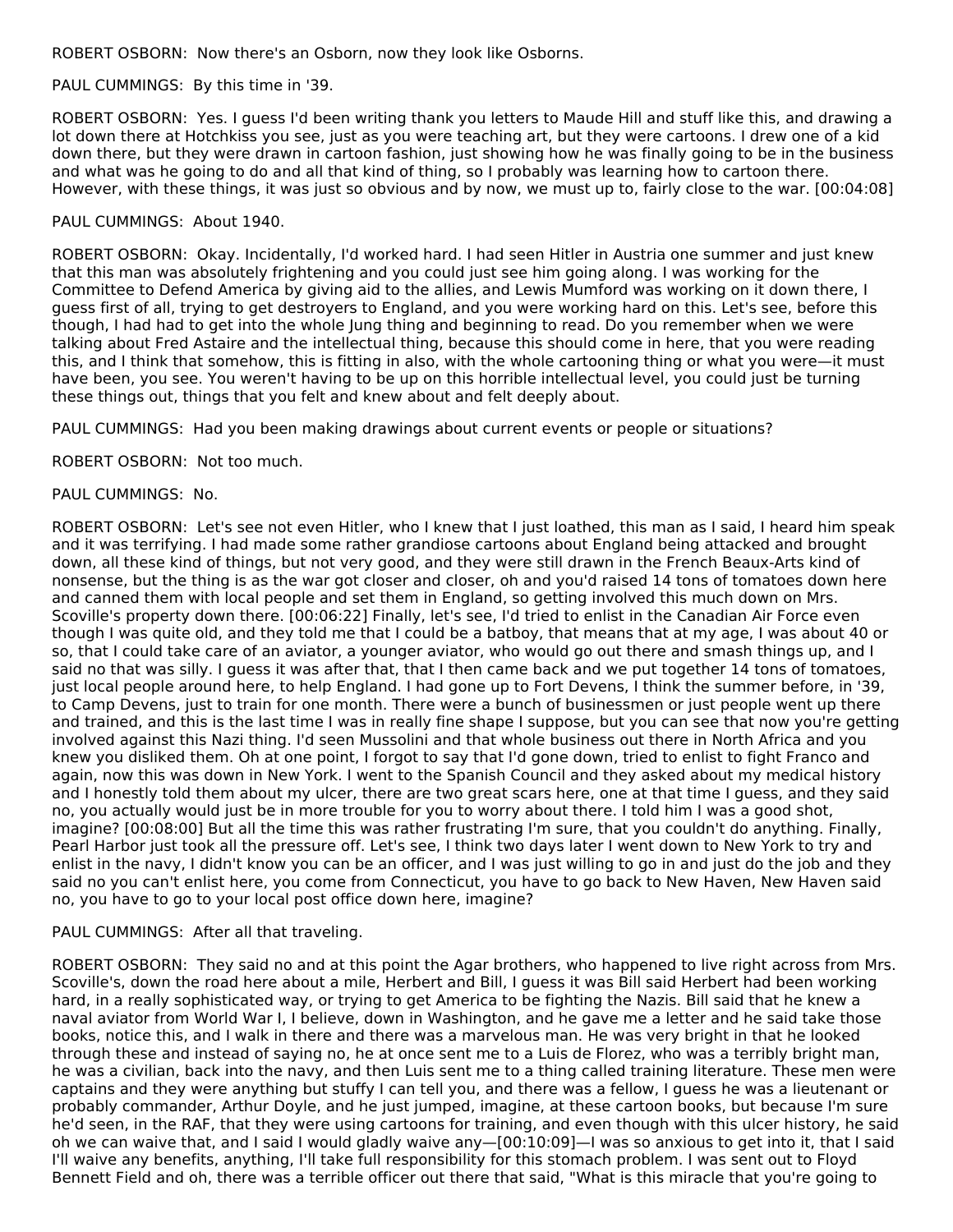work?" Really. I could have punched him in the nose, what a horrible statement, because you could see there was sort of pressure being pushed.

PAUL CUMMINGS: Somewhere, yeah.

ROBERT OSBORN: Going on, yeah. And then I waited about a month and sent Arty Doyle pictures of me cooling my heels, but you were also having such a good time cartooning and here you were at ease and you could do it well, and every one came off, the ideas were just flowing.

PAUL CUMMINGS: But this is already the style and everything.

ROBERT OSBORN: Yes, the style was pretty good. I'm amazed, I don't like to look at those particular drawings. Some I like very much to look at a little bit later, but imagine, after all this struggle in having to work as though you were paddling up Niagara Falls, the Falls, suddenly here you were, sailing along in this canoe and you could hardly make a mis-move. I got down to Brooks Brothers, bought a whole set of uniforms, really handsome ones, and Wellington boots, I saw in the regulations, you could wear short black boots, which I thought were better looking than some of them. So, I got down there and at once, let's see, we devised his character called Dilbert. Captain Radford was sitting there, everything was in such disarray—if you don't want too much of this just say so.

PAUL CUMMINGS: No, I'm just curious about how the characters came about, something about the procedure. [00:12:02]

ROBERT OSBORN: Okay, mind you everything in such disarray that Captain Radford, later head or chief of staff or something, a really wretched man. You had a board, you didn't happen to have a chair, you just had a board across and the drawers pulled out, and I guess it was the very first afternoon, Admiral King, who was head of the whole navy department, I believe, called down to Arthur Doyle and said, "Have you got anybody that could color a map," and Arthur said, "Why sure, we've got a man here," and so he said go upstairs. Here in the main room, where they were doing all their planning, was a map as big as that, and they had a box of Crayola crayons, literally, and he said, "Now I want every—" oh, he was a terrible, dour man, that I want every country colored a different color and when you get over here, then you go back to the original, do the same thing, so that when I look at a country I'll know this is a different country. Well I started in this after lunch and I finally got downstairs and I said, "Arty, look, I didn't come in." Imagine. I was saluting with my left hand, like this, I saluted.

PAUL CUMMINGS: You didn't have basic training or anything.

ROBERT OSBORN: No, just this from up there, none at all, except that thing up there at Fort Devens. There was men up at Fort Devens that said out of 32, they said they wanted Osborn to be the corporal of the company and here are all these high powered businessmen, it really was marvelous, sort of you know, just the support of your ego, because if you will read back through all this, you'll see that there's a rather wavering, reading Jung, all this kind of thing, writing out all my dreams until I could write six pages of dreams in a morning at least, but trying to get Osborn in shape is really what it was, and it meant that this other thing wasn't working and this perhaps, the whole interior was more important and all of that. [00:14:02] Well, to get down there and tell Arty that I hadn't come in the navy to color a map and he said well, you just hang out, I guess you go back up there this afternoon and we'll get a seaman to do it from then on. But, with the same Arthur Doyle, a marvelous Irishman, we sat down and did a character called Pilot Officer Prune in RAF, and he said let's work out something like this, and so I sat down, literally in the morning, and drew a character, but again, because you drew well, or you felt what the stupid man is like, and we must underline this, that I do have this ability to simply feel a thing like that and then to be able to get it into lines. Well, presently I have this character called Dilbert, and Doyle said why don't we call him—he said you know to make a mistake is called to pull a dilly and he said why don't we—but he had another name beside Dilbert, but with planning, it just naturally went right down to Dilbert like this. Then, I must have made in all, some—of all the sketches and everything else, and finished work, and I was doing posters, about 10-by-14, some of them had seven color overlays, and I was making all the overlays down in the basement of the navy department and they were printing them, and there was no question of money, and I designed boxes with perforated holes, so again, I had learned this down at Hotchkiss, so the thing was changing, it wasn't just put out there and left, so that these officers were having to change these things all the time. [00:16:02] But I figured out, when the whole thing was over, that during that time, during the four and a half or so years in the navy, that I probably made literally 30,000 different sketches or finished drawings or whatever and consequently, as Herbert Bayer's wife once said to me, she said, "You know, you came out of the navy just so they had trained you, really trained you to draw." Because I could practically draw a perfect circle with my eyes closed, when that was all over.

PAUL CUMMINGS: Because you had to draw equipment and people, and everything.

ROBERT OSBORN: Oh yes, that's how I made a lot of sketches, of equipment, and again, I had this ability to take an airplane and pretty soon, I was making the airplane, feeling sorry for the airplanist, she was just being abused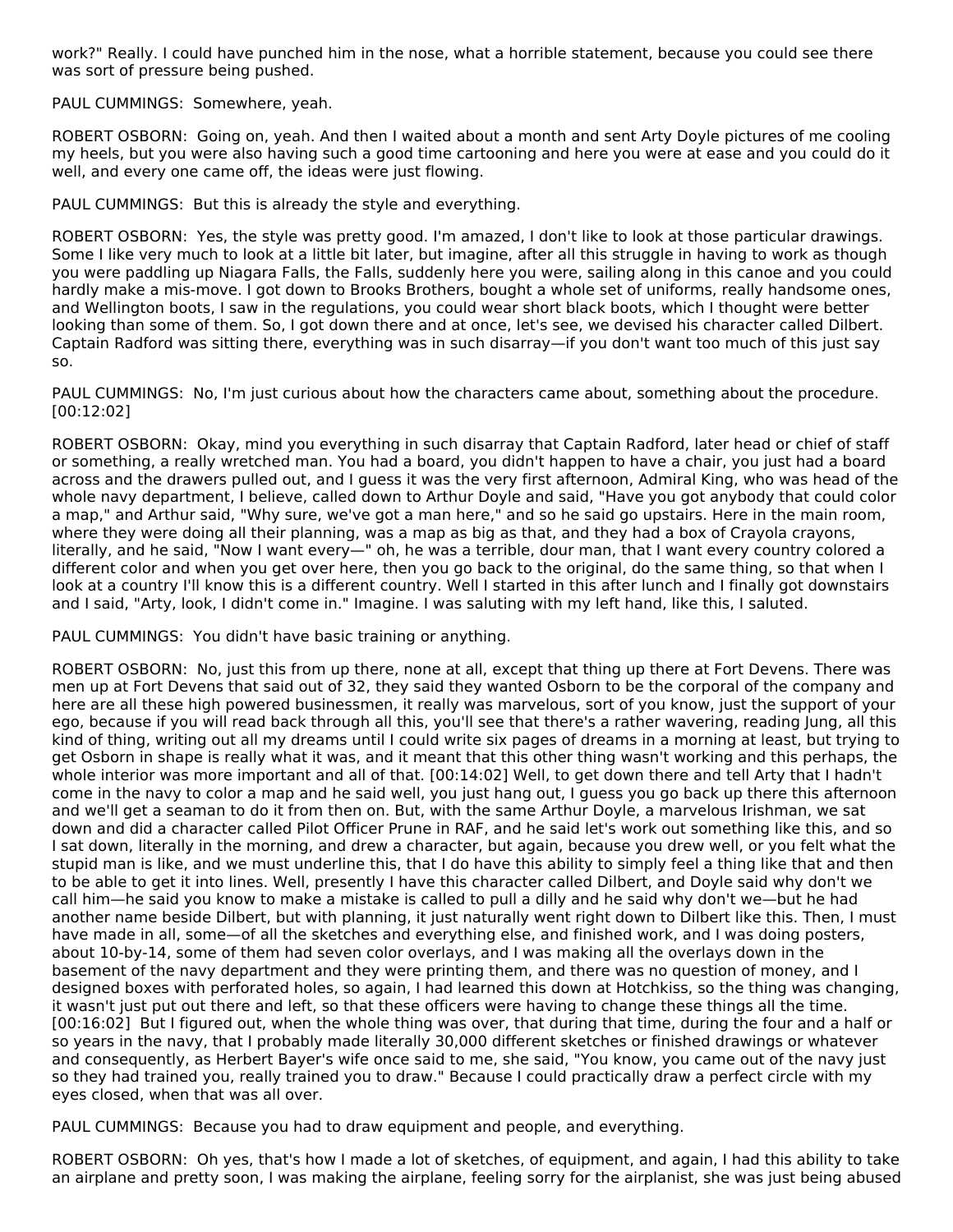by this terrible careless man, and airplanes begging on their knees, but the face worked. Not Art Zebeshev [ph] or whatever his name is, which I loathe. These, somehow they were linear enough and some of them were pretty good drawings.

PAUL CUMMINGS: What did you work from though, did you look at some things?

ROBERT OSBORN: Oh, I went out, and then I started to move around. I told them, I have to—they had to teach me to fly, so I was sent down, right soon after the war started, I went down to Atlanta, Georgia, and then to Corpus Christi, I believe, these are air stations, and the Army, air stations, and these are all the first stages of training, a place called Chapel Hill. I would watch what was going on and again, old man modesty here, I do have a knack for looking at what is going on and getting very rapidly, to what the important thing is. Now this is just, this isn't a trained thing, and then you would ask these people if this is true, what about this, and they would tell you. [00:18:07] I'd make sketches, then, very often, once I came back to this little tiny house down the road here and just drew. I said it's more efficient if I'm at my drawing table producing these things. Some of those sets, one against submarines, and I had to go out into the Atlantic to figure out what life on a submarine was like, and I was scared to death, may I say, five hundred feet under water, but this was to show aviators who were fighting German submarines what all the problems were, but all being done in cartoons. Some of the ideas were absolutely wild, I mean no magazine would ever—oh, they have Dilbert hanging in the air and they're testing him and all this and nothing is going on, but again, the good thing was that we were getting people to look at the messages that we wanted and while we're on this, since the war, I've drawn a thing called Grampaw Pettibone, which was invented by the idea of drawing this old aviator, just you give the accident, tell why it was caused, and then this old aviator, and they've had seven of them since the war, and I've drawn to these seven then, once a month, and he makes some very pungent remark about the thing and apparently, this has the highest readership of anything that's put out in the Navy, but it's again, it's purely because—well, in naval aviation, I don't know about the other branches, but purely again, because you actually are getting at one, the problem, or the feeling, or then finding some means to transpose this normally into a slightly comic thing of either the plane saying oh not again, but sometimes also there's terrible drawings with death riding on the tail, and this Posada practically, stuff. [00:20:14]

## PAUL CUMMINGS: Now, were you given a list of problems?

ROBERT OSBORN: No. I went out and found out again, just by going around and talking and asking, there's some that are terribly obvious, but then, well I'd go out on the Pacific, on a carrier, and come back with maybe as many as 400—really, problems that could become very serious if anybody makes a mis-move, and then I'd show them to a nice officer down there in Washington when I'd get back, his name was Minn Miller. He finally went to Hoekstra University, I think he's out there now in some capacity, but he was marvelous in that he just was beckoning you on all the time and there was no saying do this, do that, and always full of encouragement. Incidentally, in the same office, under this man, Stiken, sat next to me all during the war, his desk was right on my right, thank heavens. We used to talk about Rodin [inaudible].

## PAUL CUMMINGS: Oh yes.

ROBERT OSBORN: However, the whole killing thing, the business of killing Japanese wasn't as horrifying. The Vietnam War was absolutely repulsive, but here were the Japanese and the Chinese and all this kind of thing, it would be interesting if we had gotten into a battle with the Russians, what I would have thought then, with Tolstoy, who has always been this—anyway, you were getting these things out and they were succeeding in teaching. [00:22:02] Of course they were giving you these medals, and oh, horrible, after one tour out in the Pacific, on the USS Essex, and the ulcers were beginning to—I suppose they're ulcers, limburger cheese, complete perforation, limburger cheese. My cabin was under the waterline, there were Japanese submarines out there. I'd married Elodie, who had come in to see Stiken, and I knew at once that that was the woman right there, no question, and we'd gotten married. We spent our honeymoon down Paul Mellon's place in Upperville, thanks to his first wife, and I'd had to leave her to go out there and this again, was beginning to tell on me and when I finally got back and came up 57th Street in New York, where Elodie was, she said I was absolutely delirious from the lack of moisture and all this, and they got me out to St. Albans Hospital, some doctors friends in New York, and I said well you just give me about a week to rest up because it always goes away when I rest, and the x-ray man, after a week, just took one look at this barium again, and haven't they operated on you yet? Again, you know, these moments of obvious truth, and so I just gave up until a nice captain, career, Ferguson, whom I kept up a friendship after the war, was marvelous, he must have been a superb surgeon. For six hours he labored, undoing the whole—

#### PAUL CUMMINGS: Oh goodness.

ROBERT OSBORN: Lesions, adhesions.

PAUL CUMMINGS: Redoing it.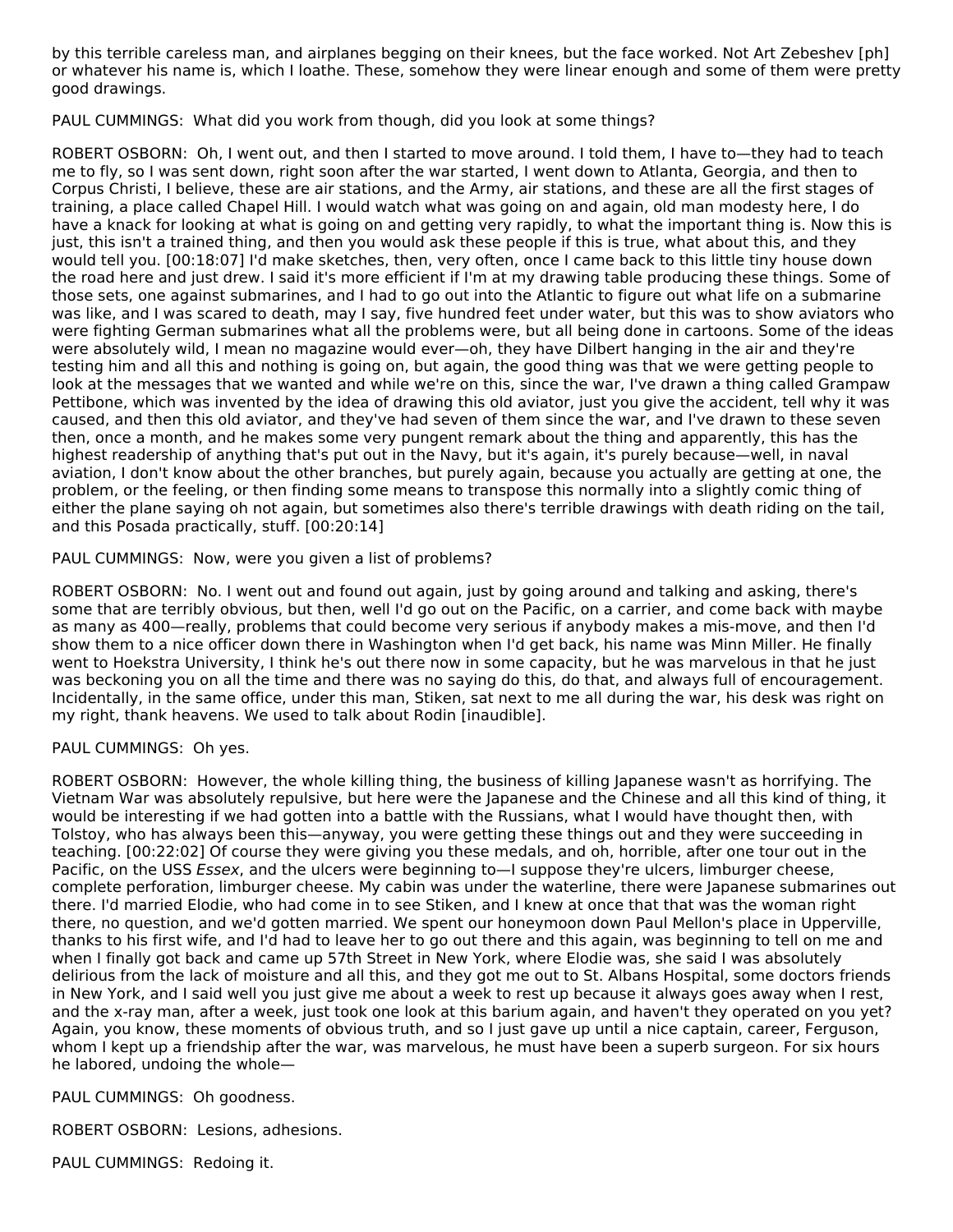ROBERT OSBORN: Redoing it. It's just worked beautifully since and a martini at dinner, no problem. [00:24:03] But now we're getting to the end of the war and incidentally—

PAUL CUMMINGS: What did this do for you in the term, in terms that you know—you've really kind of discovered your style and something to do, and a place to go and obviously it was everywhere you went, I mean you must have seen your drawings in booklets and posters, I mean everywhere you went.

ROBERT OSBORN: You mean during the war?

PAUL CUMMINGS: Yeah. What kind of terms of your own—

ROBERT OSBORN: Not as absolutely everywhere, because I was rather directing where all these things would go, the stations, but getting them printed in real volumes, it was marvelous, you know, that you could get them sent out. We as civilians would have a terrible time doing what was able to, a seven overlay drawing of a swamp.

PAUL CUMMINGS: But I mean in terms of your own kind of rewards and fulfillment.

ROBERT OSBORN: I'm afraid just that you felt you were doing a decent job. I knew I was doing a decent job and working very hard, drawing from two o'clock in the morning, just night after night, getting these things out, but also imagine, being able to draw. Here, finally admitting, you see, that I was a drawer, I called myself, a drawer, a drawer rather than a cartoonist, because I always, when I'm drawing, I'm always thinking of it as a drawing, much more so than as a cartoon.

PAUL CUMMINGS: How do you mean?

ROBERT OSBORN: Well let's see, Jules Feiffer, I think of those two faces and marvelous, a marvelous observation that he's putting in, mostly with words, but that those actually are just cartoons, the two faces that are facing one another. Let's see, I could go and get you some books.

PAUL CUMMINGS: [00:26:01] No, but I'm just curious about how you draw, what the line does, and defining, you know the spaces.

ROBERT OSBORN: How it flows, yes so what lines I can get along without, I think this has been my real preoccupation, say in the last 10 years or so.

PAUL CUMMINGS: Cleaning out the lines.

ROBERT OSBORN: Well you would love to get it down to, as I said, as I lie dying, wouldn't it be great if you could make one line and people say oh, marvelous.

PAUL CUMMINGS: Minimal art. [Laughs.]

ROBERT OSBORN: No, but expressive, so that it's expressive, but also just to get rid of all the extra, the unnecessary lines, and it's of course been marvelous to watch Matisse doing this, cutting out those great colors at the end and really getting it down to fewer and fewer things, if you went back to his early work. I think during the war, you just were pleased to be given this job and to be able to do it, and I thought I was doing it better than most people, oh modest Osborn, but when I looked at the army drawings from the same area, it just found them abysmal and also really cheap and vulgar, and I don't think mine were and again, I'm sure way, way at the back is France. Now let's see, did we tell about Stiken sitting there and he doing this marvelous job in photography and Elodie came in to see him. Imagine during the war, the Museum of Modern Art had to be raking in a killing, because every time you got into Chicago or anyplace like this, I'd always go out and look at that Cézanne or anything purely as respite from this hideous thing that I'm sure your unconscious must have been perfectly aware, that you're killing other human beings and at least for a few years now, we seem to have this quiet thing, so you can sit here and review American policy, and there would be actually shooting, these other poor little tiny souls. [00:28:19] Go ahead.

PAUL CUMMINGS: Who knows where the CIA or somebody is these days [laughs]? Have you kept up a relationship with the navy after?

ROBERT OSBORN: Yes indeed. Let's see, they gave me some distinguished service medal, the head of the navy pinned it on me, and I passed him later in Chartres Cathedral and I said, "How do you do sir?" [They laugh.] You could see his mind going through all this—

PAUL CUMMINGS: Where have I seen that face?

ROBERT OSBORN: Just a vagueness, because we'd spent about a half a day together but it was marvelous. Anyway that and they were so appreciative of what I'd done, and this of course makes it that you end on this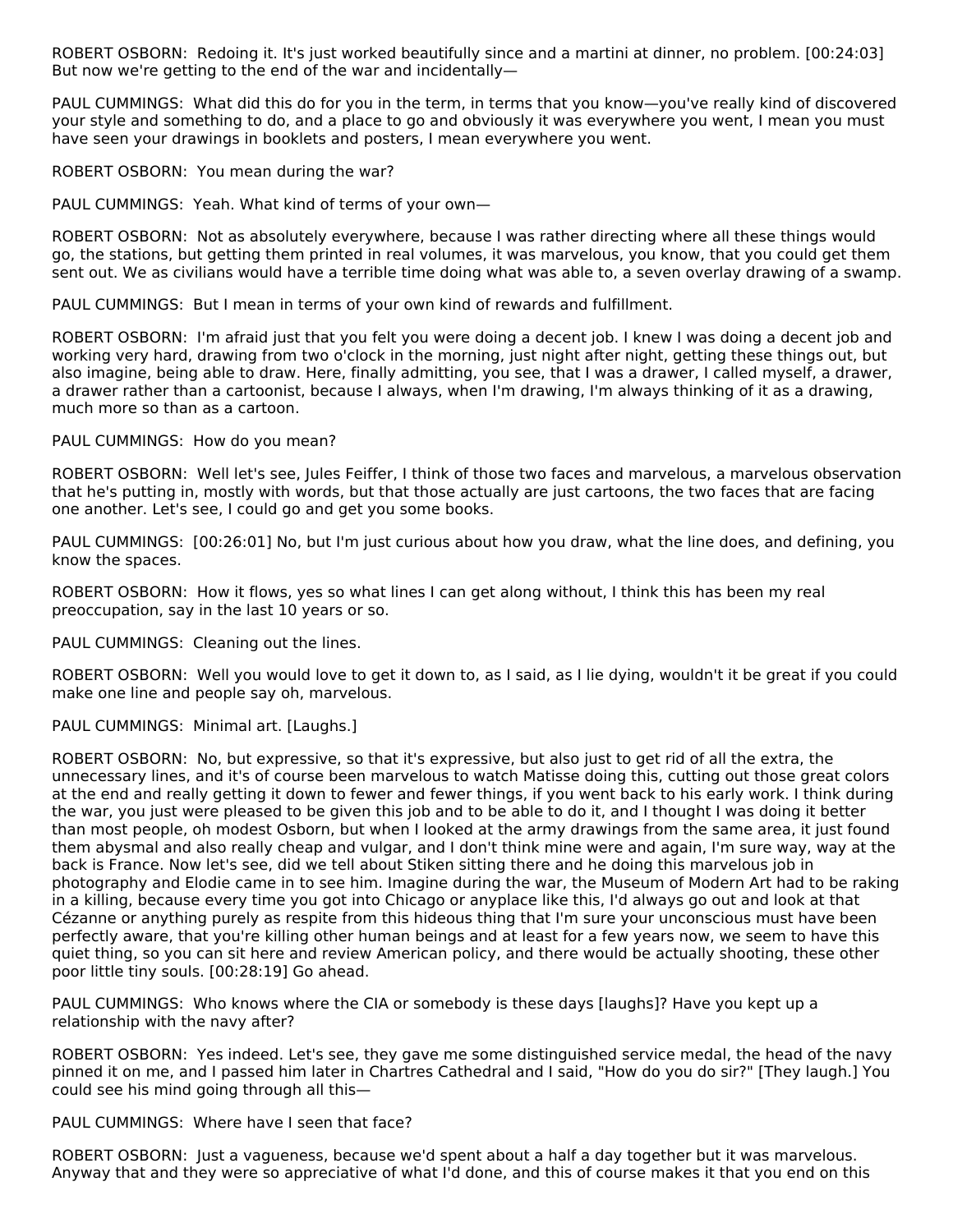pleasant relationship, but this thing that runs in Naval Aviation News, it's just a page, I make three drawings a month for it, again, still on flight problems, and I said I wouldn't draw anything whatsoever to do with Vietnam, I said you can just let me go right now. This, I think is debatable, but I happen to believe this, I don't hate the Russians, in fact I like them, but as long as the United States and Russia, like two little small boys, keep confronting one another, I think it would be rather stupid to finally say we scrap our navy, because I know enough from Harrison Salisbury, about these top three hundred guys in the Russian army, navy, everything else, that they just think those idiotic Americans letting their guard down. [00:30:06]

## PAUL CUMMINGS: Right.

ROBERT OSBORN: I find it so lamentable, may I say, the amount of money that is poured into this nonsense between these powers, because they can't resolve within themselves, they can't require any generosity toward other human beings, that this I think is the real tragedy of the latter part of my life, that in the number of billions that have gone into this nonsense, which again as an adult man, I think you have to face and say okay. They can say we're doing it, but then you go and try to sit down, the SALT talks, and I know Pete Scoville very well, and we'd talk about it a lot, that it's just nonsense, the small amount that they give away, and rather meaningless that they mouth all these things and yet, don't really make a genuine effort at each meeting to say all right, if they could, they could get rid of this and that and that, and finally, they might be spending as little as \$26 billion a year, and on both sides. This really just boggles the mind, to think that adults are out there doing this.

PAUL CUMMINGS: It's the same old who's got the most marbles.

ROBERT OSBORN: Yeah, but it's even—I wish it was marbles up in the head, okay. See but the Navy thing has gone on and as I say, seven different men have written that page. This afternoon I have three ideas and they sent me two stories, idiotic stories, these aviators, one doing a barrel role over a lake and in he goes, with a plane that costs probably around \$890,000, and his wife or his mother or somebody is left with this terrible thing. [00:32:07] So, you might make a really horrid drawing about that boob out there doing this.

PAUL CUMMINGS: They still keep doing those things.

ROBERT OSBORN: Oh you bet, just endless, and it's getting more and more expensive.

PAUL CUMMINGS: What about those supersonic, \$12 million planes?

ROBERT OSBORN: Oh, it's going to be exactly almost the same.

PAUL CUMMINGS: The same kind of—

ROBERT OSBORN: Well, something, a man taking off and something fails and that's it, \$12 million, just blacked out, just like that. Well, you know it's been an interesting thing with the navy, because we haven't touched on maybe we'd better go on with the fact that getting out of the navy, then, well friends of Russell Lynes at Harper's, I think he was the first man, I think he asked Elodie, who was at the Museum of Modern Art, saying would your husband be willing to draw for us when he gets out, and they had seen him. Just the way when I was drawing at Yale, Harold Ross used to write, from the New Yorker, came up to me as an undergraduate, saying he'd obviously seen the drawings, he liked them, and then Harold would write these sometimes three typewritten pages, single spaced, suggesting ideas, and then I would send down the drawings and then he'd write back again, two typewritten pages saying no this isn't quite right, this, this and this. I can see now, that he's trying to groom me and obviously, again, I should have been bright enough about this to see that I'm not, that isn't the way I draw. Actually, I suppose I'd draw much closer to Posada's approach, I hadn't thought of this before, which is rather abstracting of things, the horror of it, the terrible humor of it. [00:34:02] Incidentally, when I got out of the navy and Saul Steinberg, Eleanor Roosevelt had gotten him into this unit that we worked in, Saul very sweetly took me around to the New Yorker, and I think the man's name was Garrity [ph] and Robert Lewis Taylor had been in our unit there and I guess we had lunch with Garrity, and he said, "Now all you have to do is to develop one area." They didn't say Charles Adams or this new man who was coming along called Booth, but you see then, when they put the magazine together and they can count on this, it probably makes it much easier.

PAUL CUMMINGS: Right, it's contrasting.

ROBERT OSBORN: Yeah, that's right.

PAUL CUMMINGS: Variety.

ROBERT OSBORN: By now, you see I'm getting a little bit brighter. I said, "Well, I honestly think that is wrong to do, that you ought to be just taking anything," I said that I think it's very diminishing for a man. Charlie Adams would have been a lot better if he had been allowed to just range over architecture, anything you wanted to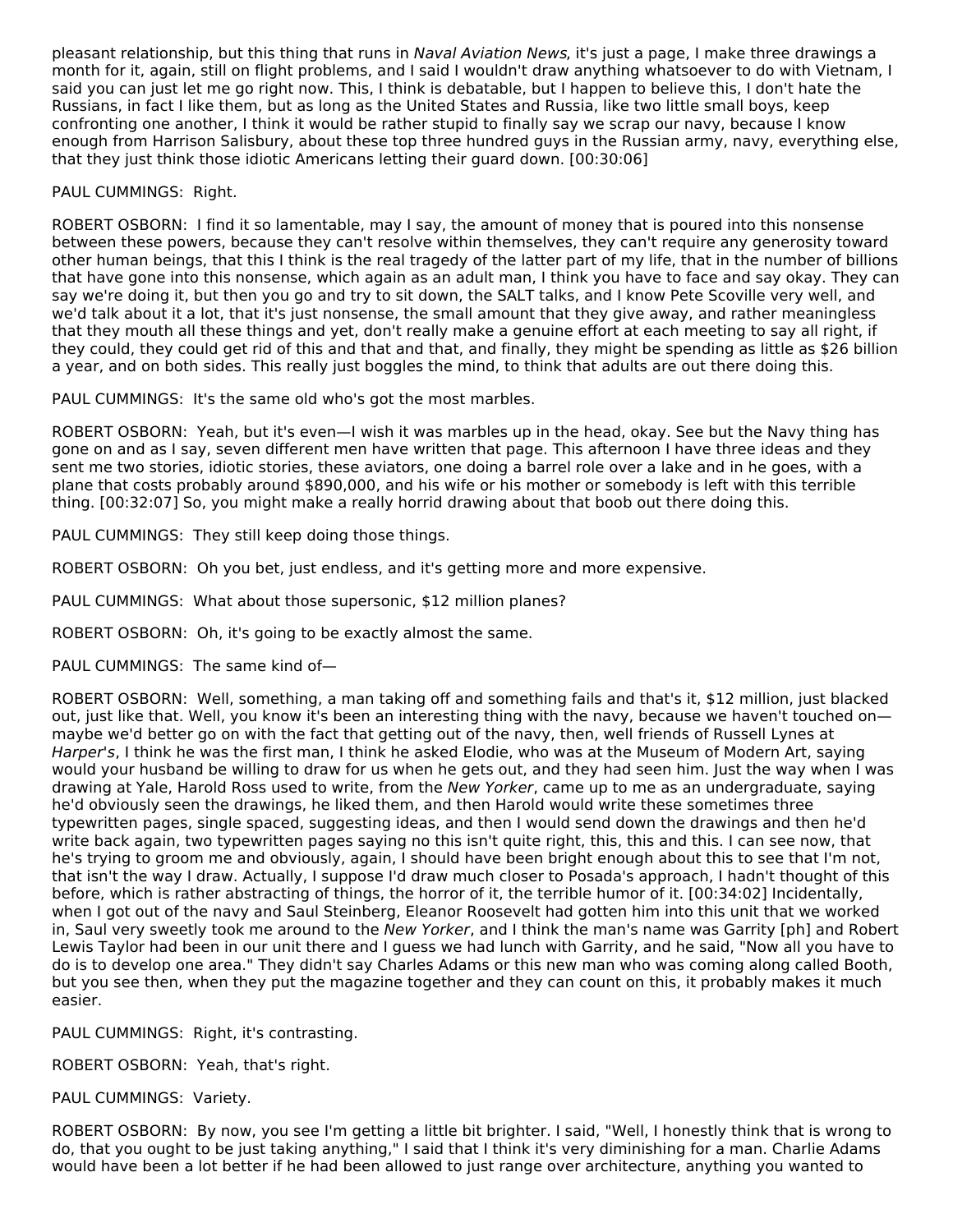draw. You used to make marvelous drawings.

PAUL CUMMINGS: What about somebody like Thurber?

ROBERT OSBORN: We knew Thurber towards the end of his life and what a marvelous man, lived just down about 30 miles, 20 miles down the road, and we used to spend long evenings with him and he was just glorious. I'm so pleased to have known that man and really, what a genius, what he was able to bring together, a lot of past feelings, his drawn line, all of this, plus the humor and let's see, The Last Flower, I find that one splendid, really splendid books, but again, this man, a true genius and if he'd just done nothing but writing, we would have thought of him as not quite Joyce-ian but pretty good, in an American realm very good. [00:36:15]

PAUL CUMMINGS: It's fascinating, in the last two or three years, people have been seriously collecting Thurber's books, which has never happened before.

ROBERT OSBORN: Really?

PAUL CUMMINGS: Oh yes. I mean you get now, his—I get a lot of book lists and I noticed that certain Thurber books are \$30, \$40, \$50, and they all used to be \$3.50.

ROBERT OSBORN: That's amazing, there's a whole pile of them down there and as I say, The Last Flower, again, the synthesizing that that man succeeded with in that particular book.

PAUL CUMMINGS: Oh, that's a classic book—

ROBERT OSBORN: It's a great series of ideas and a marvelous light touch. Incidentally, I don't have the light touch, as Russell Lynes said, it's as though you get out there with a damn sledgehammer, it really is true.

PAUL CUMMINGS: You've got a double-barrel 10 gauge.

ROBERT OSBORN: Oh, that's a riot, practically, on this swivel mound, the boat goes backward when you shoot it off, but you know this is terrible, and Elodie speaks of this, I assume this is all pertinent. Even a book about getting people to stop smoking called *Dying to Smoke*, good heavens, I go over it four different times, practically the same thing, and Scoville down the road here, I'm like a little dog with a cloth, you know, and he's just going, and just worrying this thing, but instead of this marvelous light touch that say, Saul Steinberg would have, really you're getting in there, the ones on the atomic and hydrogen bomb.

PAUL CUMMINGS: How did all the books start?

ROBERT OSBORN: How did what? [00:38:01]

PAUL CUMMINGS: The books begin, I mean you did The War is No Damn Good.

ROBERT OSBORN: Well let's see, I did that just, that was done right after I was—I think that I had probably gotten out of the navy and we were living, Elodie and I living on 57th Street, 437 57th Street, and I just sat there, I think it was there, no by Jove it wasn't, it was 63rd Street. I just sat there all day just drawing these things one after another and the interesting thing in that book was somehow transposing them all into helmets, just so that I would abstract the thing just enough that two or three places, that it rather breaks down into a bit more realistic thing, but I'm sure this is purely to get this whole war thing out. The atomic bomb thing, I'm rather pleased that within two weeks of Hiroshima, I'd done about four drawings against that wretched thing and again, this fairly perceptive feeling that you knew right off the bat, that as soon as you—I had talked to one man who had come back from there, that all mankind was in deep trouble with this force loose, and so again, quite a lot younger, which just probably made 20 or 30 drawings and finally, you get two or three out of that or get it distilled down, yeah distilled I think is the word.

PAUL CUMMINGS: Do you work on an idea in a series of drawings or is kind of each drawing-

ROBERT OSBORN: No, no, I tend to, and it's interesting. For instance, there's a whole series, well take that one, called the Assassins, this is after John Kennedy was shot, and I was so horrified, that you'd point your finger at me and I would cry for about three months, not pointing at the revolver, just if this thing came up, I would just absolutely burst into tears. [00:40:11] I'm sure that we were all hanging so, on this promise, I'm not sure that it was there, but we were hanging on it at the time and suddenly, to have it removed and that's the first time that kind of hideous man calculating, or whoever is calculating, and putting the bullet right through the head and all this kind of thing, and this was so shaking an experience to me, I couldn't do anything, I couldn't draw, I couldn't do anything, and then slowly I began to do a set, just called the Assassins and they're all—I think there must have been about 152 of them, and probably about four or five that seemed to express the terrible horror of this thing. Okay there's that, but then around the corner there, there's a matador, a skeleton dressed, just with a matador's hat on, and probably 200 of those were done, and I'm sure, when I turn 50, suddenly the idea that life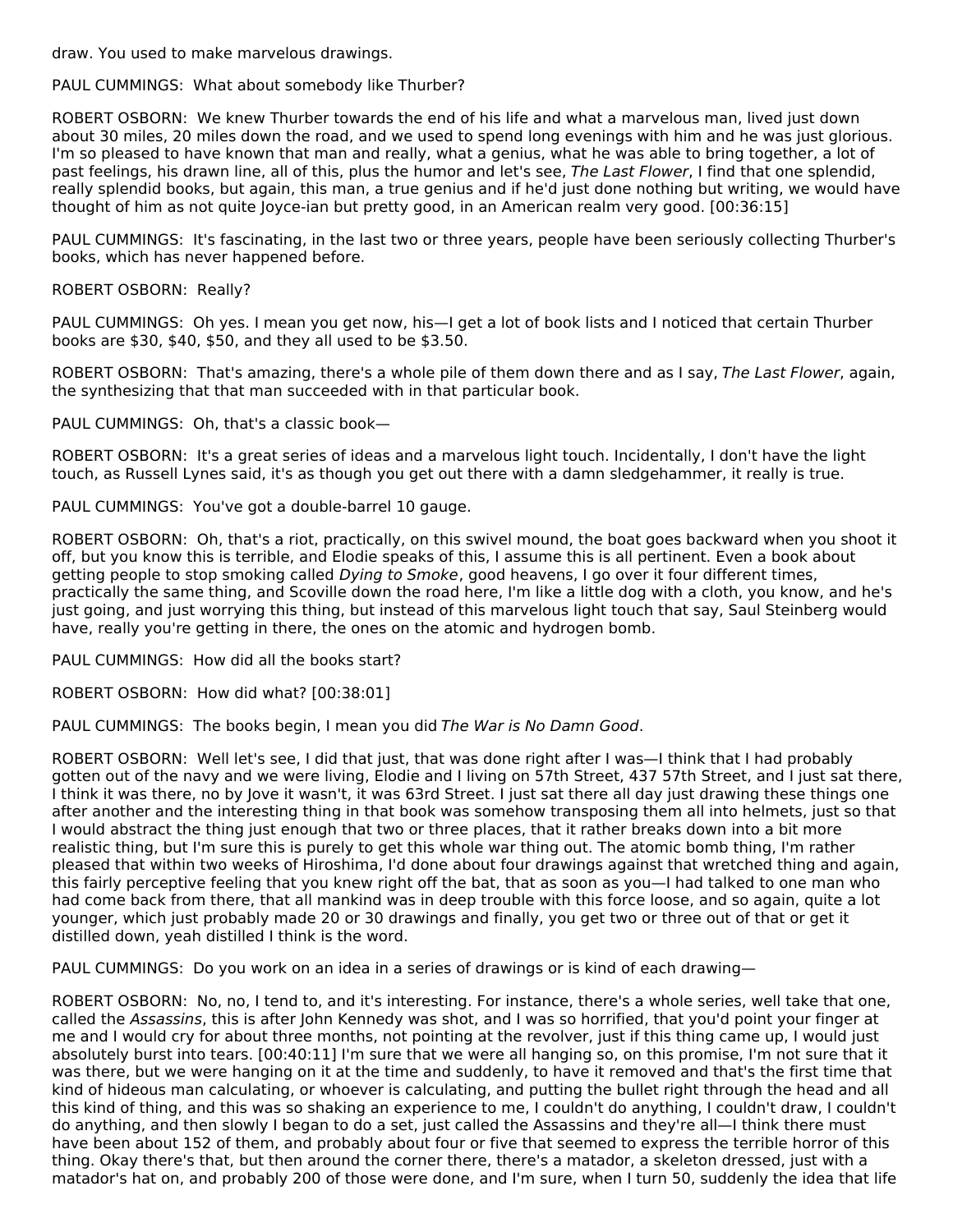was not endless, but then the skeleton of course is abstract enough, just the outline, just the great black masses, so that you turned those out. I was turning out maybe 10 of those at night, up there in the studio and working very often until two o'clock. Elodie would be in New York, working on movies or something, and I'd be up there and really, just pouring it out though, I don't do this anymore, I find it's far too tiring or the next day it's kind of blown as a result, so turn them out. I'm just drawing small airplanes. Actually right now, I'm drawing a series of sort of the development of the airplane and making pictures that I like, but going from a marvelous, fragile things that you could really, birdlike, you could see through their wings, to these ghastly tonnage things that are just fire, by the thrust of those engines, are just fire, pieces of lead really, fired through the skies, and I'm just doing this whole series [00:42:19] and nothing may come of it at all.

PAUL CUMMINGS: More like cannon shells—

ROBERT OSBORN: They really are. Thrust was coming out of the back end of the shell.

PAUL CUMMINGS: Right.

ROBERT OSBORN: However, it's been mighty interesting, to have gone from the Wright Brothers, to getting on that 747, the lumbering monster that actually—

PAUL CUMMINGS: Isn't that a terrible airplane?

ROBERT OSBORN: Yes, yeah.

PAUL CUMMINGS: I can't stand those planes. What kind of work schedule do you follow, has it changed a great deal?

ROBERT OSBORN: Well it has, it has tended to change, and we discussed this, when I get onto the thing from Harper's, in which slowly, you began to be known and I always used to sign them "R. Osborn," I believe, and then pretty soon finally, you were just signing them "Osborn," but the telephone was ringing steadily and let's see, the first time LIFE magazine, the large LIFE, used the drawing that I made of a man with a hangover, who had a nail go right through his head like this. I don't think he even had an icepack on his head, yes I guess he did. Sandy [Alexander] Calder, once made me a nail that you could hook right on, it was a horrible thing, Sandy brought it out there. Anyway, you made that drawing and then pretty soon you're illustrating in LIFE and then Look magazine would ask you for something, and this thing was slowly spreading out. [00:44:00] I did a picture of Bill Buckley in Esquire, but you were having a good time and it wasn't really extending you very much. Occasionally, for instance during the summer I'd be drawing a landscape. Well, one summer, we were up visiting Wilder Hobson and Verna Hobson, and about 10:00 at night I was out drawing a moonlit landscape, with good pencil on good French Arches paper, and this thing absolutely happened, it was a brand new rhythm, I never had done it before and it's been present ever since, and it would happen like that. That I find a developing step, there haven't been an endless number of those. Another thing that on the whole I really enjoyed drawing, though it's ghastly, you know that you can get up there and earn a very decent living at one stage. I won't tell you what it was, but it was enough so that we had the sense to sort of put it away. Well I don't know, we put it into the stock market and various bonds and things, which I think it would be great you know, if it all just gently vanished away and we ended up, you know, right on flat ground, Elodie and I, I think we could have a perfectly good time anyway, but I think it would be marvelous to go on again, I won't tell you what the figure was but it was quite high at one stage, and then to have it sort of volplane back and finally, as you die, you come in there, this crash, two-point landing.

PAUL CUMMINGS: In your busy, busy years, did you have an agent?

ROBERT OSBORN: Yes, a horrible one, I guess I better say horrible because let's see, Herbert Bayer, Joella Bayer, at the end of the war, they were both in New York, she said, "May I be your agent?" I said sure, and she said, "Here you had this career, just there on a platter." [00:46:00] The terrible thing is, the first job she got me, the people wanted a drawing and they said they wanted it to be like a Peter Arno and darn, here we are right back, you see? Instead, why again, I should have said—but I didn't have sort of \$1,000 and in those days, Elodie and I didn't—Elodie was earning \$7,200 I guess, and she was earning more than I when I got out of the navy, and so you undertake this drawing, just perfectly awful. Well that taught me quite a lesson, just that one, but then she went on for about two years and they moved out to Aspen and darned if Marian Willard, she had a husband who was then an art director, called Daniel Rhodes Johnson from down south, and this was just—he, I'm sure never sensed this, this is one of the most unpleasant relationships. He would phone and again, lots of money was made and a decent amount by him, and there's rather, sort of an inertia. Here these jobs are coming in and I think I should have told him way earlier, but then Marian Willard, whom we like as a friend, seeing her this way, that you don't want to say, "We don't want your husband around." But I tell you it was just pure agony, to listen to this southern man give you all this nonsense. I don't know, Boyers [ph] like him now, I saw him at dinner the other night. I wrote Connie and I'm cruel enough to just say gosh, "Marian, fine, but that man?" Oh, and then he finally just ceased being an art director and now is probably head of the Art Dealers Association or something.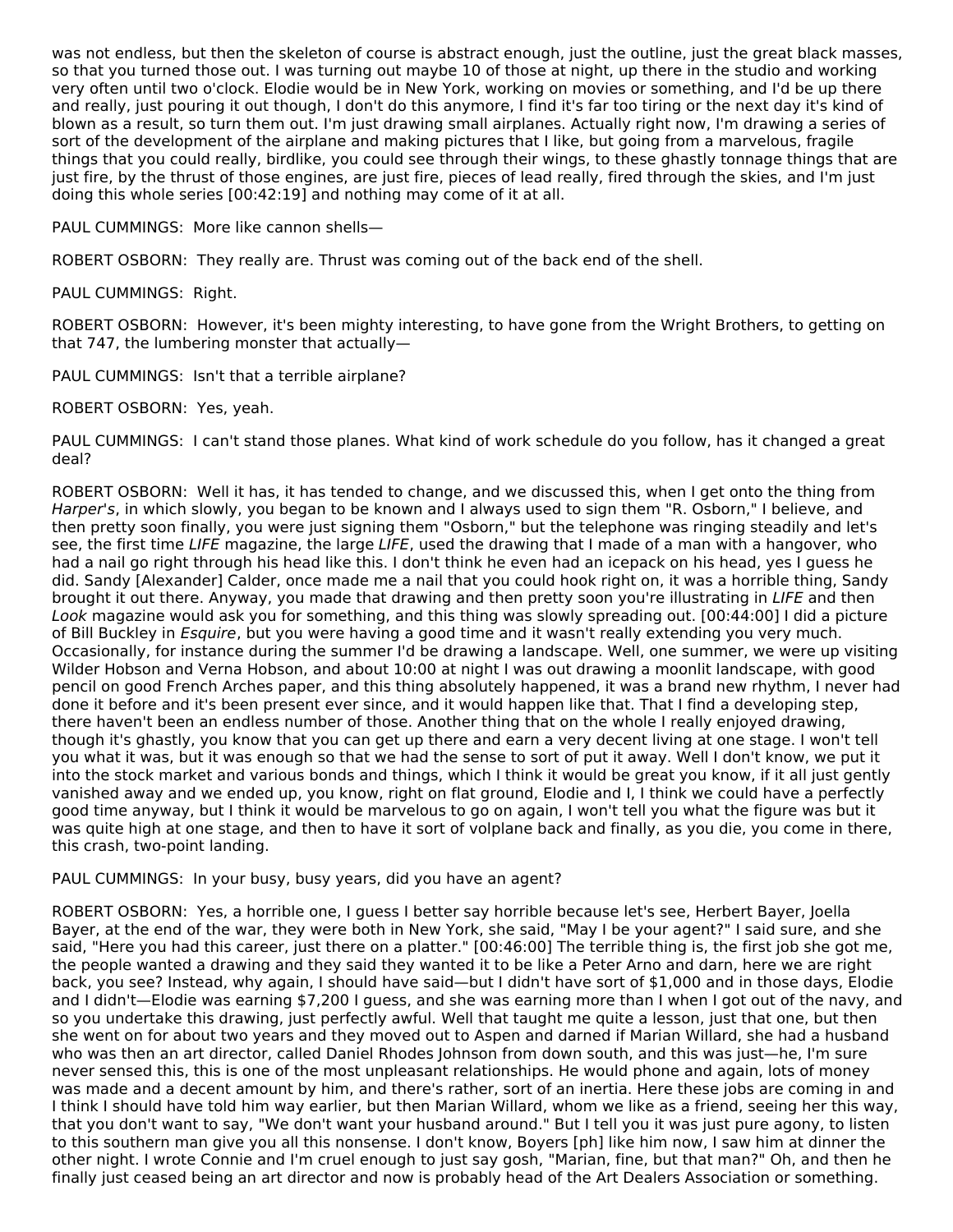PAUL CUMMINGS: He sits in the gallery sometimes. [00:48:02]

ROBERT OSBORN: Does he go to the gallery? I don't know it's terrible to have gotten into this and always, oh the excused, it's almost too awful to talk about it, it's southern molasses.

PAUL CUMMINGS: I'm again, still interested in the books that you've done what, quite a number of now, every couple of years you seem to pop up with a new one.

ROBERT OSBORN: Well, not too many. Incidentally—

PAUL CUMMINGS: Well, one, two , three, four, five—

ROBERT OSBORN: If we finished on the whole—the drawing for the various magazines and I suppose out of those, slowly come, and there were a lot. There were times when you know, the jobs are just piled up there and I was probably drawing too much. I think I'm having much more fun drawing now and every once in a while I get a drawing that I'm really terribly proud of. Anyway, you were doing those and then pretty soon some publisher, let's take John Keats, the *Insolent Chariots*, it was about automobiles, and they would send up a text. You didn't get paid very much for drawing those books of other authors, and yet I had a good time and a fellow called Ferry, whose father used to be head of Packard Motor Company I believe, and was out there with Robert Hutchins, he said that two of those books about automobiles really affected the people out in Detroit. I never sensed this, that what you were saying and what John Keats was saying, or there's been another one recently, but I think it was the John Keats, and the drawing of the fact that they don't really know what they're doing about the body of a car, they're just changing it. I made it like a cancer cell, this outline of the thing, but he said that—and kidding them about all the chrome and the nonsense, the really not knowing. [00:50:16] He said that there's designers out there who it really made them very uneasy, and they knew about this book apparently.

PAUL CUMMINGS: Oh sure.

ROBERT OSBORN: Well, you do that and then something else would come along, and I suppose that slowly, the social concern of—and Marian Mullis would write a set of poems, I guess for Ascoli's magazine down there, the Reporter, I believe they appeared in. Those are put together, Braziler [ph] gets the two of us together, and that of course was terribly nice and he did this, and I had a fine time making those drawings, there are about four drawings in there that I really am terribly proud of Dulles on the Brink, you look at it and it's a pretty simple line and yet I think says it, and uncle Sam sitting on his fat behind.

PAUL CUMMINGS: I notice you did a cover for New Republic, of Richard Nixon once, years ago.

ROBERT OSBORN: It wasn't for the New Republic. The best one was for Harper's.

PAUL CUMMINGS: It's a long time ago.

ROBERT OSBORN: Okay, that was, I think for Harper's, and Aline Saarinen said that it's probably the best drawing I ever made. I don't think so but anyway, the cover, it was just this outline of Nixon's head and the eyebrows were there but that was all. There wasn't another feature, there wasn't an ear, there was a little bit of hair coming down in sort of three waves, and you couldn't miss it, even in those days, that it was Richard Nixon, this real rascal. Imagine that man—let's see, let me dwell just for a moment, so the venom won't pile up. Imagine that man getting up in these last years or so, and saying that he didn't know anything about it when actually he knew. [00:52:03] A man lying like that—I just gave a drawing to the American Civil Liberties Union, a sale that's just called, The News Tightens for Those Who Lie, and it's Nixon being—oh, it's a big thing, it's as big as that, and here's this man just standing, this black figure, and incidentally somehow he's going like this, but his head is oh, this terrible red, a flash of red, and his head is just really being lifted off his body. Here again, you know, you make that drawing, I'm sure it was almost after the disclosure, but it's really a horrible drawing and the only reason I gave it to the ACLU, because somebody might feel as horribly about him as I do, so.

PAUL CUMMINGS: Oh, I'm sure there's more.

ROBERT OSBORN: And this was just to raise money for it.

PAUL CUMMINGS: Do you always work in a large size or do you scale change things?

ROBERT OSBORN: No. Let's see, and this was nice you know, as you made—oh, and I must speak of Will Burton at Fortune, and Leo Lionni. Here were two art directors and they would call up, and Will Burton, well both of those men, Will was so intelligent about calling forth any drawings, and those drawings, they were only about oh, 10-by-14 maybe, and they were done with good French pencils, and then watercolor and good Windsor Newton that doesn't fade quite so badly, and then you would have such fun. I drew lots of jobs, say, for Will Burton, he expects to use six drawings and I probably send him 46, fully worked out things, but I've had a good time doing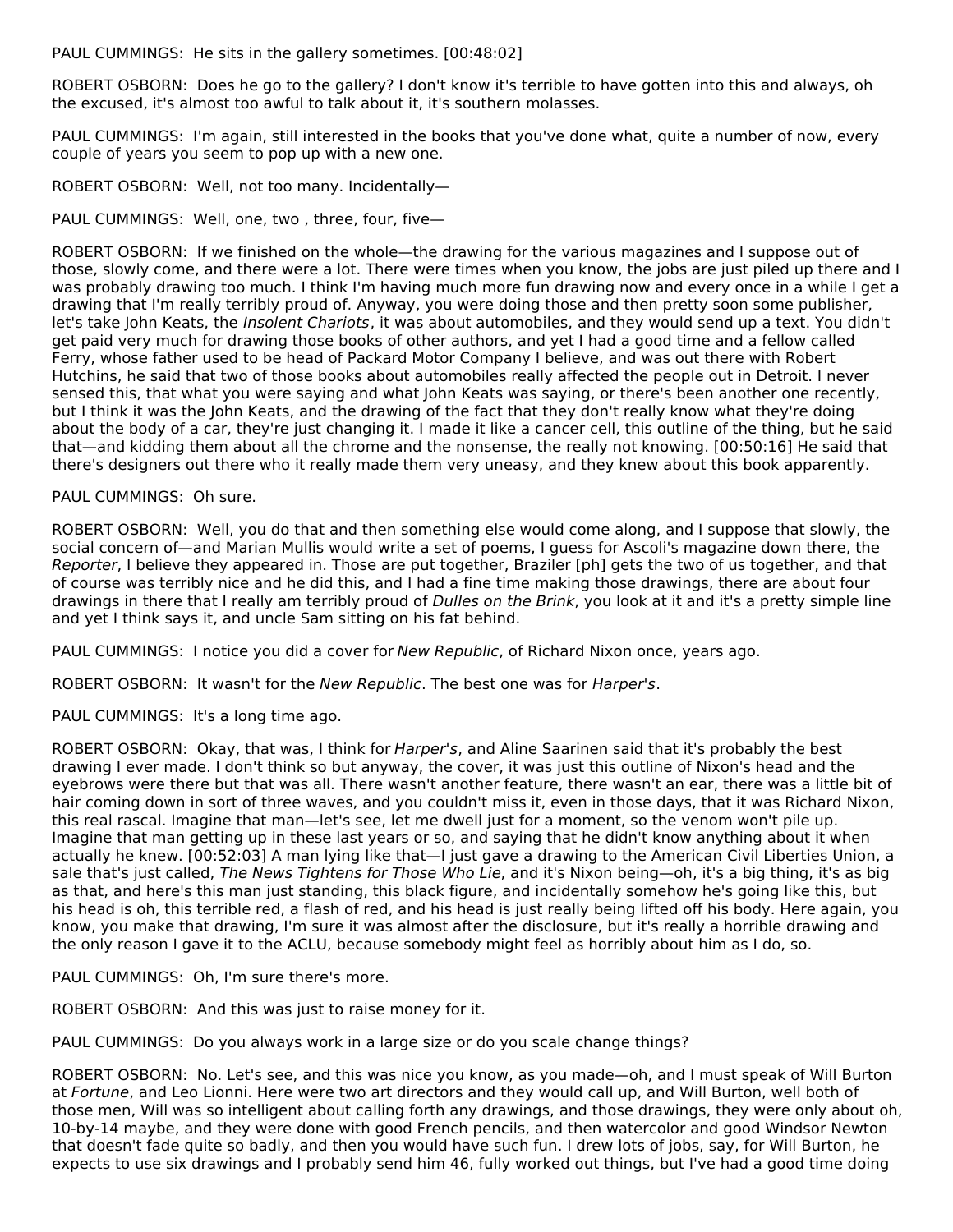them. Also, then I know that he's really gotten a decent presentation, but then he would always be intelligent about the ones he chose and the way they were placed on the page, and the same thing was true of Leo Lionni, who sent me once, out of the Missouri Basin, I was skeptical of doing it, it was on the whole damming of rivers out there, and I came back with something. [00:54:09] I was utterly exhausted and used to wire him, and he'd send back joking wires that made me go right up through the ceiling, but at the end—

PAUL CUMMINGS: He knew how to keep it going.

ROBERT OSBORN: Yes it was amazing. I probably did something like 120 drawings of landscapes and dams and people and faces and all that, and I can see now, I think that was one of the really good jobs I did. Incidentally, the money was coming out of jobs like that, which when you were going well and you weren't just doing advertising, which incidentally produced the largest sums, I mean half a day, \$1,000 just like that, but the jobs that were fun were the ones that produced a decent amount, well they paid \$1,500 for a job, but that you had fun making the drawings. Very often, I would learn from making the drawings, something would take place, of which I discovered a quality of line or a quality of color, and then you were also left free to draw for the New Republic, and it had practically no money at all, and you could do them eight pages of drawings on Eisenhower, something of the sort and get paid \$150. So notice that the balancing of all these things, and I could have been absolutely pure, but I suppose that the whole experience was the painting it taught me, that it was silly to not go up there and really, in a rather rough and tumble way turn out these things, so that I was getting expressed out of me, so that at least what I wanted to express was getting done, plus doing these others. I don't think I could have gone up there and spent my whole life drawing things like these airplanes I'm doing now, because I think pretty soon it will get rather la-di-da, and there would be the problem of Gil Harrison would call up and say all right we've got there, now what can you do for it? [00:56:20] Sometimes I'd make good drawings and very often, I did a cover of John Kennedy that was appalling, it was so bad, I just missed it, but Gil was satisfied. Oh, and I did one of Teddy Kennedy that I thought was a brilliant drawing and Gil thought it was brilliant, this New Republic, but the two other editors couldn't tell who it was, so that got scotched. You get the feeling of my going up there to the studio, maybe we can just go up and peek in, this Collyer brothers place up there, but to sit down at that drawing board, once you've gotten going, either you've swum in the morning or I'd go out and job, really to get the circulation going, and then you go up there and there's this kind of nervous necessity begins, and you just turn these things out and very often, you'll go to four o'clock in the afternoon. Between four and five very often, the very best drawings come forth, or the best ideas, or I can lie there in bed in the morning, two o'clock in the morning, and just think of ideas just like that, like Jules Feiffer.

## PAUL CUMMINGS: Do you make notes?

ROBERT OSBORN: Sometimes I do, because once I thought of what I thought at two o'clock in the morning was a brilliant idea and by Jove, I got up in the morning and I couldn't, for the life of me, recover. I thought, "Oh, that's a really brilliant solution," and I thought it was so brilliant that I wouldn't have any trouble, and I got up and nothing, I never could recover, and it probably wasn't all that brilliant either. [00:58:07]

PAUL CUMMINGS: I wanted to ask you about this house. How did you pick this part of the country, to come and live here?

ROBERT OSBORN: Oh that's easy, because I taught down at Hotchkiss, I knew the country was beautiful. As you come out from New York, when you get to say, Sharon, and then over here to Salisbury, you can see the scale of the land is really marvelous. It begins to take on a nobility. Holy smokes, it's a wasp.

## [Audio Break.]

ROBERT OSBORN: Let's see, how we got to be here. The scale of these, and I do find them beautiful and the studio looks out on them, and Elodie actually selected the site, again I find this is such nice country and the deer come by, and partridge, and lots of geese now, and all of that I find just terribly restoring really, I'm not that much of a city boy, having come from Oshkosh, and sweet Elodie came out here, I think now that she probably feels okay, she has a beautiful rock garden and all that, she has adjusted to it, and the Film Society. It's really, I find it extraordinary, a mode of life. Goodness, when I think of Jules Feiffer and yet Jules wouldn't want it any other way I'm sure, he's a good city boy.

PAUL CUMMINGS: He's in love with the chaos down there.

ROBERT OSBORN: That's right, but I wouldn't last two weeks with that kind of thing.

PAUL CUMMINGS: How did you find the architect?

ROBERT OSBORN: Ed Barnes, Edward Larrabee Barnes married to an absolutely superb woman named Mary Barnes, a really rare woman, I think, next—after Elodie, I find her just pleasant to be with and a really remarkable woman, she worked at the Museum of Modern Art at the same time that Elodie did and they were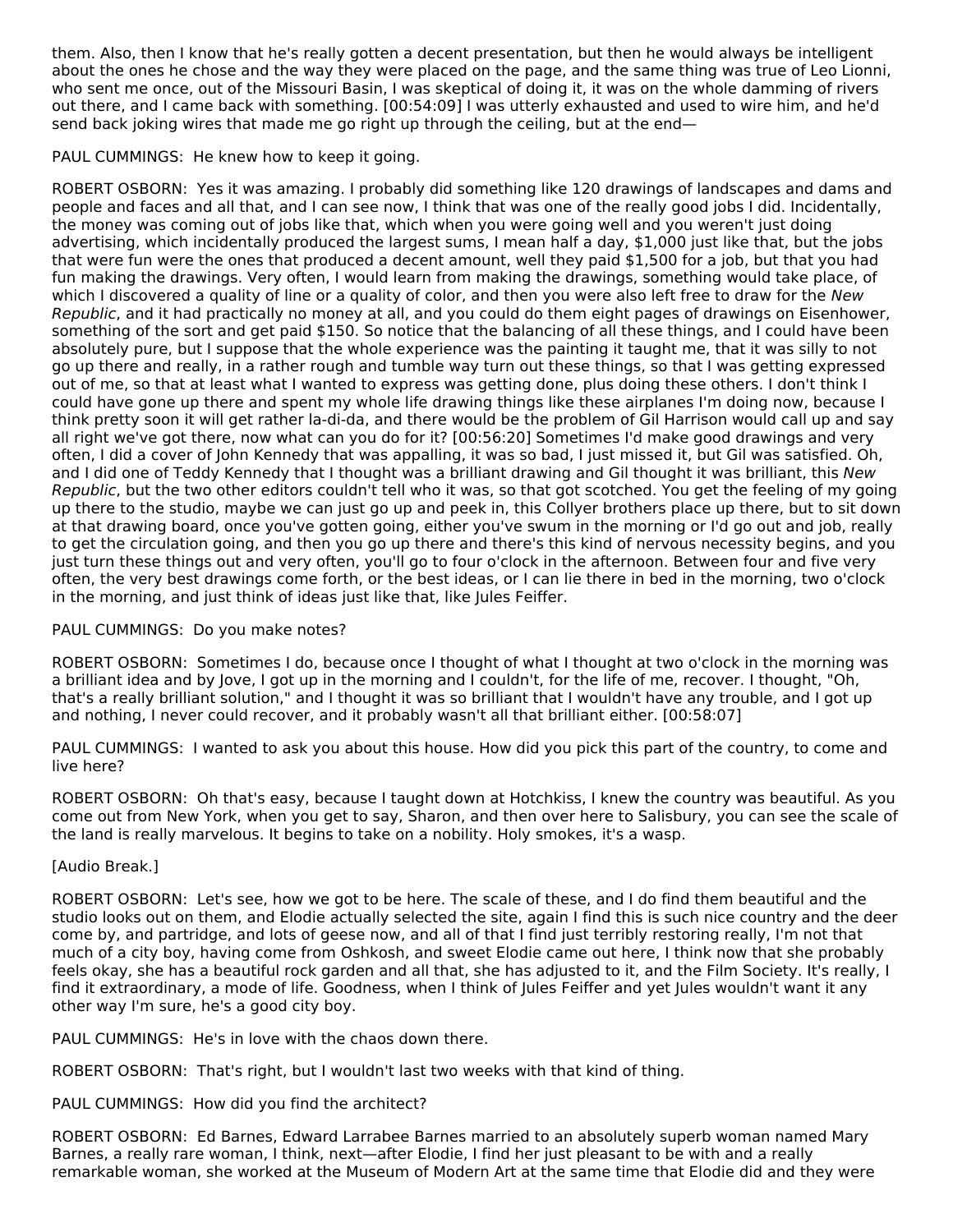good friends and I think they were very respectful of one another, it's nice to watch the two of them. [01:00:20] She married Ed Barnes, this is right during the war I think, yes the middle of the war. He was working on a submarine design out in San Francisco and that was all over. He'd gone to Harvard, Gropius/Breuer, he started out as an architect. I told you that we had asked Mies to build this building, which we knew him down at Curt Valentin's, and of course it would have been the utter horror, probably been the end of this marriage after 30 years. Anyway, Mies turned us down and let's see, we actually looked at Breuer, and it's very strange, because I'm very fond of both of those people. And [Marcel] Lajos Breuer, I think was about as lucid a man to talk to as I've known. His explanation of an idea is so beautiful and it's such a pleasure to hear him produce it. Anyway, right at that period, he built that house in the Museum of Modern Art's garden, and it had swags going up for railings and all this and it's very funny and marvelous buildings, and you see them all the time and all this. I just simply couldn't see that. Now let's see, when we asked Mies to do the thing and he came back and said, "No, you don't have enough money." We had \$33,000 just sitting there in the checking account, which we had earned and saved, and I said, "Come on now Mies, you want to"—I didn't say it as casually as that, in great, heavy German. [01:02:08] I said that out in Oshkosh, Frank Lloyd Wright had built a house about a block and a half down the road from our house in Oshkosh, it was a little simple bungalow, probably about twice as big as this room that we're sitting in. I took Elodie out there once, to see my mother, and as we were driving up the road, Elodie suddenly set the brakes on this lone car, I believe, and said, "What's that?" And I suddenly recall that that was Frank Lloyd Wright had built this small house and Seymour Hollister and I used to play around the foundation and all this, and I'm sure that Wright, probably in those days, you didn't have too much work. I suppose we were probably looking at Frank Lloyd Wright.

#### PAUL CUMMINGS: The houses there.

ROBERT OSBORN: Anyway, didn't convince Mies, and then Breuer, we weren't happy that moment about and so we went and saw some buildings of Ed Barnes, one he'd done for Reid, Whitelaw Reid I believe, a very large house, but the proportions are absolutely almost unfailing, not too daring but marvelous proportions, and so we asked him if he would do this and he undertook it and it all went terribly well, right to the bitter end, except when the water started coming down the drive and he said he'd have to rethink it, and so we got into a slight hassle for about \$17, but now we're the very best of friends and we go out on swan tours with him to Greece, and I am very fond of both of them. Think of this house being built for \$33,000, that doesn't count the end up there beyond the library, which we added, and the studio is something else. [01:04:01] Incidentally, we built the studio. He wanted to have it go up in a point.

## [END OF TRACK AAA\_osborn74\_5952\_r.]

PAUL CUMMINGS: Okay, this is side four. You were talking about the additions in the studio, the roof.

ROBERT OSBORN: Let's see, the central part and the wall that goes around the house, I'm sure Ed, I think he was thinking of that Corbeau House down in the South of France, I believe it is, built right out in a vineyard, and that's about eight feet off the ground. I think he had, and in fact he told us this, that he thought of this house being raised off the ground, and he was rather disappointed when we got here and really in the front of it sits this low on the ground. Incidentally, a marvelous Italian stone mason, Mr. Brisali, who used to make his own wine, and by the end of the afternoon, he wasn't making the wall quite straight, but Pablo Brisali, '81, built all this stonework and it's really very nice and it's just what we wanted. Then, that and the two boys starting to grow up in that playroom down there, with a great big blackboard, incidentally, the whole wall was a blackboard and these two boys, where they would climb on chairs and benches and everything and make figures eight feet high with colored crayon and chalk, it was just glorious, to see the degree of pictorial creativity that I think these —I think all young children have this but here it was, just demonstrated every day, and then you'd get out there

with erasers, and I was photographing all these monsters and everything, going up. But then, without any problem at all, they'd fill it all with a landscape, a sea with fish underneath in different sizes. That was pretty big too, it must have been almost 10-by-10, that blackboard, and when they got larger, then we built that wing out there for them and turned that into kind of a library and it's where Elodie works, where she has a decent desk. [00:02:07]

#### PAUL CUMMINGS: Great.

ROBERT OSBORN: Incidentally, what do you do about the books are really causing us a problem here, you keep acquiring them all the time and you hate to throw them out, you know?

#### PAUL CUMMINGS: Yes.

ROBERT OSBORN: Finally, we built a store—Nicholas built a storeroom out behind the garage there and the ones that you don't think you're going to use, you just move out there, and the Roger Frye still sits there. It's pretty awful, the way they are flowing over.

PAUL CUMMINGS: They get to be a problem, books, yeah. You had some exhibitions at the famous Downtown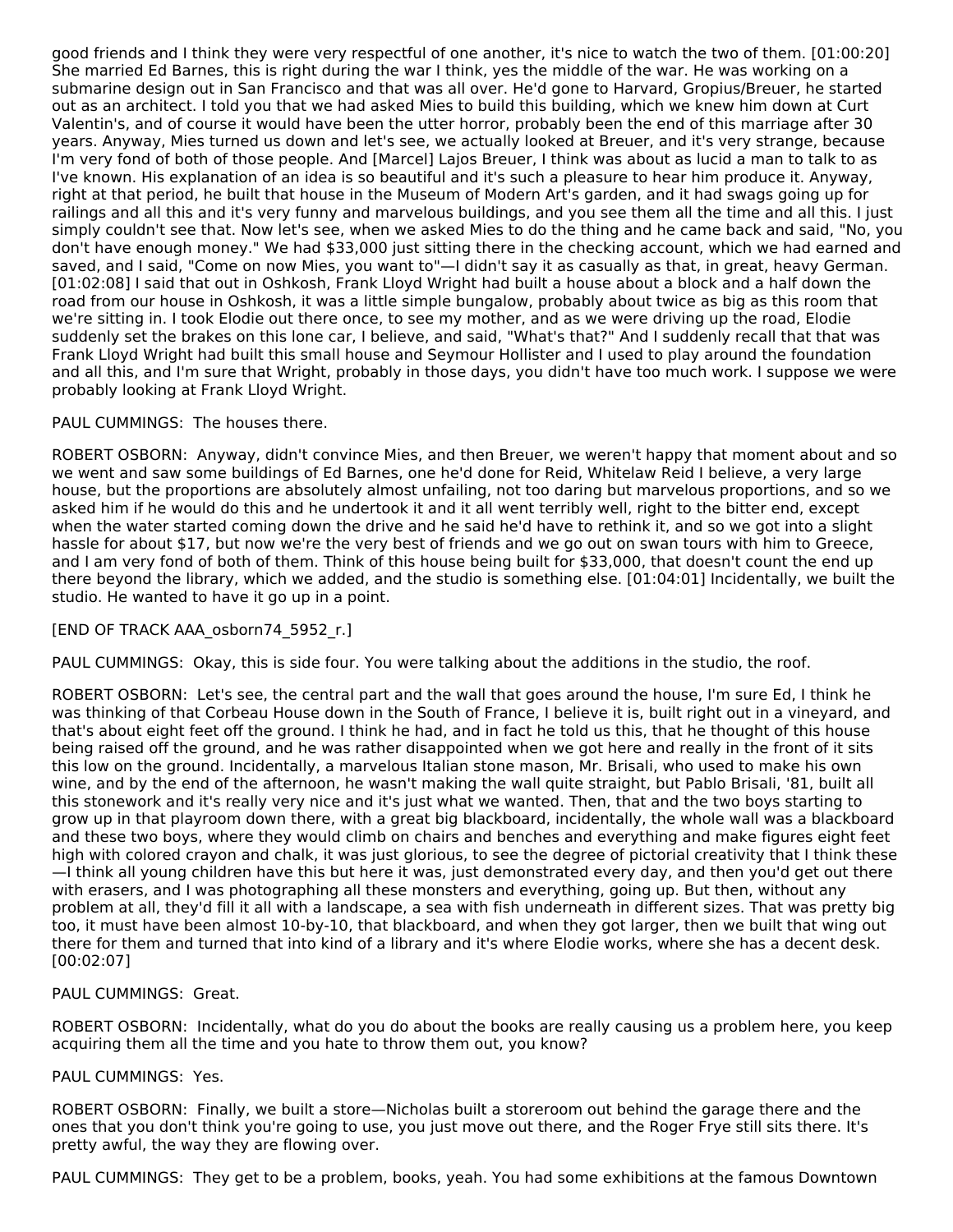Gallery, with Edith.

ROBERT OSBORN: Yes.

#### PAUL CUMMINGS: How did they come about?

ROBERT OSBORN: Edith asked me if I would join her gallery and of course I was so honored. It was just out of the blue. I've forgotten now, whether it was through Ben Shahn maybe, but anyway she asked me, which was very touching, and of course I was very excited. I've forgotten whether we—I think we put on one first show and actually it sold very well, and then we put on another show and I believe maybe that was Assassins, just all of them out of this, that whole set, and of course this is after Kennedy, and that sold very well. However, they weren't terribly expensive, they were about five, \$600 a drawing, as I recall, but it meant a decent amount coming in. I believe she took 25 percent, I don't think she took 33, or I guess she did take 33⅓ percent, but again, I was just pleased to have this outlet. [00:04:00] The next one, the next show, which was called Clowns and—it wasn't criminals, but I was combining Charlie Chaplin with Hitler, and all of these, I just had a whole set of these drawings, I thought I'd make a show. Brian O'Doherty gave that such a panic, he said this man has a long way to go in learning how to draw, he's practically back to a Reinhardt/MacDonald statement, because I didn't think that was true.

## PAUL CUMMINGS: Right.

ROBERT OSBORN: I can show you, I could show you some drawings from even that show. Actually, it began to be arrogant, because some of those drawings that I make, I just simply know are very good drawings, I mean I can set them alongside lots of Frenchmen. I would hate to get it up alongside of Pisanello maybe, a first class Pisanello, but I just know that I draw well. Perhaps it's inventive or something, but at least it's a drawing. Well anyway, that was quite a shock, to have old Brian O'Doherty—actually, I went out to Ben Shahn's that week, with Leo Lionni, and I guess Nora, and I told Leo on the way out that I was just shaken, you know, to see a review printed in the New York Times. It's rather as if all your clothes were removed right there and there's a nude of Osborn, and it isn't very complimentary. I don't know, maybe some people, de Kooning, may just go sailing right on through, not the least bit upset and of course he's a strong man, he doesn't need to be upset, but for me this was quite a blow. And then I believe there was one other show after that and I suppose that you know, Edith was beginning to come apart and I don't think this is too mean to say but this development in her brain took place and she might well have died much earlier. [00:06:08] There was a kind of horrible quality merged in her character. She's always been good and tough, a slam, bang Odessa girl, which I rather liked but toward the end, I must say became very different.

## PAUL CUMMINGS: That's how I knew her, yes.

ROBERT OSBORN: Okay. It's too bad, because I don't think she'd had a very good start, but it was kind of awful, and she'd phone and say you had to have these four pictures down for some show and they had to be right down there, and never a moment of generosity or politeness, I suppose she was just incapable of it and yet, let us say it very clearly, I was deeply honored to be asked by that woman to join that gallery.

PAUL CUMMINGS: It's a famous gallery, you know, for years and years.

ROBERT OSBORN: I don't know, I was at ease, you see, with the people that she had, Ben, Ben and she had a terrible time at the end, you know this, and I think he finally moved out and went to Kennedy or something. It's too bad because some of these things can be so pleasant to do and then others, it's a terrible, scratchy business and all the fun goes out of it. That's why I mentioned Will Burton and Leo Lionni at Fortune, and Charles Tudor at LIFE, and Alan Hurlburt at Look Magazine, Russell Lynes at Harper's. I hope I haven't forgotten the other decent souls, but it was always such a pleasure, there was never any sending it back or saying redo it, or something, it was always going up and working.

PAUL CUMMINGS: I wanted to ask you about Calder, who works well after that idea.

ROBERT OSBORN: Yes.

## PAUL CUMMINGS: Have you known him for a long time?

ROBERT OSBORN: Yes. Elodie knew them both when she was at the museum. I had an interesting experience. When I was teaching at Hotchkiss, I went down to the Matisse Gallery and here was Sandy on the floor, I didn't know him at all, he was folding up a show he hadn't sold, just mind you must have been 1933, '34, he hadn't sold a single thing, a sweet man, was down there on his knees putting these things, mobiles, into newspapers, down on the street, it was either a Mormon, an open Mormon, or an open Packard, I never can remember which, I think it was a Mormon, and he was taking that whole show, just putting it down in there, probably even leaving these pieces down in the open car while he came up and wrapped up some more, taking them back up to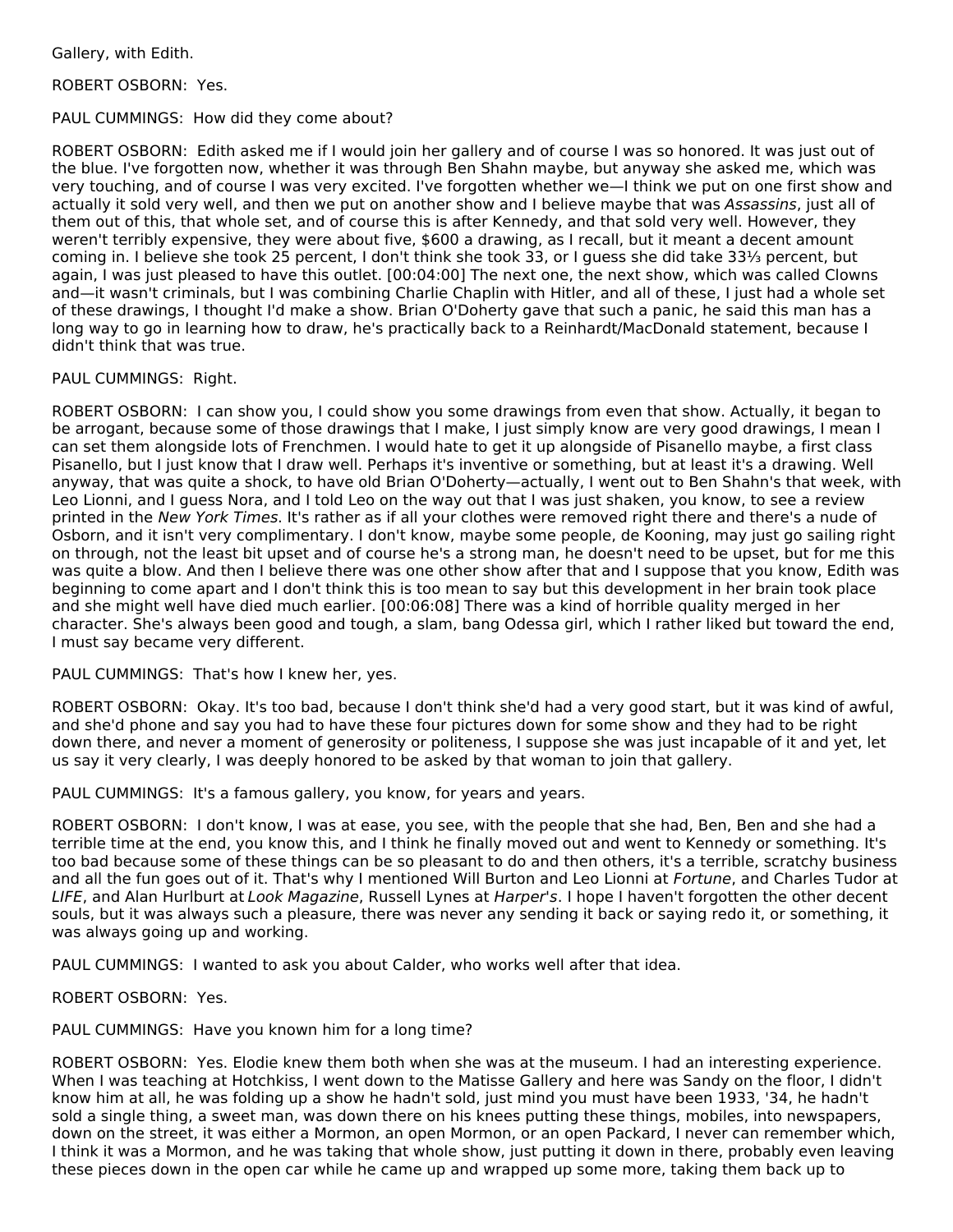Roxbury. Slowly, let's see, after the war, I've forgotten, we'd go down there for lunch or ask them up here, we knew Mary Rower, and then we'd go to France and stop at the Sachet, and liked both the Davidsons and liked the kids. Incidentally, the boy, Willie Davidson, is going to come up here in about three or four days, on a bus from New York, and spend the whole day, because he wants to do cartooning and he wanted to talk to me. I told him that I'd love to spend—you know, really good fun and goodness, I must phone him for sure and tell him to bring samples of what he's done just to see. Isn't it fascinating? He's even thinking of going to the Art Students League, I think in relation to Sandy. Well anyway, you just found Sandy and Louisa just terribly sympathetic, and we used to go over there to dances. They lead this wonderful simple life, essentially simple, and no side to it whatsoever, and they're just fun to be with. [00:10:15] Louisa is a little gloomy now but Sandy, good heavens, it's really like Vesuvius, that at this late date in his life, still out or coming to these things. I said to him the other day, how marvelous it is that now, either over there, in Torr, I believe it's in Torr or down here in Waterbury, the old Segre, that these men now know how to put these things together, so you can practically take that small model in Segre down here, Sandy told me, has learned now, how to blow these things up. Sandy said he used to have to do all of the calculating and all that to get it up to 56 feet, a red flamingo, and now Segre did that flamingo, did all the enlarging for that, a small one, I guess a six and a half, six-foot model, up to, I thought it was 80 feet high and Sandy told me now, it's only about 56 feet. Incidentally, I think that's magnificent, the way those legs thrust up, and then that plate that sort of stops everything like that, and then another thrust goes off. It's just absolutely beautiful. Well let's see, all the humor, so an awful lot of kidding goes on, and letter writing and Louise is sweet. When she's in France, particularly during the whole Vietnam thing, we'd get letters very often from here, which I suppose all have to be given to you people, outpouring against the evil of that war. They really are such decent, very decent souls. [00:12:00] These things around here, let's see these that we bought. The one down there, the black and white one, this is down in Roxbury and I guess they were going back to Europe and Sandy said well—we were looking and there was another high one that we weren't certain about and Sandy said, "Well why don't you just take that home," I guess, and there was another one, he said, "Why don't you just take it home and try it," well of course we'd had it about six months and we could no more part with it, but the glorious thing was all those, they were, they were terribly inexpensive, and kind and giving us things, models of other things. [00:12:48] I'll tell you a funny story about that canvas over there. One day we were up at Sayerd's up in Cambridge, and I guess we were waiting for the Calders to appear from Europe and they came in and here in Sayerd's house was a beautiful long, small canvas, long, and Elodie said that she wanted it—this one has been very hard to somehow get things to work together. Just a moment.

## [Audio Break.]

ROBERT OSBORN: She said to Sandy, while we were there and the Sayerds,"Sandy, could you possibly make just a long design and I will sew it." I don't know what degree of point it was going to be and he said, "Why sew it? Why don't you just get a piece of canvas and I'll paint it." I said well I'd had some elaborate canvas which I'd had before World War II, so Elodie and I stretched that and we took it over here to Roxbury, and it was very funny because now you were into it, it's rather like going down into a maelstrom because what if it didn't work? [00:14:09] One day he'd call—so I got it in the car, went over, and I was so nervous about looking at it that I didn't even look at it in front of him and he said, "Aren't you going to look at the canvas?" So I looked at it and you can see it's very jolly, really it's a little facile maybe but actually it's in great fun and if you look at it from outdoors, it really does solve the whole—this whole wall. That one down there incidentally, that is being auctioned for Toby Moffett, we do not own that one, but Sandy sweetly gave us that for Toby Moffett, and they're going to raise prints from that picture. Norman Ives gave a poster which got sold for \$50, Sandy's unsigned \$25, and then you took chances on this, sort of \$100 you get a chance on this, and there were some others, signed, \$500, but they made something like \$34,000. Toby Moffett's political fees had been covered by this one gift from Sandy, isn't that nice?

#### PAUL CUMMINGS: That's fantastic.

ROBERT OSBORN: To go into politics, and they did they the same thing for McGovern, Louise and Dolly Pearl [ph] said, just was always phoning in and saying give this person or that person one of these things. You never have seen him do those because it's really quite extraordinary, at Sachet, he'll go down and turn out five or six of those in the morning with no problem at all.

PAUL CUMMINGS: He loves it.

ROBERT OSBORN: Yes.

#### PAUL CUMMINGS: Great.

ROBERT OSBORN: It's been marvelous knowing those two people, it's been one of those sort of joys of life, that you were just granted the acquaintanceship with those people. [00:16:04] Let's see, the same goes for Arthur Miller, whom I suppose we got to know through the Calders, but just such fun; however, there must be a certain sympathy. Arthur and I kid a lot and a lot of joking, but I just like him very much as a man, and Inge, this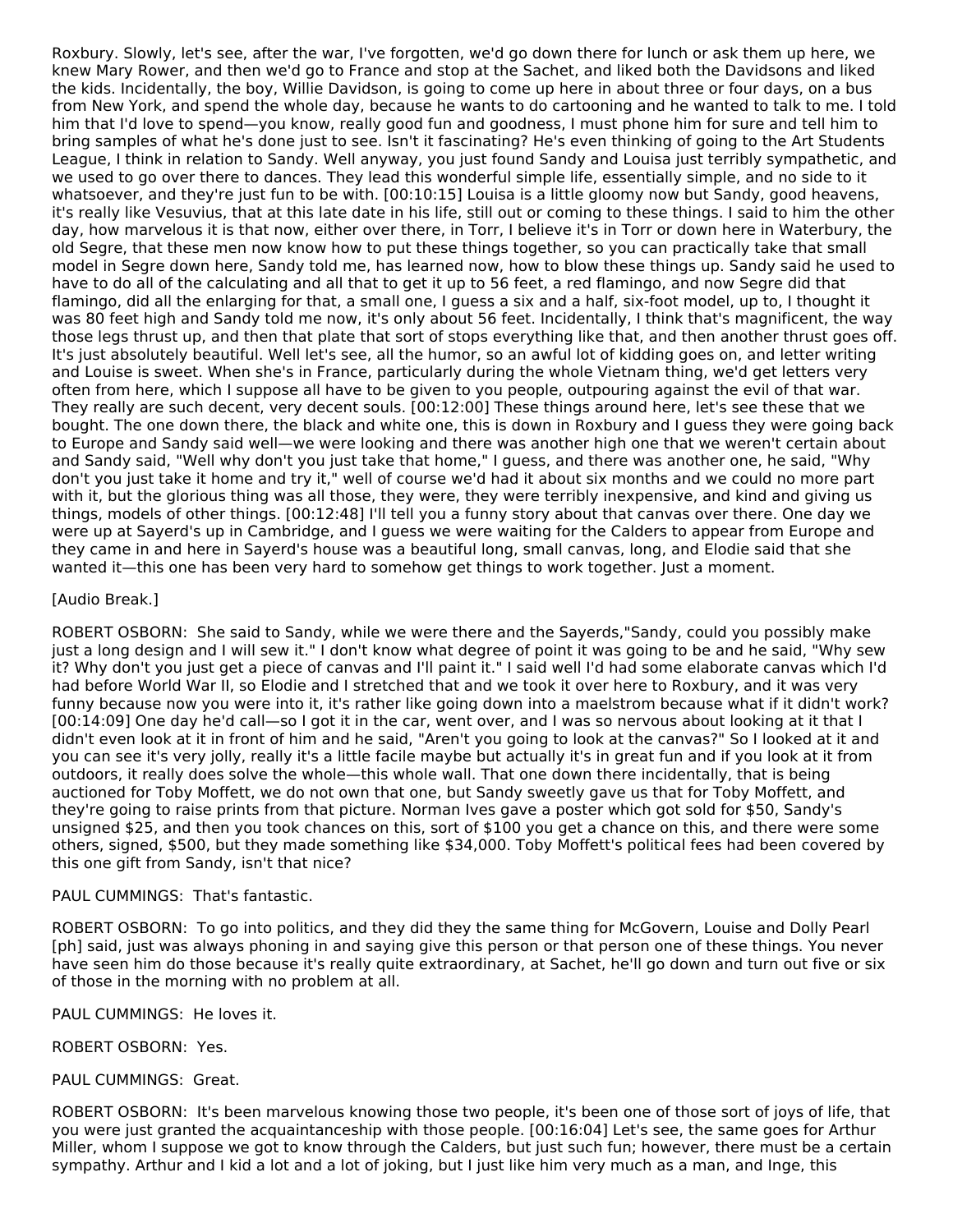delightful, sensitive person.

PAUL CUMMINGS: I haven't seen her. I see him around once in a while, here and there.

ROBERT OSBORN: Let's see, she's really Austrian, a good photographer, her married her after Monroe. Of course she was out working while Misfits was being shot and I don't know, it's just an interesting family. Her mother comes over and they go over to Austria for Christmas, and they go out to Israel. I have really great respect for Arthur, I mean this man has been a thoughtful man, and we might say this, that knowing these various artists, like knowing Ben Shahn, Breuer, let's see here, I can't go into all of them, but to have known these various artists, it seems to me, has been a great joy, that we've spent time with them, rather than bankers. I mustn't be too rude about the bankers, but somehow, when I've gotten to them, there's no real exuberance about life, and these other people, you just find are steadily enriching.

PAUL CUMMINGS: Shahn certainly had exuberance.

ROBERT OSBORN: Who?

PAUL CUMMINGS: Shahn.

ROBERT OSBORN: Yeah, yeah.

PAUL CUMMINGS: Ben Shahn.

ROBERT OSBORN: Absolutely. Good. Now, have you any other questions?

PAUL CUMMINGS: Well. [00:18:00]

[Audio Break.]

ROBERT OSBORN: On building the studio, the first building was supposed to become very vertical, that's what Ed Barnes wanted, and I said, "Ed"—oh, it was going to go up something like 28 feet and be 16-by-16 feet, and I said, "It adds so much to my life, my hands have been cold, when I was living down in this little tiny house down the road that cost \$2,000, selling two pictures for \$500, a year." As I said, I was always cold and I would love to have the thing sort of low so the heat is really staying around my hands, and Ed was most unhappy about it, and Ed actually built quite a few buildings after that in which he set forth these principle as rather his own. Anyway, we put up this thing and it looked like a block house, Ed Barnes said so, "Well, we'll make it really like a block house, with wonderful old brick underneath, which is storage space, and then this room up above." I've forgotten, it's about 16-wide and 20-feet long. I said, "I'm sure that's enough, I just sit in a little corner over there, drawing," and Ben Shahn said, "Oh you're crazy," he said, "You'll have to enlarge that in no time at all," and sure enough, pretty soon, in particular when I started doing those larger pictures, which I wanted to walk back from, we had to put on a whole other addition and this little raised addition, I think cost more than the whole original house, but you finally got this done. Incidentally, when I'm drawing those larger pictures, I just put the paper on the wall and use architect tape around it and just have at it. I think Russell Lynes has some fairly good photographs of me doing it and most of those pictures are purely done, particularly since not going back to Edith and not really having a gallery, are done for my own pleasure; however, most of them you'll notice are drawings. [00:20:09] I did one of Greta Garbo the other day, it looks almost like a silverpoint, there isn't much too it and yet, I feel it looks very much like this woman that I've always—let's see, she was part of the mystique in the period I grew up in.

PAUL CUMMINGS: Right, right, true. I had a couple questions. You went to Yale in 1960 for a few years.

ROBERT OSBORN: Let's see, four years, I was an undergraduate you see.

PAUL CUMMINGS: No, no, no, no, I mean in 1960.

ROBERT OSBORN: Oh, you mean serving on that committee.

PAUL CUMMINGS: Right.

ROBERT OSBORN: I've forgotten it. It was called the Yale Council. I think Charles Sawyer invited—well they were putting together this Yale council in which people from all sorts of disciplines, for instance engineers, forestry people, graduates, would be brought back and would sit around for about three days, I believe, looking at these various schools with a hard eye, as outside professionals, and then make recommendations. I think Witt Griswold is the fellow that started that, well this is fine. I think the first committee, Charles Sawyer asked Leslie Cheek to be the head of it and Leslie invited oh, about six of us to be on that committee, and we'd go down there. In those days, I enjoyed very much, going around and looking at what was happening, and I thought the Yale Art School was pretty depressing, may I say, in those days. Finally, Eero Saarinen took over as head of that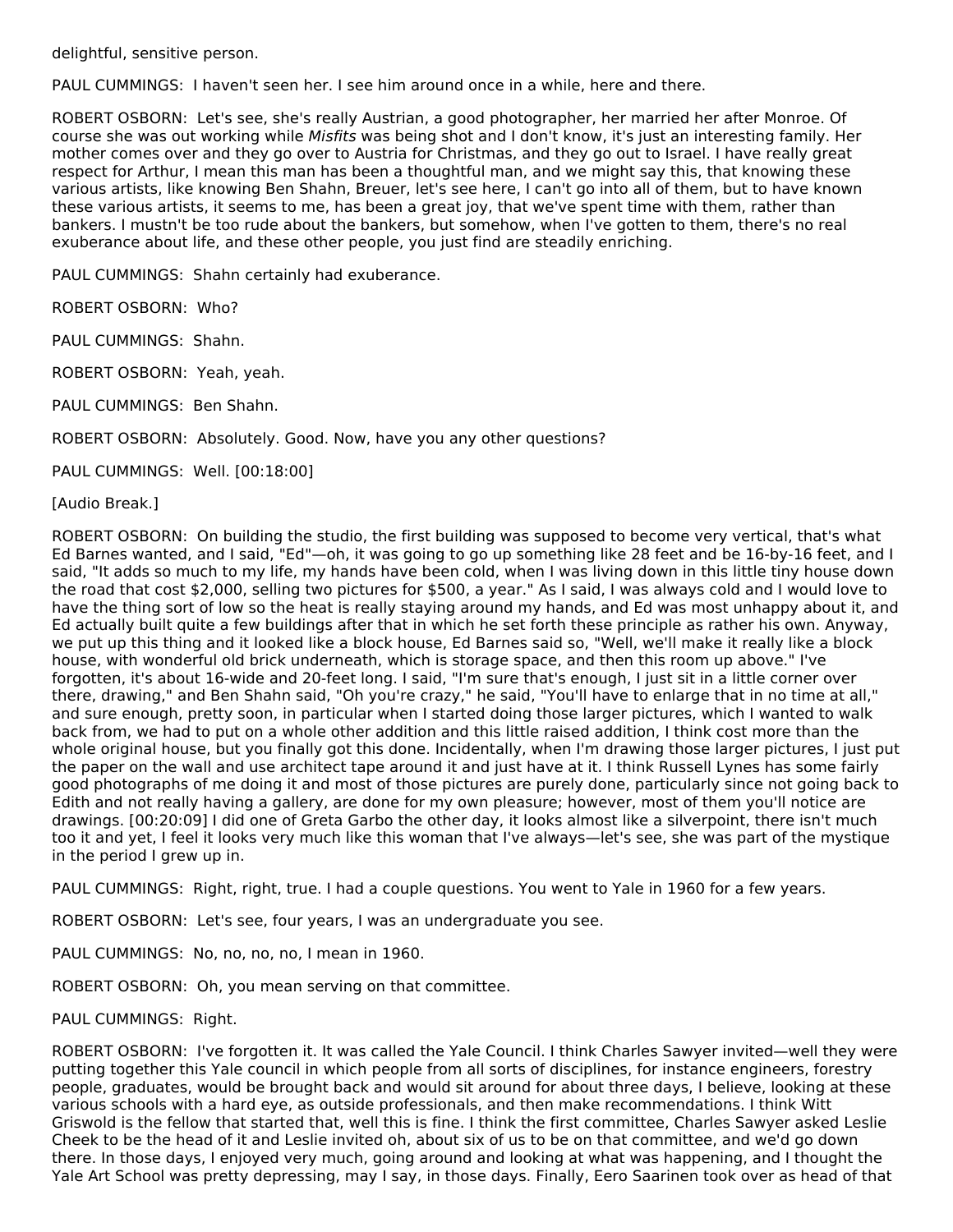committee and we would be the committee looking at the particular school, and then the chairmen, such as Leslie or Eero, would then report to the Yale Council and would sit in with that body. [00:22:11] I thought under Eero, we made real progress and Albers took over the head of the, actually I think it was the entire school, Art and Architecture, but mostly art, and it was extraordinary, to see the way that school, the quality of the students' work rose under that marvelous teacher, who was a real teacher who couldn't help but teach. When we were walking through as a committee, he would fall back and Leslie would say where is Joseph, and you find that he already had a body of four students and he was really teaching them, it was just great, but the effect on the school was really quite extraordinary. Well let's see, the Bauhaus and Harvard, under Gropius and Breuer, and then that performance, and I suppose we have to put in Black Mountain, which I really didn't know, but it's amazing how splendid a school can be when you get these forces working and somehow sympathetic with the students.

PAUL CUMMINGS: What was the experience for you like, going back to Yale after all these years now, in a totally different position?

ROBERT OSBORN: Well very interesting and actually, and this is rather contradictory, when I left Yale, well let's see about two or three years out of Yale I thought oh they're stuffy, stodgy and all this, again rather puerile. Going back later, and I finally replaced, I guess it was after Eero died, I was made chairman of the Yale Art School, and I had to report to the council. I didn't think we did a very effective job and it seemed to me the school was really coming apart and couldn't get good teachers. [00:24:09] However, you wrote these reports and I wrote really tough reports, and I guess we all did, just trying at least, to get these things to work, although that doesn't do it. It takes the mystical—

#### PAUL CUMMINGS: It takes—yes.

ROBERT OSBORN: That's right, there's a mystical thing that goes on with a really good teacher, a man like Gropius say.

PAUL CUMMINGS: It's true, and I don't think you can manufacture those either.

ROBERT OSBORN: No, you really can't. Now, when I go back to Yale, or occasionally, I'd seen Kingman Brewster and Eugene Leake has asked me to again, to serve on a committee down there. I even tried to resign at one point because I said this is when I was on the Art Council Committee, I said I honestly don't know and getting old, you really get out of touch, you ought to have younger people in there, somebody like yourself, really in touch, to bring back these older people; Archibald MacLeish, a terribly nice man but good heavens, we don't sense the pulse and I think we ought to know that we don't.

PAUL CUMMINGS: I've talked to other people who have been on those committees and that idea comes up frequently, that they should have kind of a younger group, so that it's closer as well, because they all seem to be such entrenched images you know?

ROBERT OSBORN: That's right and this is a sheer disaster. Let's see, on a committee that I served on, another one I guess it was down there, Ivan Chermayeff, at least Ivan you felt, and he was sort of half my age, you knew that he knew what was going on in art or in design or in architecture, and consequently, anything he said, it seemed to me was much more pertinent than anything I—[00:26:18]—you'll notice on these tapes, that I've been talking about really, a whole past, and actually I've been talking right back to Cézanne.

PAUL CUMMINGS: Right, right. I heard somewhere you were involved, or a member of the World Federalist?

ROBERT OSBORN: Yes indeed. Yes, and I used to draw for them and also SANE, I made a booklet for them, there were a couple of drawings I liked in it, Alan Hurlburt, Look Magazine, laid the thing out and he was talking really, about sanity and world affairs, and the World Federalist. When I got out of the navy, I simply couldn't believe, you see, that people, after this ghastly experience in Europe and in the East, I naively, and still in blue uniform, thought surely now people are ready to join hands and to set up a world government. I honestly couldn't believe that you could have this reversion back to these small isolated things, the Russians fighting the Americans, the Russians fighting the Chinese, but sure enough, and you watched it happen and it was very disillusioning may I saw, but heavens it's the way nations and people are, and no escaping. However, what leaves us in a poor state and a terribly costly state and all these other things that should be need dealing with and the food problem and population problem, they really aren't being dealt with at all whereas the military thing is being dealt with right up to the hilt.

#### PAUL CUMMINGS: It's profitable.

ROBERT OSBORN: Yes but also, it's scared boys nudging one another and chips on shoulders and all this. [00:28:07] Elodie and I talk a lot about this, how really frightfully immature it is, that men running those governments still nudging, and particularly by and large the military.